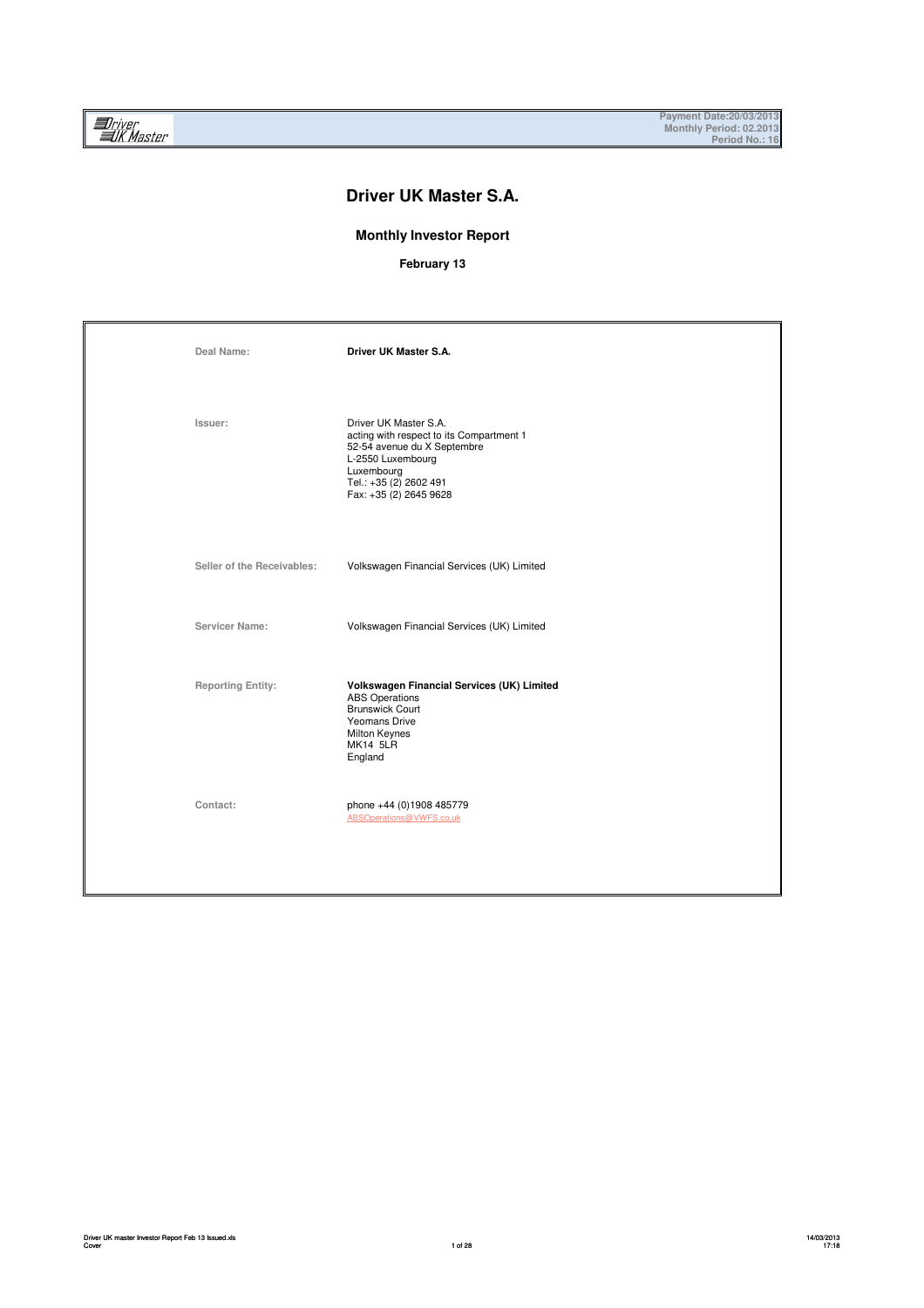

| Page                    | <b>Table of Contents</b>             |
|-------------------------|--------------------------------------|
| 1                       | Cover                                |
| $\overline{2}$          | Content                              |
| 3                       | <b>Deal Overview</b>                 |
| $\overline{\mathbf{4}}$ | Events & Triggers                    |
| 5                       | Ratings                              |
| 6                       | Counterparties                       |
| 7                       | Notes I                              |
| 8                       | Notes II                             |
| 9                       | Order of Priority                    |
| 10                      | Collections                          |
| 11                      | <b>Amortisation Profile</b>          |
| 12                      | Run Out Schedule                     |
| 13                      | Pool Concentration                   |
| 14                      | <b>Outstanding Contracts</b>         |
| 15                      | Information Contract Pool 0          |
| 16                      | <b>Information Contract Pool 1</b>   |
| 17                      | <b>Information Contrac Pool 2</b>    |
| 18                      | <b>Information Contract Pool 3</b>   |
| 19                      | <b>Information Contract Pool 4</b>   |
| 20                      | <b>Information Contract Pool 5</b>   |
| 21                      | <b>Contract in Arrears</b>           |
| 22                      | <b>Hostile Terminated Recoveries</b> |
| 23                      | <b>PCP Terminated Recoveries</b>     |
| 24                      | Write-offs                           |
| 25                      | Retention                            |
| 26                      | Fitch                                |
| 27                      | Invoice Log                          |
| 28                      | <b>Bank Account Reconciliation</b>   |
|                         |                                      |
|                         |                                      |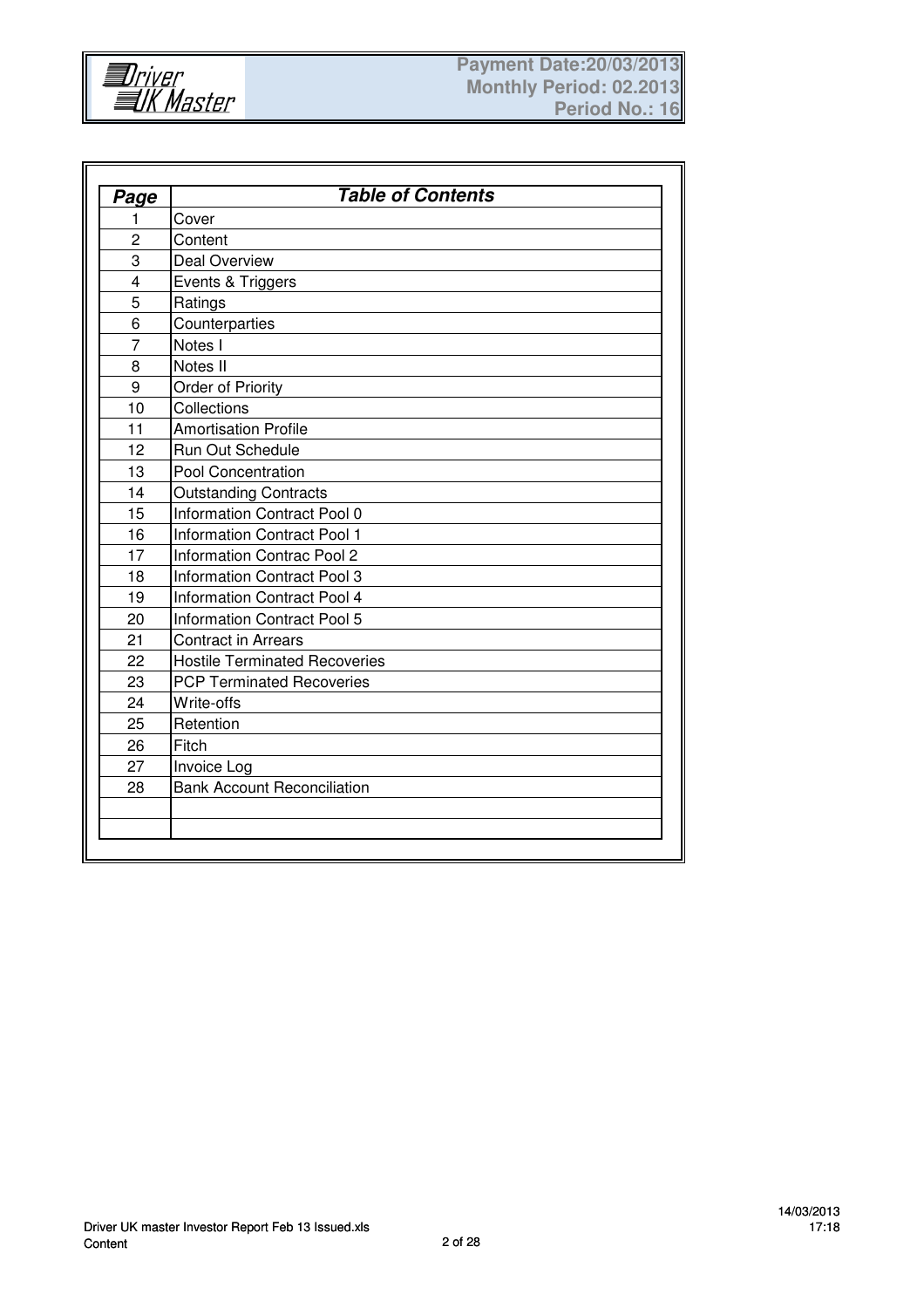**El**river<br>ElK Master

**Deal Overview**

## **Cut-Off Date prior to Closing Date** 31/10/2012 **Issue Date:** 20/03/2013 **Legal Maturity Date:** 20/10/2021 **Monthly Period:** 01/02/2013 to 28/02/2013 **Monthly Investor Report Performance Date** 14/03/2013 **Reporting Frequency:** Monthly Period No.: 16 **Payment Date:** 20/03/2013 **Next Payment Date:** 22/04/2013 **Available Distribution Amount for the Monthly Period:** 01/02/2013 to 28/02/2013 **Interest Accrual Period:** 20/02/2013 20/03/2013 **Days accrued:** 28

**Series Revolving Period Expiration Date (all Series of Notes)** 20/10/2013

| <b>Pool Information at Pool Cut</b>             |                        |                                        |
|-------------------------------------------------|------------------------|----------------------------------------|
|                                                 | <b>No of Contracts</b> | Included<br><b>Receivables Balance</b> |
| Pool Information at Closing Date                | 243.581                | £2,350,468,577.37                      |
| Repurchase Amount in the Monthly Period         |                        | £0.00                                  |
| Cumulative Repurchase Amount since Closing Date |                        | £0.00                                  |

Cumulative Repurchase Amount since Closing Date<br>If a repurchase of receivables occurred, it would only result from non-eligibility as of the respective Cut Off Date (which has been discovered at a later stage).

| <b>Financing Contract</b> | Percentage of No | Included<br>of Contracts (%) Receivables Balance   | Percentage of Included<br>Receivables Balance (%) |
|---------------------------|------------------|----------------------------------------------------|---------------------------------------------------|
| Hire Purchase             | 42.70%           | £592.735.450.91                                    | 25.22%                                            |
| <b>PCP Agreement</b>      | 57.17%           | £1.755.825.586.24                                  | 74.70%                                            |
| Lease Purchase            | 0.13%            | £1,907,540.22                                      | 0.08%                                             |
| Total                     | $100.00\%$ £     | 2,350,468,577.37                                   | 100.00%                                           |
|                           |                  |                                                    |                                                   |
| Type of Vehicle           | Percentage of No | Included<br>of Contracts (%)   Receivables Balance | Percentage of Included<br>Receivables Balance (%) |
| <b>New</b>                | 57.74%           | £1.573.147.413.25                                  | 66.93%                                            |
| Used                      | 42.26%           | £777.321.164.12                                    | 33.07%                                            |
| Total                     | 100.00%          | 2,350,468,577.37<br>£                              | 100.00%                                           |
|                           |                  |                                                    |                                                   |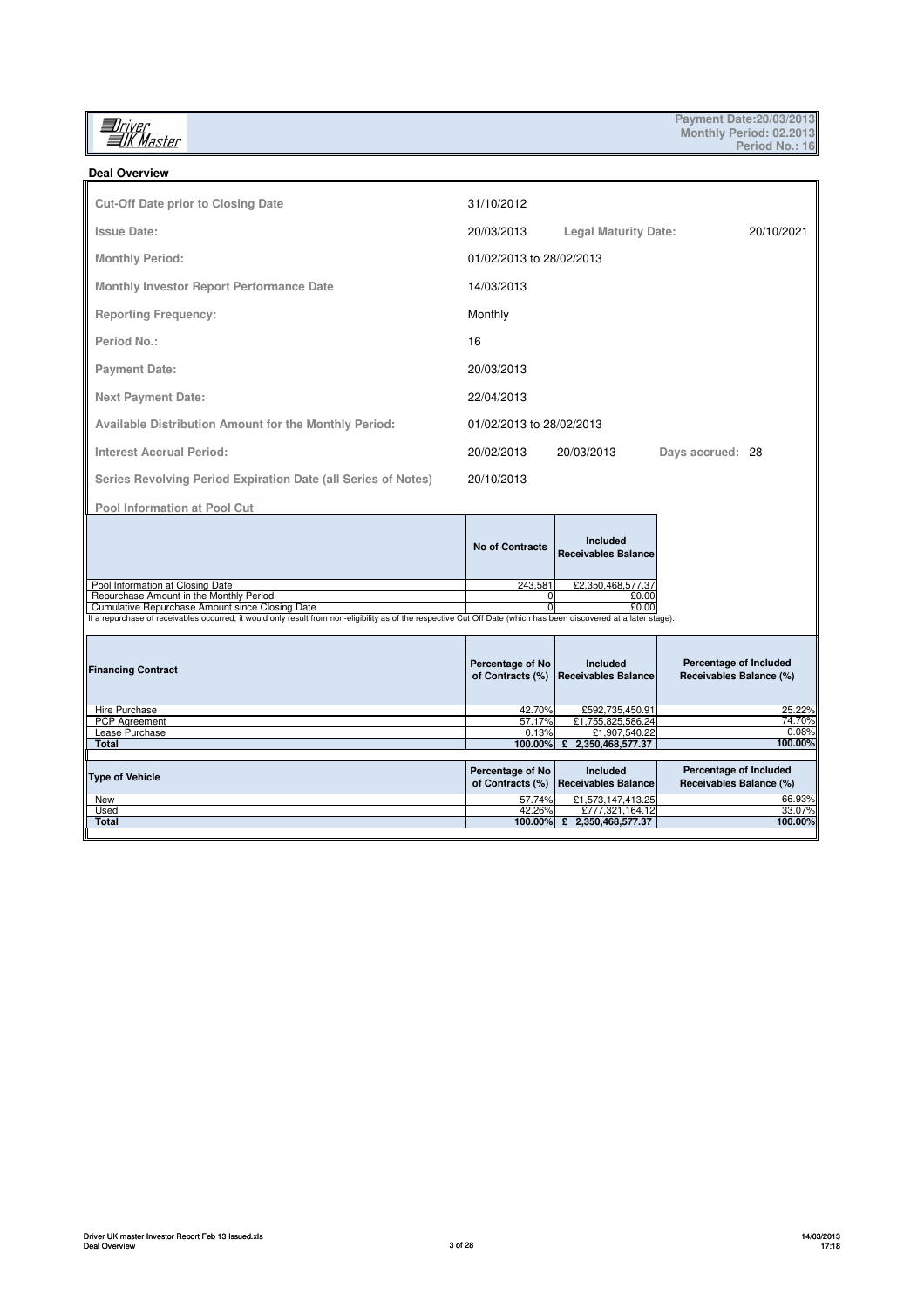| <b>Events &amp; Triggers</b>                                   |                                |                                                            |                                  |                          |                                                         |                            |                       |                    |  |
|----------------------------------------------------------------|--------------------------------|------------------------------------------------------------|----------------------------------|--------------------------|---------------------------------------------------------|----------------------------|-----------------------|--------------------|--|
|                                                                |                                |                                                            |                                  |                          |                                                         |                            |                       |                    |  |
| Administrative Call Option (clause 12 of RPA)                  |                                |                                                            |                                  |                          |                                                         |                            |                       |                    |  |
| <b>Overcollateralisation Amount</b><br>As per clause 12 of RPA |                                |                                                            | £23,504,273.50<br>£25,000,000.00 |                          | <b>Administrative Call Option Notice</b>                |                            | No                    |                    |  |
| Total                                                          |                                |                                                            | £48,504,273.50                   |                          |                                                         |                            |                       |                    |  |
| <b>Accumulation Balance</b>                                    |                                |                                                            |                                  |                          |                                                         |                            |                       |                    |  |
|                                                                |                                |                                                            |                                  |                          |                                                         |                            |                       |                    |  |
|                                                                |                                |                                                            |                                  |                          |                                                         |                            |                       |                    |  |
| Amounts not Invested for                                       |                                | <b>Monthly Period</b><br>Monthly Period                    | <b>Accumulation Balance</b>      | $\sim$                   | in %                                                    |                            |                       |                    |  |
| the purchase of Additional<br>Receivables                      |                                | Previous Monthly Period 1                                  |                                  | $\overline{\phantom{a}}$ |                                                         |                            |                       |                    |  |
|                                                                |                                | Previous Monthly Period 2                                  |                                  |                          |                                                         |                            |                       |                    |  |
|                                                                |                                |                                                            |                                  |                          |                                                         |                            |                       |                    |  |
| <b>Credit Enhancement Increase Conditions</b>                  |                                |                                                            |                                  |                          |                                                         |                            |                       |                    |  |
| <b>Weighted Average Seasoning</b>                              |                                |                                                            | 16.01                            |                          |                                                         |                            |                       |                    |  |
| <b>Dynamic Net Loss Ratio</b>                                  |                                | <b>Weighted Average Seasoning</b>                          |                                  | < 12 Months              | 12 - 24 Months                                          | 25 - 36 Months             | > 36 Months           |                    |  |
|                                                                |                                | <b>Monthly Period</b><br><b>Monthly Period</b>             | in %<br>0.0283%                  | > 0.25%<br>$\sim$        | >0.45%                                                  | $>2.0\%$<br>$\sim$         | N/A<br>N/A            |                    |  |
|                                                                |                                | Previous Monthly Period 1                                  | 0.0222%                          | $\sim$                   | No<br>$\overline{N}$                                    | $\sim$                     | N/A                   |                    |  |
|                                                                |                                | Previous Monthly Period 2                                  | 0.0248%                          | $\sim$                   | No                                                      | $\sim$                     | N/A                   |                    |  |
|                                                                |                                |                                                            |                                  |                          |                                                         |                            |                       |                    |  |
| <b>Cumulative Net Loss Ratio</b>                               |                                | <b>Weighted Average Seasoning</b><br><b>Monthly Period</b> | in %                             | < 12 Months<br>> 0.6%    | 12 - 24 Months<br>>1.2%                                 | 25 - 36 Months<br>$>2.3\%$ | > 36 Months<br>>3.5%  |                    |  |
|                                                                |                                | <b>Monthly Period</b>                                      | 0.1002%                          | $\overline{\phantom{a}}$ | No                                                      | $\overline{\phantom{a}}$   | ٠                     |                    |  |
|                                                                |                                | Previous Monthly Period 1<br>Previous Monthly Period 2     | 0.0783%<br>0.0559%               | $\sim$<br>$\sim$         | No<br>No                                                | $\sim$<br>$\sim$           |                       |                    |  |
| Maximum Receivables Balance                                    |                                |                                                            | £2,350,468,577.37                |                          |                                                         |                            |                       |                    |  |
|                                                                |                                |                                                            |                                  |                          |                                                         |                            |                       |                    |  |
| Late Delinquency Ratio                                         |                                |                                                            | 0.0324%                          | > 0.7%                   |                                                         |                            |                       |                    |  |
|                                                                |                                |                                                            |                                  |                          |                                                         |                            |                       |                    |  |
| Insolvency Event                                               |                                |                                                            | <b>No</b>                        |                          |                                                         |                            |                       |                    |  |
|                                                                |                                |                                                            |                                  |                          |                                                         |                            |                       |                    |  |
| <b>Enforcement Event</b>                                       |                                |                                                            | <b>No</b>                        |                          | <b>Enforcement Notice</b>                               |                            | <b>No</b>             |                    |  |
| <b>Cash Collateral Account</b>                                 |                                | Account Balance                                            |                                  |                          | 19,800,000.00 Specified Cash Collateral Account Balance |                            | 19,800,000.00         | $N$ o              |  |
|                                                                |                                |                                                            |                                  |                          |                                                         |                            |                       |                    |  |
|                                                                |                                |                                                            |                                  |                          |                                                         |                            |                       |                    |  |
| <b>Transaction Parties replacement</b>                         |                                |                                                            |                                  |                          |                                                         |                            |                       |                    |  |
|                                                                | <b>Capacity of Transaction</b> | Date of Servicer Replacement Event                         |                                  |                          | <b>Servicer Replacement Event</b>                       |                            | <b>Replaced Party</b> | <b>Replaced by</b> |  |
|                                                                | Parties                        |                                                            |                                  |                          |                                                         |                            |                       |                    |  |
|                                                                |                                |                                                            |                                  |                          |                                                         |                            |                       |                    |  |
|                                                                |                                |                                                            |                                  |                          |                                                         |                            |                       |                    |  |

IL.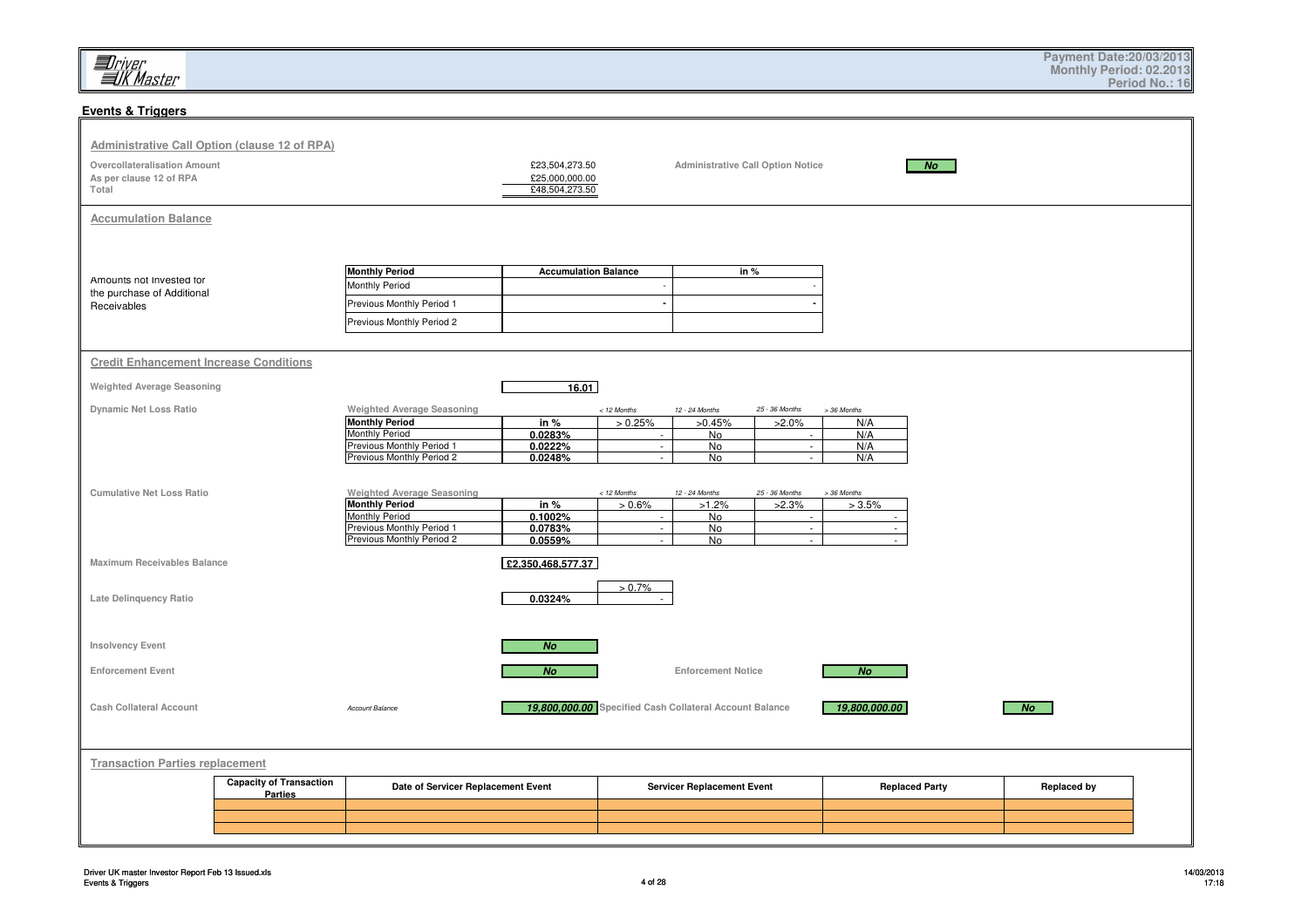# **ED**river<br>EUK Master

| <b>Ratings</b>                                                                                                                                                                     |                                                                                                          |                                                                                                                                                                                                                                                                |                 |                                    |                                                                                                                                                                                                                                                                                                                                                                                                                                                                                                                                        |         |                   |                   |                                                       |                                      |
|------------------------------------------------------------------------------------------------------------------------------------------------------------------------------------|----------------------------------------------------------------------------------------------------------|----------------------------------------------------------------------------------------------------------------------------------------------------------------------------------------------------------------------------------------------------------------|-----------------|------------------------------------|----------------------------------------------------------------------------------------------------------------------------------------------------------------------------------------------------------------------------------------------------------------------------------------------------------------------------------------------------------------------------------------------------------------------------------------------------------------------------------------------------------------------------------------|---------|-------------------|-------------------|-------------------------------------------------------|--------------------------------------|
|                                                                                                                                                                                    |                                                                                                          |                                                                                                                                                                                                                                                                |                 |                                    |                                                                                                                                                                                                                                                                                                                                                                                                                                                                                                                                        |         |                   |                   |                                                       |                                      |
| Rating Information on relevant Transaction Parties                                                                                                                                 |                                                                                                          |                                                                                                                                                                                                                                                                |                 |                                    |                                                                                                                                                                                                                                                                                                                                                                                                                                                                                                                                        |         |                   |                   |                                                       |                                      |
|                                                                                                                                                                                    |                                                                                                          |                                                                                                                                                                                                                                                                |                 |                                    |                                                                                                                                                                                                                                                                                                                                                                                                                                                                                                                                        |         |                   | S&F               |                                                       |                                      |
|                                                                                                                                                                                    | Long Term                                                                                                | <b>DBRS</b><br>Short Term                                                                                                                                                                                                                                      | Outlook         | Long Term                          | Fitch<br>Short Term                                                                                                                                                                                                                                                                                                                                                                                                                                                                                                                    | Outlook | Long Term         | <b>Short Term</b> | Outlook                                               |                                      |
| <b>Account Bank:</b><br><b>BNP Paribas Securities Services</b><br><b>Current Rating*</b>                                                                                           |                                                                                                          |                                                                                                                                                                                                                                                                |                 |                                    |                                                                                                                                                                                                                                                                                                                                                                                                                                                                                                                                        |         |                   |                   |                                                       |                                      |
| Minimum required Rating                                                                                                                                                            |                                                                                                          |                                                                                                                                                                                                                                                                |                 |                                    |                                                                                                                                                                                                                                                                                                                                                                                                                                                                                                                                        |         |                   |                   |                                                       |                                      |
| (if no short term Rating available, the higher long term rating is applicable,                                                                                                     |                                                                                                          |                                                                                                                                                                                                                                                                |                 |                                    |                                                                                                                                                                                                                                                                                                                                                                                                                                                                                                                                        |         |                   |                   |                                                       |                                      |
|                                                                                                                                                                                    | Please refer to the Prospectus for a complete description of the mechanism)                              | the Account Bank ceases to have the Account Bank Hequ<br>(i) transfer the accounts to an Eligible Collateral Bank, or<br>.<br>I) provide a guarantee from an Eligible Guarantor, or<br>ii) take any other action in order to maintain the rating of the Notes. |                 | ed Rating it shall, at its own cos | If none of the measures is taken within a given timespan, the Issuer may enter into new banking arrangements at its own initiative with another Account Bank.                                                                                                                                                                                                                                                                                                                                                                          |         |                   |                   |                                                       | <b>Required Rating:</b><br>fulfilled |
|                                                                                                                                                                                    |                                                                                                          | <b>DBRS</b>                                                                                                                                                                                                                                                    |                 |                                    | Fitch                                                                                                                                                                                                                                                                                                                                                                                                                                                                                                                                  |         |                   | S&P               |                                                       |                                      |
| <b>Swap Counterparty:</b><br><b>HSBC Bank PLC</b><br><b>Current Rating*</b><br>Minimum required Rating<br>(if no short term Rating available, the higher long term rating is appli | Long Term                                                                                                | Short Term                                                                                                                                                                                                                                                     | Outlook         | Long Term                          | Short Term                                                                                                                                                                                                                                                                                                                                                                                                                                                                                                                             | Outlook | Long Term         | Short Term        | Outlook                                               |                                      |
|                                                                                                                                                                                    | (Please refer to the Prospectus for a complete description of the mechanism)                             | provide a guarantee from an Eligible Guara                                                                                                                                                                                                                     |                 |                                    | If the Swap Bank ceases to have the even lower Rating as an Eligible Swap Counterparty (Level II) it shall, at its own cost, additionly<br>(i) transfer all rights and obligations under the Swap Agreement to another Eligible S<br>If none of the measures is taken within a given timespan, the Issuer may enter into new arrangements at its own initiative with another Swap Bank                                                                                                                                                 |         |                   |                   |                                                       | Required Rating:<br>fulfilled        |
| <b>Swap Counterparty:</b>                                                                                                                                                          | Long Term                                                                                                | Short Term                                                                                                                                                                                                                                                     | Outlook         | Long Term                          | Short Term                                                                                                                                                                                                                                                                                                                                                                                                                                                                                                                             | Outlook | Long Term         | Short Term        | Outlook                                               |                                      |
| Mitsubishi UFJ Securities International Plc<br><b>Current Rating*</b><br>Minimum required Rating<br>(if no short term Rating avail<br>higher long term rating is ap                |                                                                                                          |                                                                                                                                                                                                                                                                |                 |                                    |                                                                                                                                                                                                                                                                                                                                                                                                                                                                                                                                        |         |                   |                   |                                                       |                                      |
|                                                                                                                                                                                    | If the Swap Bank falls below the above mentioned Mir                                                     |                                                                                                                                                                                                                                                                |                 |                                    | num Rating (Level I) it shall provide Eligible Credit Support by means of Cash or certain types of Prime Debt Obligations                                                                                                                                                                                                                                                                                                                                                                                                              |         |                   |                   |                                                       | <b>Required Rating:</b>              |
|                                                                                                                                                                                    |                                                                                                          | i) provide a quarantee from an Eligible Guarantor                                                                                                                                                                                                              |                 |                                    | If the Swap Bank ceases to have the even lower Rating as an Eligible Swap Counterparty (Level II) it shall, at its own cost, additionally<br>(i) transfer all rights and obligations under the Swap Agreement to another Eligible<br>e of the measures is taken within a given timespan, the Issuer may enter into new arrangements at its own initiative with another Swap Bank.                                                                                                                                                      |         |                   |                   |                                                       | fulfilled                            |
|                                                                                                                                                                                    | ase refer to the Pros                                                                                    | us for a comp                                                                                                                                                                                                                                                  | on of the r     |                                    | MITSUBISHI UFJ SECURITIES INTERNATIONAL PLC, benefit from BTMU's rating under a deed pool guarantee, therefore BTMU's rating has been displayed above.                                                                                                                                                                                                                                                                                                                                                                                 |         |                   |                   |                                                       |                                      |
|                                                                                                                                                                                    | Long Term                                                                                                | Short Term                                                                                                                                                                                                                                                     | Outlook         | Long Term                          | Short Term                                                                                                                                                                                                                                                                                                                                                                                                                                                                                                                             | Outlook | Long Term         | Short Term        | Outlook                                               |                                      |
| <b>Swap Counterparty:</b><br>ROYAL BANK OF CANADA<br><b>Current Rating*</b><br>Minimum required Rating<br>(if no short term Rating a<br>r long term<br>rating is app               |                                                                                                          | (High                                                                                                                                                                                                                                                          |                 |                                    |                                                                                                                                                                                                                                                                                                                                                                                                                                                                                                                                        |         |                   |                   |                                                       |                                      |
|                                                                                                                                                                                    | If the Swap Bank falls b<br>(Please refer to the Prospectus for a complete description of the mechanism) | <b>DBRS</b>                                                                                                                                                                                                                                                    | im Rating (Leve | it shall provide Eligible (        | Credit Support by means of Cash or certain types of F<br>If the Swap Bank ceases to have the even lower Rating as an Eligible Swap Counterparty (Level II) it shall, at its own cost, additionily<br>(i) transfer all rights and obligations under the Swap Agreement to another Eligible<br>www.willington.com a structure when the compared of the state of the compared of the compared of the measure of<br>Thome of the measures is taken within a given timespan, the Issuer may enter into new arrangements at its own<br>Fitch |         | e Debt Obligation | S&F               |                                                       | <b>Required Rating:</b><br>fulfilled |
|                                                                                                                                                                                    | Long Term                                                                                                | Short Term                                                                                                                                                                                                                                                     | Outlool         | Long Term                          | Short Term                                                                                                                                                                                                                                                                                                                                                                                                                                                                                                                             | Outlook | Long Term         | Short Term        | Outlool                                               |                                      |
| Servicer                                                                                                                                                                           |                                                                                                          |                                                                                                                                                                                                                                                                |                 |                                    |                                                                                                                                                                                                                                                                                                                                                                                                                                                                                                                                        |         |                   |                   |                                                       |                                      |
| <b>VWFS</b>                                                                                                                                                                        |                                                                                                          |                                                                                                                                                                                                                                                                |                 |                                    |                                                                                                                                                                                                                                                                                                                                                                                                                                                                                                                                        |         |                   |                   |                                                       |                                      |
| <b>Current Rating*</b><br>(Volkswagen Financial Services AG)                                                                                                                       |                                                                                                          |                                                                                                                                                                                                                                                                |                 |                                    |                                                                                                                                                                                                                                                                                                                                                                                                                                                                                                                                        |         |                   |                   |                                                       |                                      |
|                                                                                                                                                                                    |                                                                                                          |                                                                                                                                                                                                                                                                |                 |                                    |                                                                                                                                                                                                                                                                                                                                                                                                                                                                                                                                        |         |                   |                   | *Ratings last updated on 14/03/2013                   |                                      |
|                                                                                                                                                                                    |                                                                                                          |                                                                                                                                                                                                                                                                |                 |                                    |                                                                                                                                                                                                                                                                                                                                                                                                                                                                                                                                        |         |                   |                   | +Rating of Volkswagen Financial Services (UK) Limited |                                      |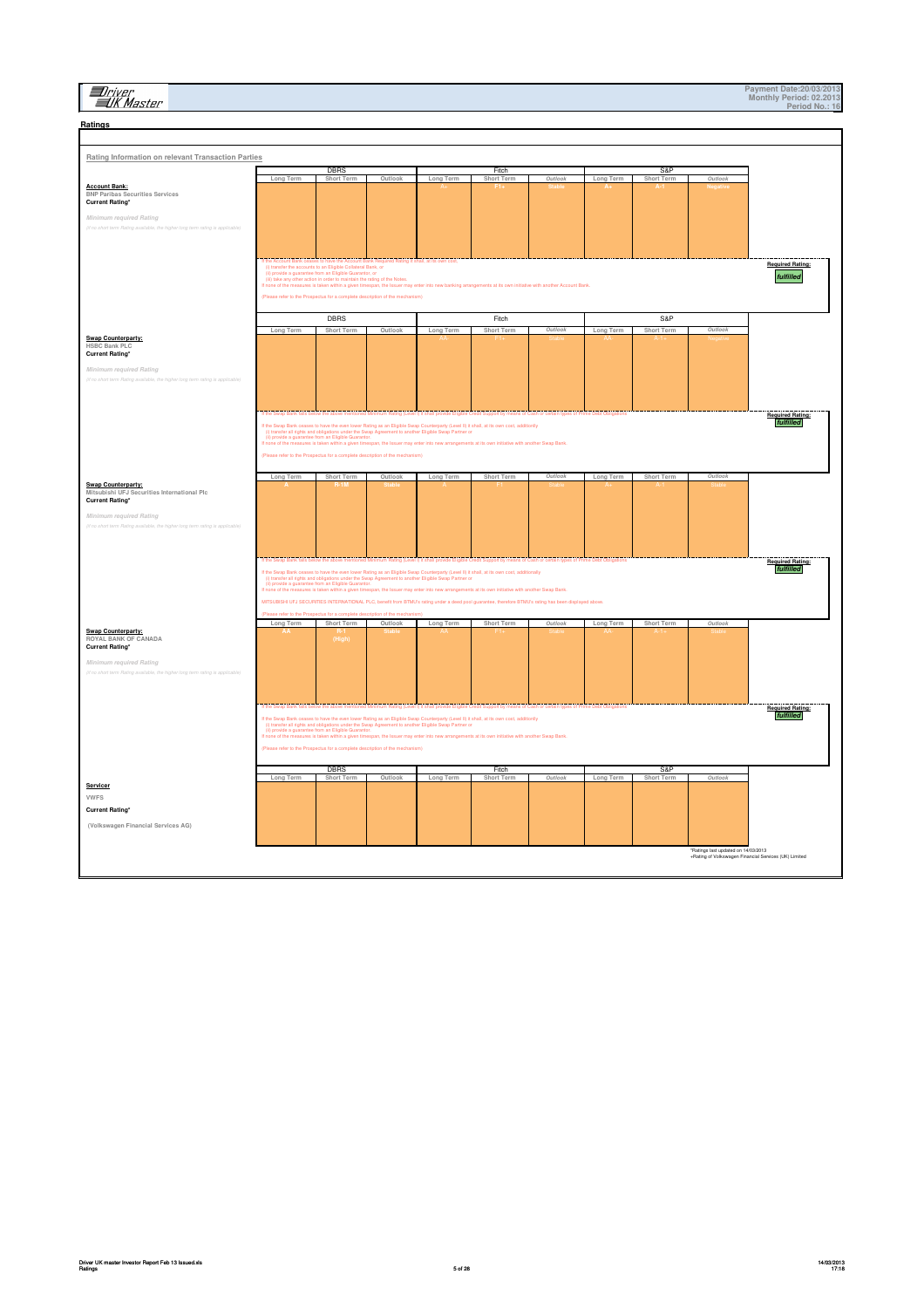*Driver*<br>AIK Master

**Payment Date:20/03/2013 Monthly Period: 02.2013 Period No.: 16**

#### **Deal Overview: Counterparties**

| Lead Manager:                                                        | The Royal Bank of Scotland PLC<br>135 Bishopsgate<br>London, EC2M 3UR<br>email: secsupportconduit@rbs.com                                                                                        | Corporate Services Provider: | Wilmington Trust SP Services (Luxembourg) S.A.<br>52-54 Avenue du X Septembre<br>L-2550 Luxembourg<br>Luxembourg<br>email: VCL@WilmingtonTrust.com                                                    |
|----------------------------------------------------------------------|--------------------------------------------------------------------------------------------------------------------------------------------------------------------------------------------------|------------------------------|-------------------------------------------------------------------------------------------------------------------------------------------------------------------------------------------------------|
| Joint Lead Manager                                                   | Volkswagen Financial Services A.G<br>Gifhorner Strasse 57<br>38112 Braunschweig<br>Germany                                                                                                       | Security Trustee:            | Wilmington Trust (London) Limited<br><b>Third Floor</b><br>1 King's Arms Yard<br>London, EC2R 7AF                                                                                                     |
| Servicer:                                                            | Volkswagen Financial Services (UK) Limited<br><b>ABS Operations</b><br><b>Brunswick Court</b><br>Yeomans Drive<br>Milton Keynes<br><b>MK14 5LR</b><br>England<br>email: ABSOperations@vwfs.co.uk | <b>Clearing Systems:</b>     | Clearstream Banking S.A.<br>42 Avenue JF Kennedy<br>L-1885 Luxembourg<br>Luxembourg<br>email: web@clearstream.com<br>Euroclear Banking S.A./ N.V.<br>1 Boulevard du Roi Albert II.<br>B-1210 Brussels |
| Paying Agent/<br>Calculation Agent/<br>Interest Determination Agent: | <b>BNP Paribas Securities Services</b><br>Luxembourg Branch 33<br>rue de Gaperich, Howald - Hesperange<br>L-2085 Luxembourg<br>email: alain.hammann@bnpparibas.com                               |                              | Belgium                                                                                                                                                                                               |
| Account Bank:                                                        | <b>BNP Paribas Securities Services</b><br>Luxembourg Branch 33<br>rue de Gaperich, Howald - Hesperange<br>L-2085 Luxembourg<br>email: alain.hammann@bnpparibas.com                               | Rating Agencies:             | <b>DBRS</b><br>1 Minister Court, 10th Floor<br>Mincing Lane<br>London, EC3R 7AA                                                                                                                       |
| Swap Counterparty:                                                   | <b>HSBC Bank Plc</b><br>8 Canada Square<br>London<br>E14 5HQ<br>email: vanillasettlements@hsbc.com                                                                                               |                              | Fitch<br>30 North Colonnade<br>London<br>E14 5GN                                                                                                                                                      |
| Swap Counterparty:                                                   | Royal Bank of Canada<br>Riverbank House<br>2 Swan Lane<br>London<br>EC4R 3BF<br>email: collateral@rbccm.com                                                                                      |                              | S&P<br>20 Canada Square<br>Canary Wharf<br>London, E14 5LH                                                                                                                                            |
| Swap Counterparty:                                                   | Mitsubishi UFJ Securities International Plc<br>Ropemaker Place<br>25 Ropemaker Street<br>London, EC2Y 9AJ<br>email: docsconfirms@int.sc.mufg.jp                                                  |                              |                                                                                                                                                                                                       |
|                                                                      |                                                                                                                                                                                                  |                              |                                                                                                                                                                                                       |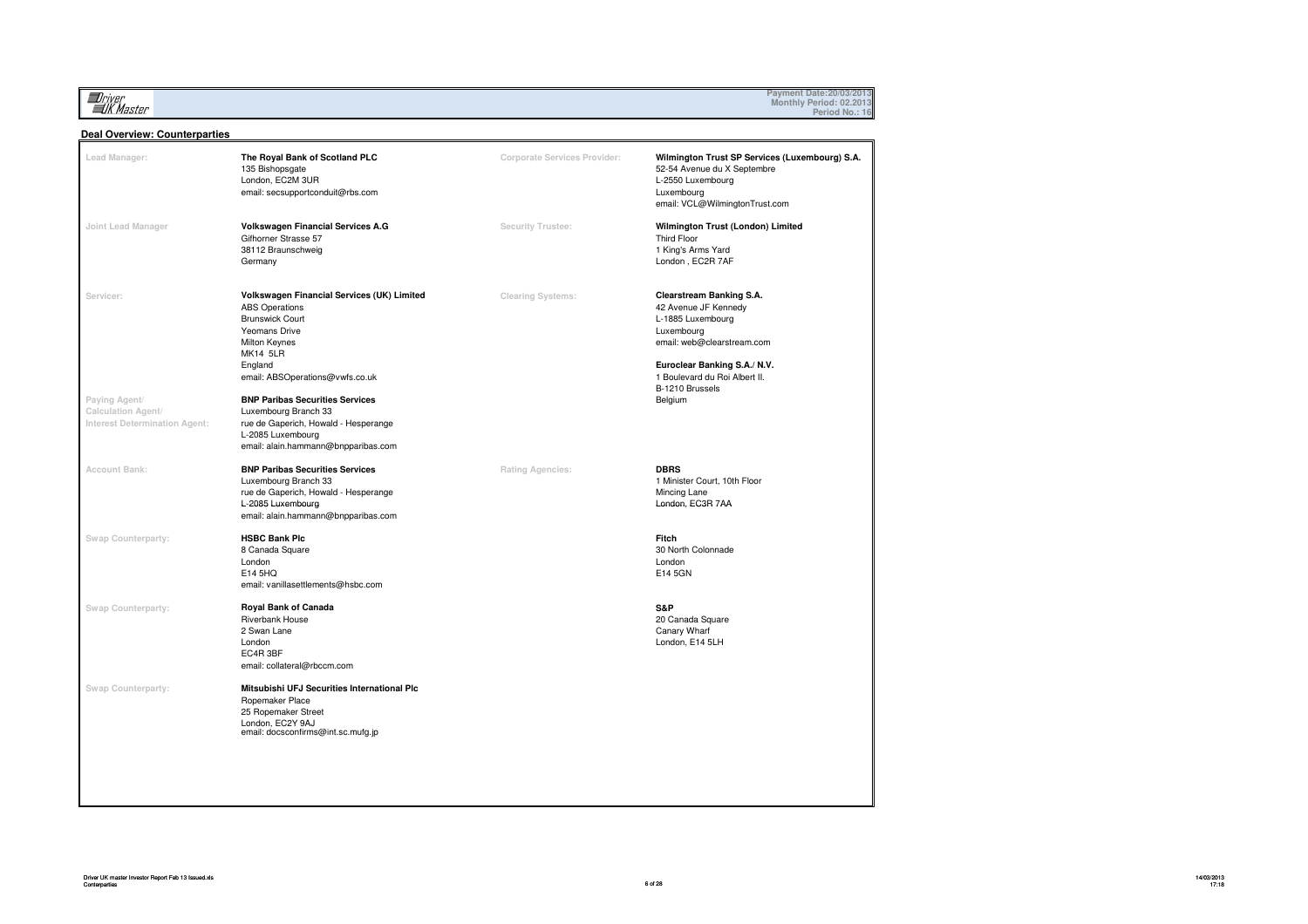| Driver<br>EIK Master                                              |                              |                      |                      |                   |                      |                      |               | Payment Date: 20/03/2013<br>Monthly Period: 02.2013<br>Period No.: 16 |
|-------------------------------------------------------------------|------------------------------|----------------------|----------------------|-------------------|----------------------|----------------------|---------------|-----------------------------------------------------------------------|
| Notes I                                                           |                              |                      |                      |                   |                      |                      |               |                                                                       |
| Rating Details (DBRS / Fitch / S&P)                               | <b>Series 2011-1</b>         | <b>Series 2011-2</b> | <b>Series 2011-3</b> | Series 2011-5     | <b>Series 2012-1</b> | <b>Series 2012-2</b> | Series 20xx-x | Series 20xx-x                                                         |
| Rating at Issue Date<br><b>DBRS</b><br>Fitch<br>Standard & Poors  | AAA<br>AAA<br>AAA            | AAA<br>AAA<br>AAA    | AAA<br>AAA<br>AAA    | AAA<br>AAA<br>AAA | AAA<br>AAA<br>AAA    | AAA<br>AAA<br>AAA    |               |                                                                       |
| <b>Current Rating</b><br><b>DBRS</b><br>Fitch<br>Standard & Poors | AAA<br>AAA<br>AAA            | AAA<br>AAA<br>AAA    | AAA<br>AAA<br>AAA    | AAA<br>AAA<br>AAA | AAA<br>AAA<br>AAA    | AAA<br>AAA<br>AAA    |               |                                                                       |
| Information on Notes                                              | <b>Series 2011-1</b>         | <b>Series 2011-2</b> | <b>Series 2011-3</b> | Series 2011-5     | <b>Series 2012-1</b> | <b>Series 2012-2</b> | Series 20xx-x | Series 20xx-x                                                         |
| <b>ISIN</b>                                                       | XS0856652192                 | XS0856944482         | XS0856944722         | XS0856945026      | XS0856945299         | XS0856945372         |               |                                                                       |
| Common Code                                                       | 085665219                    | 085694448            | 085694472            | 085694502         | 085694529            | 085694537            |               |                                                                       |
| Original Face Value                                               | 300,000,000.00               | 300,000,000.00       | 375,000,000.00       | 375,000,000.00    | 150,000,000.00       | 150,000,000.00       |               |                                                                       |
| Information on Interest                                           | <b>Class A-Series</b>        |                      |                      |                   |                      |                      |               |                                                                       |
| <b>Scheduled Repayment</b>                                        | Payment Date in October 2019 |                      |                      |                   |                      |                      |               |                                                                       |
| Legal Maturity Date:                                              | Payment Date in October 2021 |                      |                      |                   |                      |                      |               |                                                                       |
| Spread/Margin                                                     | 60<br>bps                    |                      |                      |                   |                      |                      |               |                                                                       |
| Index Rate                                                        | 1-Month-Libor                |                      |                      |                   |                      |                      |               |                                                                       |
| Fixed/Floating                                                    | floating                     |                      |                      |                   |                      |                      |               |                                                                       |
| Current Coupon                                                    | 1-M-Libor + 60 bps           |                      |                      |                   |                      |                      |               |                                                                       |
| Day Count Convention                                              | actual/365                   |                      |                      |                   |                      |                      |               |                                                                       |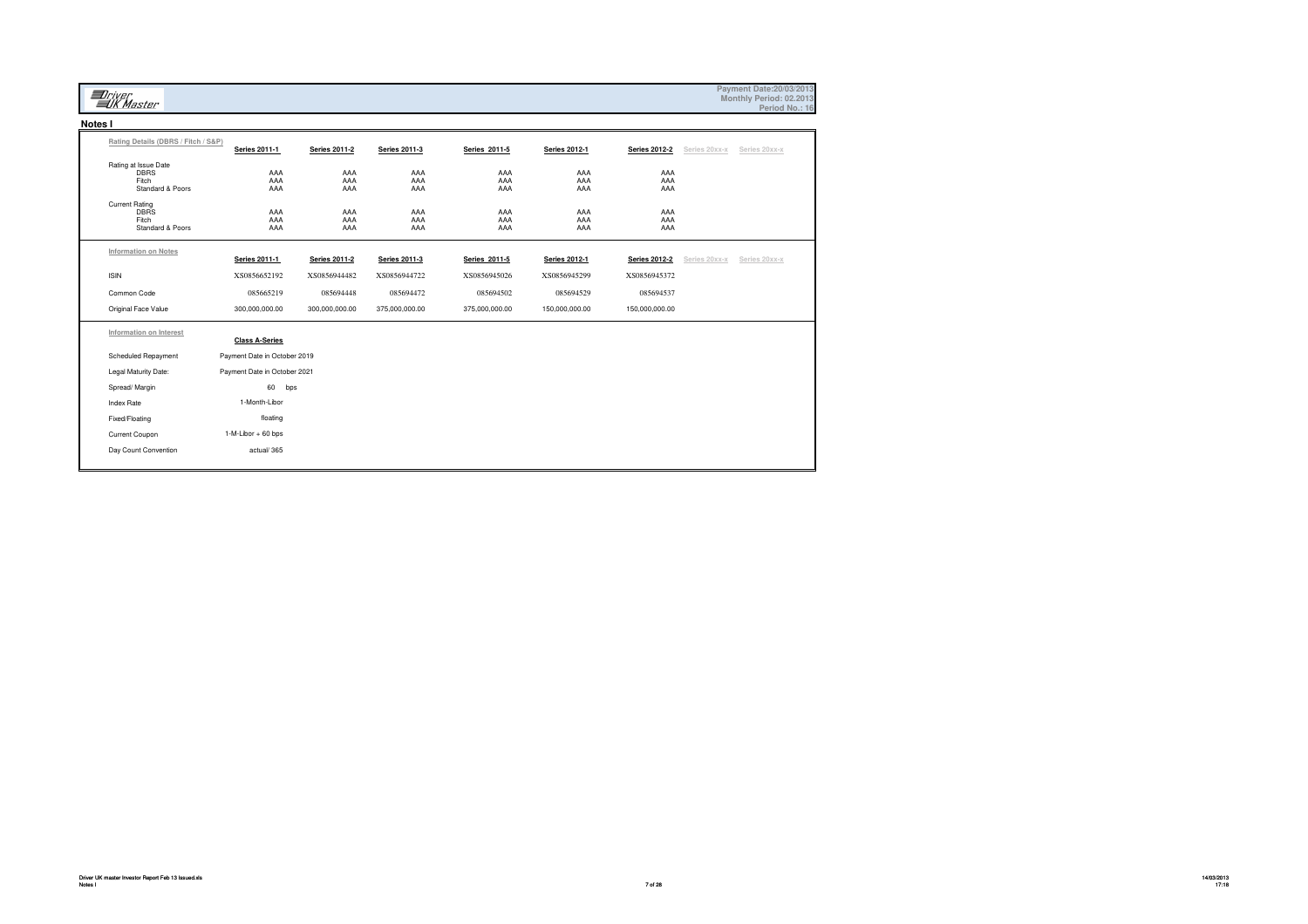| <i>aniver</i><br><b>IIK Master</b>                                                                                                                                                                                                            |                        |                                                                                                                          |                   |                                                                                                     |                    |                                                        |                   |                        |                                  |                        |                   |                                                                                      |                                   |                        |               | Payment Date: 20/03/2013<br>Monthly Period: 02.2013<br>Period No.: 16 |
|-----------------------------------------------------------------------------------------------------------------------------------------------------------------------------------------------------------------------------------------------|------------------------|--------------------------------------------------------------------------------------------------------------------------|-------------------|-----------------------------------------------------------------------------------------------------|--------------------|--------------------------------------------------------|-------------------|------------------------|----------------------------------|------------------------|-------------------|--------------------------------------------------------------------------------------|-----------------------------------|------------------------|---------------|-----------------------------------------------------------------------|
| Notes II                                                                                                                                                                                                                                      |                        |                                                                                                                          |                   |                                                                                                     |                    |                                                        |                   |                        |                                  |                        |                   |                                                                                      |                                   |                        |               |                                                                       |
| Note Balance                                                                                                                                                                                                                                  |                        |                                                                                                                          |                   |                                                                                                     |                    |                                                        |                   |                        |                                  |                        |                   |                                                                                      |                                   |                        |               |                                                                       |
| During Revolving Period - Increase of Notes                                                                                                                                                                                                   |                        | <b>Total Notes</b>                                                                                                       |                   | Series 2011-1                                                                                       |                    | <b>Series 2011-2</b>                                   |                   | Series 2011-3          |                                  | Series 2011-5          |                   | Series 2012-1                                                                        |                                   | Series 2012-2          | Series 20xx-x | Series 20xx-x                                                         |
| Balance as of the Beginning of the Period                                                                                                                                                                                                     | £                      | 1,650,000,000.00 £                                                                                                       |                   |                                                                                                     |                    | 300,000,000.00 £ 300,000,000.00 £ 375,000,000.00 £     |                   |                        |                                  |                        |                   | 375.000.000.00 £ 150.000.000.00 £                                                    |                                   | 150.000.000.00         |               |                                                                       |
| Add. Issue Amount<br>Term Take Out Redemption<br>Balance as of the End of Period                                                                                                                                                              | £<br>$\mathbf{f}$<br>£ | 1,650,000,000.00 £                                                                                                       | £<br>$\mathbf{f}$ |                                                                                                     | £<br>$\mathbf{f}$  |                                                        | £<br>$\mathbf{f}$ |                        | £<br>$\mathbf{f}$                |                        | £<br>$\mathbf{f}$ | 300,000,000.00 £ 300,000,000.00 £ 375,000,000.00 £ 375,000,000.00 £ 150,000,000.00 £ | £<br>$\mathbf{f}$                 | 150,000,000.00         |               |                                                                       |
|                                                                                                                                                                                                                                               |                        | <b>Total Notes</b>                                                                                                       |                   | Series 2011-1                                                                                       |                    | Series 2011-2                                          |                   | Series 2011-3          |                                  | Series 2011-5          |                   | Series 2012-1                                                                        |                                   | Series 2012-2          | Series 20xx-x | Series 20xx-x                                                         |
| Balance as of the Beginning of the Period                                                                                                                                                                                                     | £                      | 1,650,000,000.00 £                                                                                                       |                   | 300,000,000.00 £ 300,000,000.00 £ 375,000,000.00 £ 375,000,000.00 £ 150,000,000.00 £ 150,000,000.00 |                    |                                                        |                   |                        |                                  |                        |                   |                                                                                      |                                   |                        |               |                                                                       |
| Unallocated Redemption Amount of                                                                                                                                                                                                              | £                      |                                                                                                                          |                   |                                                                                                     |                    |                                                        |                   |                        |                                  |                        |                   |                                                                                      |                                   |                        |               |                                                                       |
| the previous Period<br>Available Redemption Amount for the<br><b>Reporting Period</b>                                                                                                                                                         | £                      |                                                                                                                          |                   |                                                                                                     |                    |                                                        |                   |                        |                                  |                        |                   |                                                                                      |                                   |                        |               |                                                                       |
| <b>Total Available Redemption Amount</b>                                                                                                                                                                                                      | £                      |                                                                                                                          |                   |                                                                                                     |                    |                                                        |                   |                        |                                  |                        |                   |                                                                                      |                                   |                        |               |                                                                       |
| Redemption Amount per Note                                                                                                                                                                                                                    |                        |                                                                                                                          | £                 |                                                                                                     | £                  |                                                        | $\mathbf{f}$      |                        | $\mathbf{f}$                     |                        | £                 |                                                                                      | £                                 |                        |               |                                                                       |
| Redemption Amount per Series                                                                                                                                                                                                                  |                        |                                                                                                                          | $\mathbf{f}$      |                                                                                                     | $\mathbf{f}$       |                                                        | £                 |                        | £                                |                        | £                 |                                                                                      | £                                 |                        |               |                                                                       |
| Unallocated Redemption Amount<br>from current Period                                                                                                                                                                                          |                        |                                                                                                                          | $\mathbf{f}$      |                                                                                                     | $\mathbf{F}$       |                                                        | $\mathbf{f}$      |                        | $\mathbf{f}$                     |                        | $\mathbf{f}$      |                                                                                      | £                                 |                        |               |                                                                       |
| Add. Issue Amount/<br>Term Take Out Redemption                                                                                                                                                                                                | £                      |                                                                                                                          | £                 |                                                                                                     | £                  |                                                        | £                 |                        | £                                |                        | £                 |                                                                                      | £                                 |                        |               |                                                                       |
| Class Balance as of the End of the Period                                                                                                                                                                                                     |                        | £ 1,650,000,000.00 £ 300,000,000.00 £ 300,000,000.00 £ 375,000,000.00 £ 375,000,000.00 £ 150,000,000.00 £ 150,000,000.00 |                   |                                                                                                     |                    |                                                        |                   |                        |                                  |                        |                   |                                                                                      |                                   |                        |               |                                                                       |
| Payments to Investors<br>1-m-Libor for the Monthly period                                                                                                                                                                                     |                        | 0.49250%                                                                                                                 |                   | Series 2011-1                                                                                       |                    | <b>Series 2011-2</b>                                   | Series 2011-3     |                        |                                  | Series 2011-5          |                   | Series 2012-1                                                                        |                                   | <b>Series 2012-2</b>   | Series 20xx-x | Series 20xx-x                                                         |
| Interest (1-m-Libor + Margin 60 bps), for the Monthly Period<br><b>Amortising Series</b><br>Amortising Amount                                                                                                                                 |                        | £1,382,835.62 £                                                                                                          | £                 | 251,424.66 £<br>No                                                                                  | £                  | 251,424.66 £<br>No                                     | $\pounds$         | 314,280.82 £<br>No     | $\pounds$                        | 314,280.82 £<br>No     | £                 | 125,712.33 £<br>No                                                                   | $\pounds$                         | 125,712.33<br>No       |               |                                                                       |
| Series Nominal Amount                                                                                                                                                                                                                         |                        |                                                                                                                          | £                 | 300,000,000.00                                                                                      |                    | £ 300,000,000.00 £ 375,000,000.00                      |                   |                        |                                  | £ 375,000,000.00       |                   | £ 150,000,000.00                                                                     | £                                 | 150,000,000.00         |               |                                                                       |
| Series Percentage                                                                                                                                                                                                                             |                        |                                                                                                                          |                   | 0.0000%                                                                                             |                    | 0.0000%                                                |                   | 0.0000%                |                                  | 0.0000%                |                   | 0.0000%                                                                              |                                   | 0.0000%                |               |                                                                       |
| Interest Shortfall                                                                                                                                                                                                                            |                        |                                                                                                                          |                   | Series 2011-1                                                                                       |                    | <b>Series 2011-2</b>                                   |                   | <b>Series 2011-3</b>   |                                  | Series 2011-5          |                   | <b>Series 2012-1</b>                                                                 |                                   | <b>Series 2012-2</b>   | Series 20xx-x | Series 20xx-x                                                         |
|                                                                                                                                                                                                                                               |                        | Interest Shortfall in the Monthly Period f<br>Cumulative Interest Shortfall £                                            |                   | $\sim$                                                                                              | $_{\rm f}^{\rm c}$ |                                                        | £<br>£            | $\sim$                 | $^{\mathfrak{L}}_{\mathfrak{L}}$ | $\sim$                 | £<br>£            | $\sim$                                                                               | $\frac{\varepsilon}{\varepsilon}$ | $\sim$                 |               |                                                                       |
| <b>Credit Enhancement for Notes</b>                                                                                                                                                                                                           |                        |                                                                                                                          |                   |                                                                                                     |                    |                                                        |                   |                        |                                  |                        |                   |                                                                                      |                                   |                        |               |                                                                       |
| Cash Collateral Amount                                                                                                                                                                                                                        | £                      | Opening<br>19,800,000.00                                                                                                 |                   | <b>Movement</b>                                                                                     | £                  | Closing<br>19,800,000.00                               |                   |                        |                                  |                        |                   |                                                                                      |                                   |                        |               |                                                                       |
| Specified Cash Collateral Account Balance<br>Cash Collateral Amount as a percentage of the Notes balance                                                                                                                                      | £                      | 19,800,000.00<br>1.20%                                                                                                   |                   |                                                                                                     | £                  | 19,800,000.00<br>1.20%                                 |                   |                        |                                  |                        |                   |                                                                                      |                                   |                        |               |                                                                       |
| Overcollateralisation Amount<br>Overcollateralisation Percentage                                                                                                                                                                              | £                      | 23,504,273.50<br>1.00%                                                                                                   |                   |                                                                                                     |                    | £ 23,504,273.50<br>1.00%                               |                   |                        |                                  |                        |                   |                                                                                      |                                   |                        |               |                                                                       |
| Overcollateralisation Amount divided by Included Receivables Balance<br>Subordinated Loan Balance excluding CCA Amount (see above)<br>Subordinated Loan Target Percentage<br>Subordinated Loan Amount divided by Included Receivables Balance | £                      | 1.00%<br>676,924,629.34 £<br>28.80%<br>28.80%                                                                            |                   |                                                                                                     |                    | 1.00%<br>(118.16) £ 676,924,511.18<br>28.80%<br>28.80% |                   |                        |                                  |                        |                   |                                                                                      |                                   |                        |               |                                                                       |
| Information on Swaps                                                                                                                                                                                                                          |                        |                                                                                                                          |                   | <b>Series 2011-1</b>                                                                                |                    | <b>Series 2011-2</b>                                   | Series 2011-3     |                        |                                  | Series 2011-5          |                   | <b>Series 2012-1</b>                                                                 |                                   | <b>Series 2012-2</b>   | Series 20xx-x | Series 20xx-x                                                         |
| Swap nominal amount/ Underlying Principle                                                                                                                                                                                                     |                        |                                                                                                                          | £                 | 300,000,000.00 £ 300,000,000.00 £ 375,000,000.00 £ 375,000,000.00 £ 150,000,000.00 £ 150,000,000.00 |                    |                                                        |                   |                        |                                  |                        |                   |                                                                                      |                                   |                        |               |                                                                       |
| Swap Structure<br>Index Rate                                                                                                                                                                                                                  |                        |                                                                                                                          |                   | pay fixed<br>1-m-Libor                                                                              |                    | pay fixed<br>1-m-Libor                                 |                   | pay fixed<br>1-m-Libor |                                  | pay fixed<br>1-m-Libor |                   | pay fixed<br>1-m-Libor                                                               |                                   | pay fixed<br>1-m-Libor |               |                                                                       |
| Net Swap Payment (Receipt)                                                                                                                                                                                                                    |                        |                                                                                                                          |                   | $-£2,876.71$                                                                                        |                    | $-£2,876.71$                                           |                   | £4,458.90              |                                  | £13,664.39             |                   | $-£1,438.36$                                                                         |                                   | $-£1,438.36$           |               |                                                                       |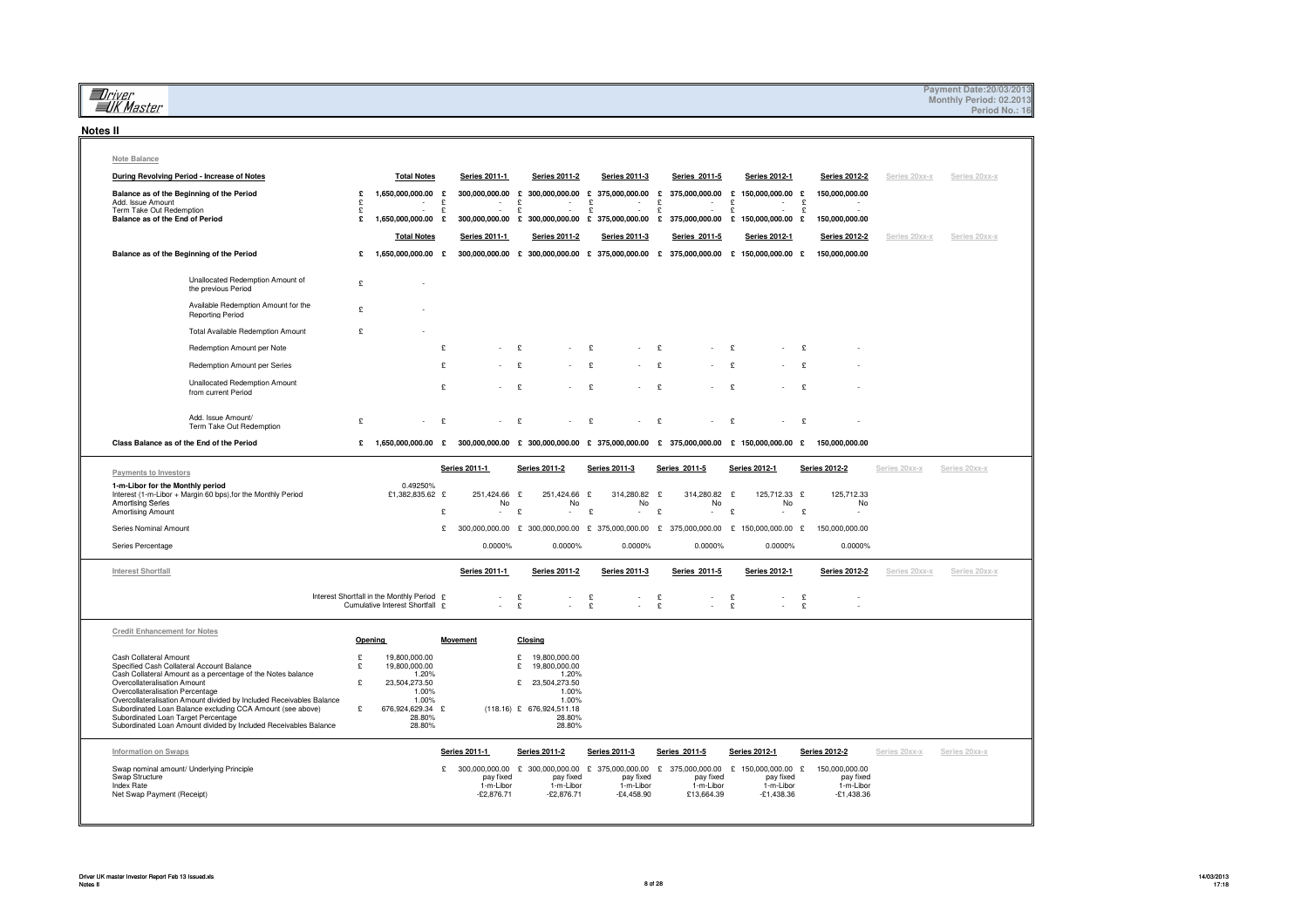

## **Order of Priority**

| <b>Order of Priority (waterfall)</b>                                                 |                              |                     |
|--------------------------------------------------------------------------------------|------------------------------|---------------------|
| <b>Purchased Receivables Collection Amount</b><br>Net Swap Receipts                  | £121,617,309.36<br>13.089.04 |                     |
| <b>Available Collection Amount of the Period</b>                                     | £121,604,220.32              |                     |
| Remaining Amount from Previous Period                                                | E                            | 121,604,220.32<br>£ |
| <b>Available Distribution Amount</b>                                                 |                              |                     |
| Summary of the Order of Priority contained in clause 20.3 (a) of the Trust Agreement |                              |                     |
| 1. Taxes                                                                             | £                            | 121,604,220.32<br>£ |
| 2. Payments to the Security Trustee                                                  | ç                            | 121,604,220.32<br>£ |
| 3. Corporate Services Provider/ Servicer Fee/ Rating Agencies fees/ Process Agent)   | ,803,068.66                  | £<br>119,801,151.66 |
| 4. Costs relating to the listing of Notes                                            | 39,672.41                    | 119,761,479.25<br>£ |
| 5. Account Bank fees                                                                 |                              | £<br>119,761,479.25 |
| 6. Swap Counterparties/ Net Swap Payments or Swap Termination Payments               | 13,664.39                    | 119,747,814.86<br>£ |
| 7. Interest accrued/Interest Shortfalls on all Notes                                 | 1,382,835.62                 | £<br>118,364,979.24 |
| 8. Cash Collateral Account payments                                                  |                              | £<br>118,364,979.24 |
| 9. Amortising Amount                                                                 |                              | 118,364,979.24<br>£ |
| 10. Accumulation Account                                                             | £105,760,052.21              | 12,604,927.03<br>£  |
| 11. Any payments under the respective Swap Agreements other than those made under 6  | £                            | £<br>12,604,927.03  |
| 12. Interest Accrued/ Interest Shortfalls on the Subordinated Loan                   | 1,198,557.25                 | £<br>11,406,369.78  |
| 13. Subordinated Loan Amortising Amount                                              | 118.16                       | £<br>11,406,251.62  |
|                                                                                      |                              | £                   |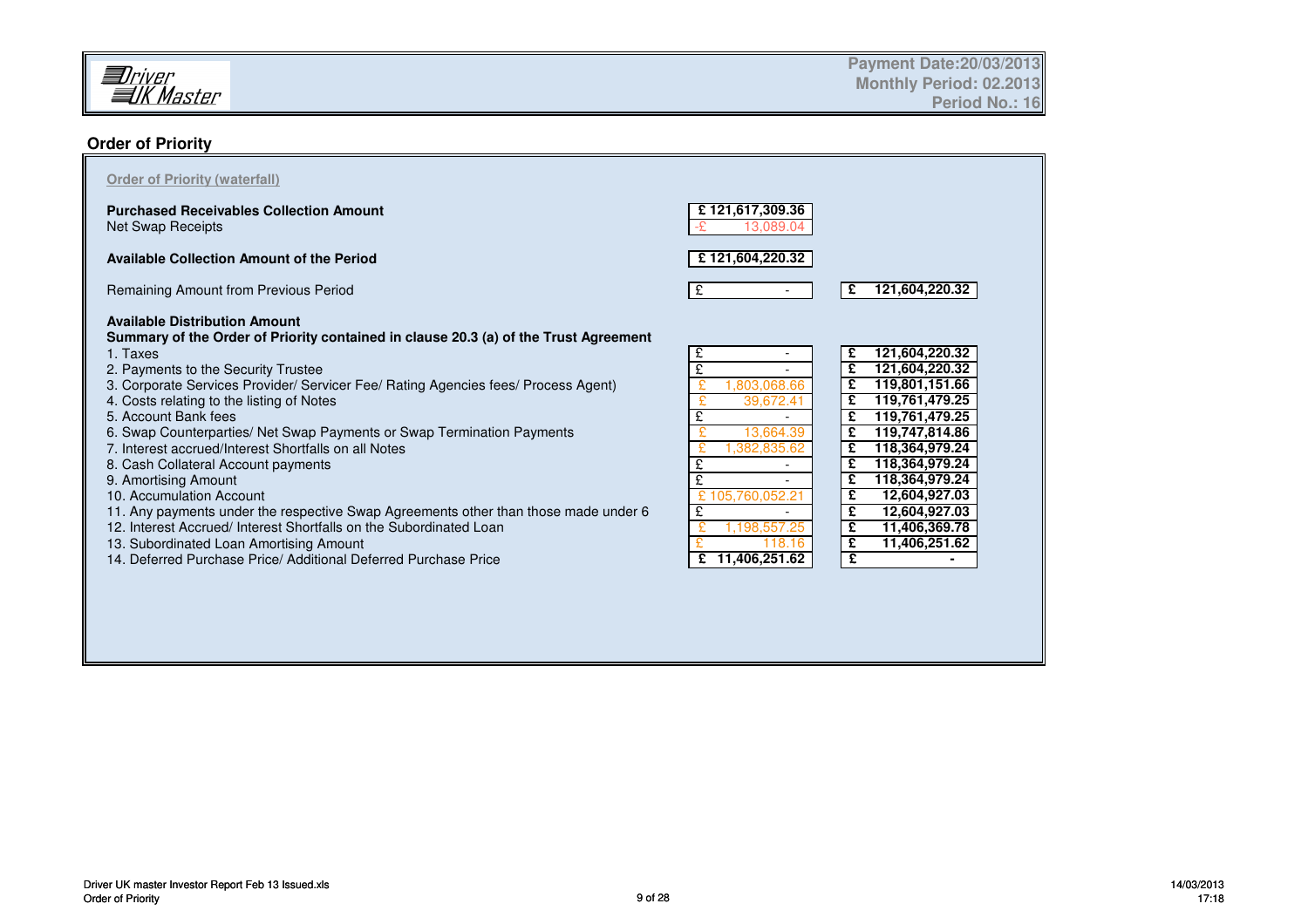

#### **Collections**

| <b>Early settlements</b>                                                                                                                     |                 |                                             |                                      |
|----------------------------------------------------------------------------------------------------------------------------------------------|-----------------|---------------------------------------------|--------------------------------------|
|                                                                                                                                              | No of Contracts | Cash                                        | <b>Total Cash Amount</b>             |
| Early settlements in the<br>Thereof<br>$\mathbf{1}$<br>> Early settlements contracts<br>$\overline{c}$<br>> Voluntary terminations contracts | 6,319<br>267    | 42,891,959.65<br>£<br>£<br>445,474.40       |                                      |
| 3<br>> Hostile terminations contracts<br>4<br>> Charged-off and Post Charged-off Recoveries Contracts                                        | 57              | $\mathbf{E}$<br>28,972.79<br>£<br>69,380.95 |                                      |
| <b>Total settlements</b>                                                                                                                     | 6,643           |                                             | 43.435.787.79                        |
| <b>Monthly collections</b>                                                                                                                   |                 | Cash                                        | Cash Amount                          |
| <b>Schedules Payments in the</b>                                                                                                             |                 |                                             |                                      |
| 5<br>> Normal payments received<br>6<br>> Maturity cash received                                                                             |                 | £ 69.640.360.23<br>£<br>8,541,161.34        |                                      |
|                                                                                                                                              |                 |                                             | 78,181,521.57                        |
| Early settlements of the                                                                                                                     |                 |                                             | 43,435,787.79<br>121.617.309.36      |
| <b>Current prepayment rate</b><br><b>Available Distribution Amount</b>                                                                       |                 | 1.93%                                       |                                      |
| <b>Total collections of the</b>                                                                                                              |                 |                                             | £ 121,617,309.36                     |
| Calculation of Additional Receivables (Top-Up/Tap-Up)                                                                                        |                 |                                             |                                      |
| Brought forward from the above table                                                                                                         |                 |                                             | £ 121,617,309.36                     |
| Plus other Ineligible Funded Purchase Price in the                                                                                           |                 |                                             | £                                    |
| <b>Available Distribution Amount</b>                                                                                                         |                 |                                             | £ 121,617,309.36                     |
| Less: (Pos 1 - 9) of the Waterfall                                                                                                           |                 |                                             | £<br>3,239,241.08                    |
| Payments to the Accumulation Account (Pos. 10) of the Waterfall                                                                              |                 |                                             | £105,760,052.21                      |
| <b>B/F Accumulation Balance</b>                                                                                                              |                 |                                             | £                                    |
| <b>Accumulation Amount from this Monthly Period</b><br><b>B/F Replemishment Adjustment Drawing</b>                                           |                 |                                             | £<br>105,760,052.21<br>£<br>1,552.42 |
| <b>Additional Purchase Price this Monthly Period</b><br><b>C/F Accumulation Balance</b>                                                      |                 |                                             | £ 105,759,934.05<br>£                |
| <b>Replemishment Adjustment Drawing</b><br><b>Replemishment Adjustment Payment</b>                                                           |                 |                                             | £<br>£<br>118.16                     |
| Check                                                                                                                                        |                 |                                             | -£<br>0.00                           |
| C/F Replemishment Adjustment Drawing                                                                                                         |                 |                                             | £<br>1,434.26                        |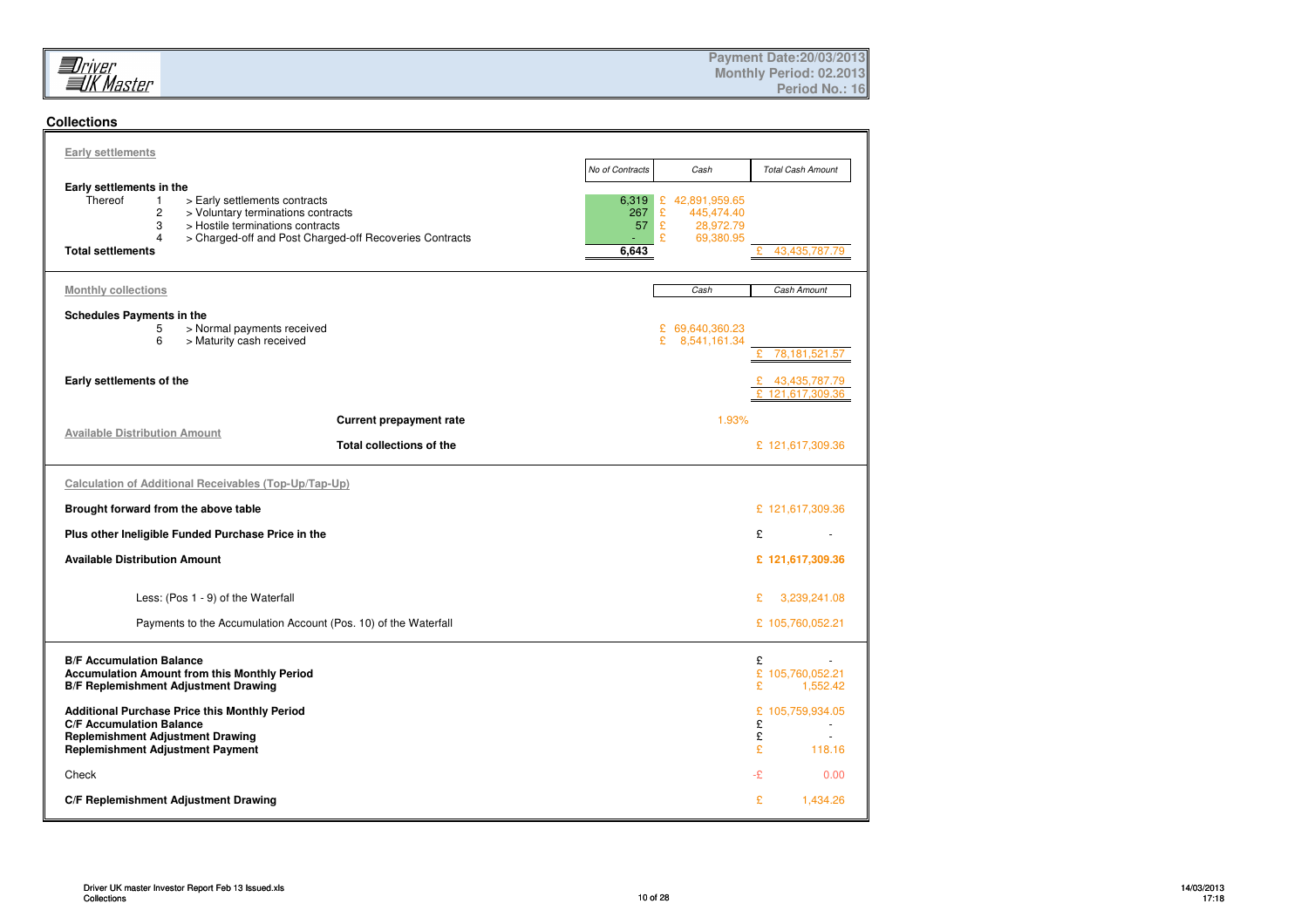|                                | <b>Payment Date: 20/03/2013</b> |
|--------------------------------|---------------------------------|
| a Jriver<br>a <i>K. Master</i> | <b>Monthly Period: 02.2013</b>  |
|                                | Period No.: 16                  |

#### **(Expected) Amortisation Profile**

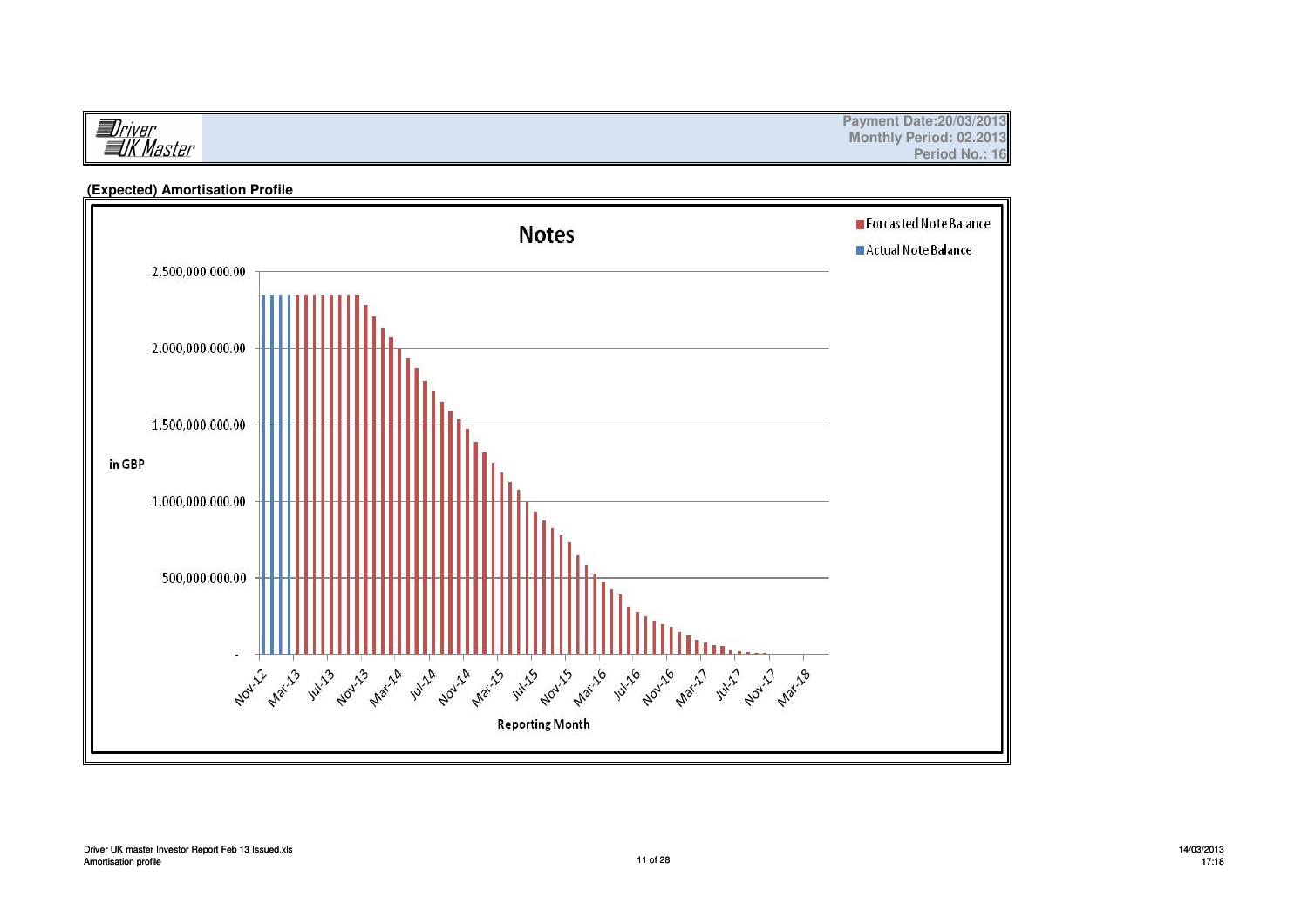#### **Run Out Schedule**

|                              |                                              |                                      | At the End of the previous Monthly Period - Post Top Up |                                                         |                    |                                              |                                              | At the end of the Monthly Period - Post Top Up and Term Take Out |                                                         |
|------------------------------|----------------------------------------------|--------------------------------------|---------------------------------------------------------|---------------------------------------------------------|--------------------|----------------------------------------------|----------------------------------------------|------------------------------------------------------------------|---------------------------------------------------------|
| <b>Month</b>                 | Scheduled reduction   Scheduled Interest     |                                      | Receivable                                              | <b>Included Receivables</b><br><b>Balance reduction</b> | <b>Month</b>       | Scheduled reduction   Scheduled Interest     |                                              | Receivable                                                       | <b>Included Receivables</b><br><b>Balance reduction</b> |
| 02.2013                      | £<br>59,596,240.69                           | $\mathbf{f}$<br>15,422,105.22        | 75.018.345.91                                           | 68,370,806.25                                           | 03.2013            | 69.791.477.28                                | £<br>15,364,979.27                           | 85,156,456.55 £<br>£                                             | 77,286,008.89                                           |
| 03.2013<br>£                 | 72,521,539.11 £                              | 15,025,512.90                        | 87,547,052.01<br>Ι£                                     | 72,521,539.11                                           | 04.2013            | £<br>70,553,224.33                           | 14,904,107.99 £<br>£                         | 85,457,332.32 £                                                  | 70,553,224.33                                           |
| 04.2013<br>05.2013           | £<br>71,649,454.56 £<br>69.385.049.78 £<br>£ | 14,539,818.68<br>14,058,351.30 £     | 86,189,273.24<br>Ι£<br>83.443.401.08                    | £<br>71,649,454.56<br>69.385.049.78<br>£                | 05.2013<br>06.2013 | £<br>69,330,261.52<br>£<br>70.828.003.12     | £<br>14,432,481.24 £<br>13.970.487.49 £<br>£ | 83,762,742.76 £<br>84.798.490.61 £                               | 69,330,261.52<br>70.828.003.12                          |
| 06.2013                      | £<br>70,867,902.91 £                         | 13,594,158.00 £                      | 84,462,060.91                                           | 70.867,902.91<br>£                                      | 07.2013            | £<br>65,265,092.48                           | £<br>13,502,360.43                           | 78.767.452.91 £<br>£                                             | 65,265,092.48                                           |
| 07.2013                      | 64,971,516.02 £<br>£                         | 13.124.201.02                        | 78,095,717.04                                           | 64,971,516.02                                           | 08.2013            | £<br>61,301,884.19                           | 13,065,687.00                                | 74,367,571.19 £<br>۱£                                            | 61,301,884.19                                           |
| 08.2013                      | 60,857,182.08 £<br>£                         | 12,687,913.92                        | 73,545,096.00                                           | 60,857,182.08                                           | 09.2013            | £<br>80,916,838.77                           | 12,651,164.34<br>$\mathbf{f}$                | 93,568,003.11 £<br>£                                             | 80,916,838.77                                           |
| 09.2013<br>£<br>Γ£           | 80.792.118.20 E                              | 12.274.411.56 E                      | 93.066.529.76                                           | 80.792.118.20                                           | 10.2013            | £<br>69.210.466.62 £<br>£                    | 12.126.490.99 £                              | 81.336.957.61   £                                                | 69,210,466.62                                           |
| 10.2013<br>11.2013<br>£      | 68,815,681.46   £<br>65,828,446.58 £         | 11,749,246.06 £<br>11,291,202.62     | 80,564,927.52<br>77,119,649.20                          | 68,815,681.46<br>65,828,446.58                          | 11.2013<br>12.2013 | 66,494,181.84 £<br>£<br>63,633,385.26        | 11,667,537.98 £<br>£<br>11,227,797.68 £      | 78,161,719.82 £<br>74,861,182.94 £                               | 66,494,181.84<br>63,633,385.26                          |
| 12.2013<br>E                 | 62,993,254.60 £                              | 10,854,716.67 £                      | 73,847,971.27                                           | 62,993,254.60                                           | 01.2014            | £<br>60,521,289.66                           | 10,804,713.61 £                              | 71,326,003.27 £                                                  | 60,521,289.66                                           |
| 01.2014<br>£                 | 59,733,658.39 £                              | 10,434,739.16                        | 70,168,397.55<br>١£                                     | 59,733,658.39                                           | 02.2014            | £<br>57,723,260.05                           | 10,397,744.38 £                              | 68,121,004.43 £                                                  | 57,723,260.05                                           |
| 02.2014                      | £<br>56,939,917.21 £                         | 10,031,640.11 £                      | 66,971,557.32                                           | 56,939,917.21<br>£                                      | 03.2014            | £<br>86,596,608.75                           | £<br>10,007,439.83 £                         | 96,604,048.58 £                                                  | 86,596,608.75                                           |
| 03.2014<br>04.2014           | £<br>86,203,629.35 £<br>£<br>70,585,236.40 £ | $9,645,039.45$ £<br>$9,084,199.02$ £ | 95,848,668.80<br>79,669,435.42                          | 86,203,629.35<br>∣£<br>70,585,236.40                    | 04.2014<br>05.2014 | 71,430,476.48<br>£<br>£<br>67,190,489.22     | 9,444,971.77 £<br>£<br>8,971,141.49<br>£     | 80,875,448.25 £<br>76,161,630.71 £<br>£                          | 71,430,476.48<br>67,190,489.22                          |
| 05.2014<br>£                 | 66,205,264.78 £                              | 8.614.681.84 £                       | 74,819,946.62                                           | 66,205,264.78                                           | 06.2014            | 67,056,652.56<br>£                           | 8.524.081.15<br>£                            | 75,580,733.71 £<br>£                                             | 67.056.652.56                                           |
| 06.2014                      | 66,088,914.78 £<br>£                         | 8,173,040.34 £                       | 74,261,955.12                                           | 66,088,914.78                                           | 07.2014            | £<br>60,528,335.25                           | 8,080,175.85 £<br>£                          | 68,608,511.10   £                                                | 60,528,335.25                                           |
| 07.2014                      | 59,336,474.58 £<br>£                         | 7.734.322.97                         | 67,070,797.55<br>١£                                     | 59,336,474.58                                           | 08.2014            | £<br>51.007.209.19                           | 7,675,377.93 £<br>£                          | 58,682,587.12 £                                                  | 51,007,209.19                                           |
| 08.2014<br>£                 | 49,897,536.76 £                              | 7,336,232.15 £                       | 57,233,768.91                                           | 49,897,536.76                                           | 09.2014            | £<br>81,411,321.32                           | E<br>7,325,798.13 £                          | 88,737,119.45 £                                                  | 81,411,321.32                                           |
| 09.2014<br>£<br>10.2014<br>£ | 80,415,752.50 £<br>61,730,786.79 £           | 6,992,405.63<br>6,479,267.68         | 87,408,158.13<br>Ι£<br>68,210,054.47                    | 80,415,752.50<br>£<br>61,730,786.79                     | 10.2014<br>11.2014 | £<br>62,772,564.84<br>£<br>58,480,628.75     | 6,806,878.10 $E$<br>£<br>6,397,966.78 £      | 69,579,442.94 £<br>64,878,595.53 £                               | 62,772,564.84<br>58.480.628.75                          |
| 11.2014<br>£                 | 57,168,542.45 £                              | 6,076,215.31                         | 63,244,757.76<br>Ι£                                     | 57,168,542.45                                           | 12.2014            | £<br>53,589,976.70                           | 6,024,605.40                                 | ١£<br>59,614,582.10 £                                            | 53,589,976.70                                           |
| 12.2014                      | 52,088,373.88<br>£                           | 5,710,496.25<br>£                    | 57,798,870.13<br>£                                      | 52,088,373.88                                           | 01.2015            | 49,419,232.16<br>£                           | 5,679,607.05<br>£                            | 55,098,839.21 £<br>£                                             | 49,419,232.16                                           |
| 01.2015                      | £<br>47,929,464.22                           | $5,374,231.14$ £<br>£                | 53,303,695.36                                           | 47.929.464.22                                           | 02.2015            | £<br>45,110,798.61                           | £<br>5,356,042.69                            | E<br>50.466.841.30 £                                             | 45.110.798.61                                           |
| 02.2015                      | 43,826,710.23 £<br>£                         | $5,059,526.04$ £                     | 48,886,236.27                                           | 43,826,710.23                                           | 03.2015            | 86,682,017.61<br>£                           | 5,056,899.35<br>£                            | 91,738,916.96 £<br>١£                                            | 86,682,017.61                                           |
| 03.2015<br>£<br>04.2015<br>£ | 84,943,695.48 £<br>63,814,262.43 £           | 4.767.824.85 £<br>4,279,112.03 £     | 89,711,520.33<br>68,093,374.46 £                        | 84,943,695.48<br>63,814,262.43                          | 04.2015<br>05.2015 | 65,673,914.16 £<br>£<br>£<br>59,401,426.23 £ | 4,558,717.45 £<br>4,167,127.78 £             | 70,232,631.61 £<br>63,568,554.01 £                               | 65,673,914.16<br>59,401,426.23                          |
| 05.2015<br>£                 | 57,491,856.28 £                              | 3,897,147.50 £                       | 61,389,003.78                                           | 57,491,856.28                                           | 06.2015            | £<br>56.513.089.91 £                         | 3,810,266.32 £                               | 60,323,356.23 £                                                  | 56.513.089.91                                           |
| E<br>06.2015                 | 54,691,507.09 E                              | $3,551,274.67$   £                   | 58,242,781.76 £                                         | 54,691,507.09                                           | 07.2015            | £<br>50,724,292.39 £                         | $3,460,932.55$ £                             | 54,185,224.94 £                                                  | 50,724,292.39                                           |
| £<br>07.2015                 | 48,942,744.89 £                              | 3,212,046.93                         | 52, 154, 791.82<br>£                                    | 48,942,744.89<br>£                                      | 08.2015            | £<br>37,207,340.28                           | 3,133,410.74 £<br>£                          | 40,340,751.02 £                                                  | 37,207,340.28                                           |
| 08.2015<br>09.2015           | £<br>35,411,878.39 £<br>£<br>74,894,994.64 £ | 2,894,171.22 £<br>2,658,832.27       | 38,306,049.61 £<br>Ι£                                   | 35,411,878.39<br>£<br>74.894.994.64                     | 09.2015<br>10.2015 | 78,041,274.94<br>£<br>£<br>41.393.660.22     | 2,888,012.77 £<br>£<br>£<br>2.410.288.00 £   | 80,929,287.71 £<br>43,803,948.22 £                               | 78,041,274.94<br>41,393,660.22                          |
| 10.2015                      | £<br>37,454,663.27 £                         | 2,199,655.98 £                       | 77,553,826.91<br>39,654,319.25                          | 37,454,663.27<br>$\mathbf{f}$                           | 11.2015            | £<br>34,256,482.00                           | £<br>2,134,749.20                            | £<br>36,391,231.20 £                                             | 34,256,482.00                                           |
| 11.2015                      | 30,057,005.17 £<br>£                         | 1,945,421.16   £                     | 32,002,426.33                                           | 30,057,005.17                                           | 12.2015            | £<br>27,369,987.39                           | 1,908,057.02<br>£                            | 29,278,044.41 £<br>£                                             | 27,369,987.39                                           |
| 12.2015                      | 23,933,079.42 £<br>£                         | 1,740,745.32                         | 25,673,824.74 £                                         | 23,933,079.42                                           | 01.2016            | £<br>24,719,611.49                           | 1,720,135.54<br>£                            | 26,439,747.03 £<br>£                                             | 24,719,611.49                                           |
| 01.2016                      | £<br>21,398,520.69 £                         | 1,572,987.55                         | 22,971,508.24 £<br>١£                                   | 21,398,520.69                                           | 02.2016            | £<br>19,908,972.99                           | £<br>1,545,207.59 £                          | 21,454,180.58 £                                                  | 19,908,972.99                                           |
| 02.2016<br>03.2016           | 18,906,657.04 £<br>£<br>£<br>36,877,370.40 £ | 1.417.963.94 £<br>1,285,171.03       | 20.324.620.98 £<br>38,162,541.43                        | 18,906,657.04<br>36,877,370.40                          | 03.2016<br>04.2016 | £<br>38.294.035.67<br>£<br>25,032,896.55     | 1,405,624.47 £<br>£<br>£<br>1,156,696.51 £   | 39.699.660.14   £<br>26,189,593.06 £                             | 38.294.035.67<br>25,032,896.55                          |
| 04.2016<br>£                 | 23,687,336.50 £                              | 1,045,404.48   £                     | 24,732,740.98                                           | 23,687,336.50                                           | 05.2016            | £<br>21,675,929.80                           | £<br>985,528.98 £                            | 22,661,458.78 £                                                  | 21,675,929.80                                           |
| 05.2016                      | 20,280,568.29 £<br>£                         | 883,226.97                           | 21, 163, 795. 26<br>Ι£                                  | 20,280,568.29                                           | 06.2016            | £<br>19,871,142.22                           | £<br>836,999.06 £                            | 20,708,141.28 £                                                  | 19,871,142.22                                           |
| 06.2016                      | £<br>18,576,359.27 £                         | 743.902.78                           | 19,320,262.05<br>E                                      | 18,576,359.27                                           | 07.2016            | £<br>17,917,443.91                           | £<br>701.902.36                              | 18.619.346.27 £<br>∣₽                                            | 17.917.443.91                                           |
| 07.2016                      | £<br>16,504,557.50<br>£<br>10,807,849.73 £   | 617.492.01<br>£<br>499,491.25        | 17,122,049.51<br>Ι£<br>11,307,340.98<br>١£              | 16,504,557.50<br>10,807,849.73                          | 08.2016            | £<br>11.611.515.76<br>£<br>27,930,305.59     | 574,573.66 £<br>£<br>£                       | 12,186,089.42 £<br>28,424,648.10 £                               | 11.611.515.76<br>27,930,305.59                          |
| 08.2016<br>09.2016           | 26,396,114.78 £<br>£                         | 424,858.55 £                         | 26,820,973.33                                           | 26,396,114.78                                           | 09.2016<br>10.2016 | 11,545,009.23<br>£                           | 494,342.51 £<br>307,482.04 £<br>£            | 11,852,491.27 £                                                  | 11,545,009.23                                           |
| 10.2016                      | 9,740,542.53 £<br>£                          | 247,865.32 £                         | 9,988,407.85                                            | 9,740,542.53                                            | 11.2016            | 8,070,062.33 £<br>£                          | 221,583.31 £                                 | 8,291,645.64 £                                                   | 8,070,062.33                                            |
| 11.2016<br>£                 | 6.296.568.77 £                               | 173.413.29 £                         | 6.469.982.06                                            | 6,296,568.77<br>£                                       | 12.2016            | £<br>$5.450.950.94$ £                        | 164.233.22 £                                 | $5.615.184.16$ £                                                 | 5.450.950.94                                            |
| 12.2016<br>£                 | 3,844,371.06   £                             | 127,306.44 £                         | 3,971,677.50 £                                          | 3,844,371.06                                            | 01.2017            | £<br>3,676,933.00 £                          | 120,103.97 £                                 | 3,797,036.97 £                                                   | 3,676,933.00                                            |
| 01.2017<br>02.2017<br>E      | £<br>$2,125,973.63$ £<br>1,761,589.38 £      | 94,638.80 £<br>75,593.39 E           | 2,220,612.43<br>1,837,182.77   £                        | £<br>2,125,973.63<br>1,761,589.38                       | 02.2017<br>03.2017 | £<br>2,040,461.21<br>£<br>1,713,472.28       | £<br>90,563.83 £<br>E<br>72,310.12   £       | 2,131,025.04 £<br>1,785,782.40 £                                 | 2,040,461.21<br>1,713,472.28                            |
| 03.2017                      | £<br>1,528,587.39 £                          | 59,456.42                            | 1,588,043.81<br>Ι£                                      | 1,528,587.39<br>£                                       | 04.2017            | £<br>1,427,444.78                            | £<br>59,105.44 £                             | 1,486,550.22 £                                                   | 1,427,444.78                                            |
| 04.2017                      | £<br>1,247,810.63 £                          | 48,243.98 £                          | 1,296,054.61                                            | 1,247,810.63<br>£                                       | 05.2017            | £<br>1,212,411.32                            | £<br>48,165.00 £                             | 1,260,576.32 £                                                   | 1,212,411.32                                            |
| 05.2017                      | £<br>1,043,976.06 £                          | 38,757.73 £                          | 1,082,733.79                                            | 1,043,976.06<br>E                                       | 06.2017            | £<br>1,006,920.82                            | £<br>$36,562.31$ £                           | 1,043,483.13 £                                                   | 1,006,920.82                                            |
| 06.2017<br>07.2017           | £<br>843,643.41 £                            | 28,621.73 £<br>20,797.64 £           | 872,265.14                                              | 843,643.41<br>١£<br>656,530.28<br>£                     | 07.2017<br>08.2017 | 806,760.74 £<br>£<br>604,467.46 £            | 27,174.57<br>18,951.24 £                     | 833,935.31 £<br>Ι£<br>623,418.70 £                               | 806,760.74                                              |
| 08.2017                      | £<br>656,530.28 £<br>£<br>461,940.45 £       | 13,902.22                            | 677,327.92<br>475,842.67<br>Ι£                          | 461,940.45<br>£                                         | 09.2017            | £<br>£<br>452,460.43 £                       | 13,158.80 £                                  | 465,619.23 £                                                     | 604,467.46<br>452,460.43                                |
| 09.2017                      | 323,222.37 £<br>£                            | 8,680.71                             | 331,903.08<br>١£                                        | 323.222.37<br>£                                         | 10.2017            | 277,711.18<br>£                              | 8,494.32                                     | 286,205.50 £<br>Ι£                                               | 277,711.18                                              |
| 10.2017<br>E                 | 173,576.42 £                                 | $5,210.09$ £                         | 178,786.51                                              | 173,576.42<br>$\mathbf{f}$                              | 11.2017            | £<br>159,334.96                              | 4,353.07 £<br>$\mathbf{f}$                   | 163,688.03 £                                                     | 159.334.96                                              |
| 11.2017<br>£                 | 81,341.43 £                                  | 1,888.53                             | 83,229.96<br>١£                                         | 81,341.43<br>£                                          | 12.2017            | £<br>72,422.59                               | 2,040.87 £<br>£                              | 74,463.46 £                                                      | 72.422.59                                               |
| 12.2017<br>01.2018           | £<br>24,546.34 £<br>£<br>447.56 £            | 618.31<br>124.72                     | 25,164.65<br>Ι£<br>£<br>572.28                          | 24,546.34<br>£<br>447.56                                | 01.2018<br>02.2018 | £<br>28,247.44<br>£<br>184.30                | 980.50 £<br>£<br>59.20 £                     | 29,227.94 £<br>243.50 £                                          | 28,247.44<br>184.30                                     |
|                              | £                                            | £                                    |                                                         | ç<br>$\sim$                                             |                    | £                                            | £                                            |                                                                  | £                                                       |
|                              | £<br>$\overline{\phantom{a}}$                | £<br>$\overline{\phantom{a}}$        |                                                         | £<br>$\sim$                                             |                    | £                                            | £<br>$\overline{\phantom{a}}$                |                                                                  | £<br>$\overline{\phantom{a}}$                           |
|                              | £<br>$\sim$                                  | £<br>$\sim$                          |                                                         | £<br>$\sim$                                             |                    | £<br>$\sim$                                  | £<br>$\sim$                                  |                                                                  | £<br>$\sim$                                             |
|                              | £<br>$\sim$<br>£<br>$\sim$                   | £<br>$\sim$<br>£                     |                                                         | £<br>$\sim$<br>£                                        |                    | £<br>$\sim$<br>£                             | £<br>$\sim$<br>£                             |                                                                  | £<br>$\sim$<br>£                                        |
| <b>Total</b><br>£            |                                              |                                      | 2,341,654,337.28 £ 291,949,524.85 £ 2,633,603,862.13    | 1£.<br>2,350,428,902.84                                 | <b>Total</b>       |                                              |                                              | £ 2,342,934,253.07 £ 288,554,432.24 £ 2,631,488,685.31 £         | 2,350,428,784.68                                        |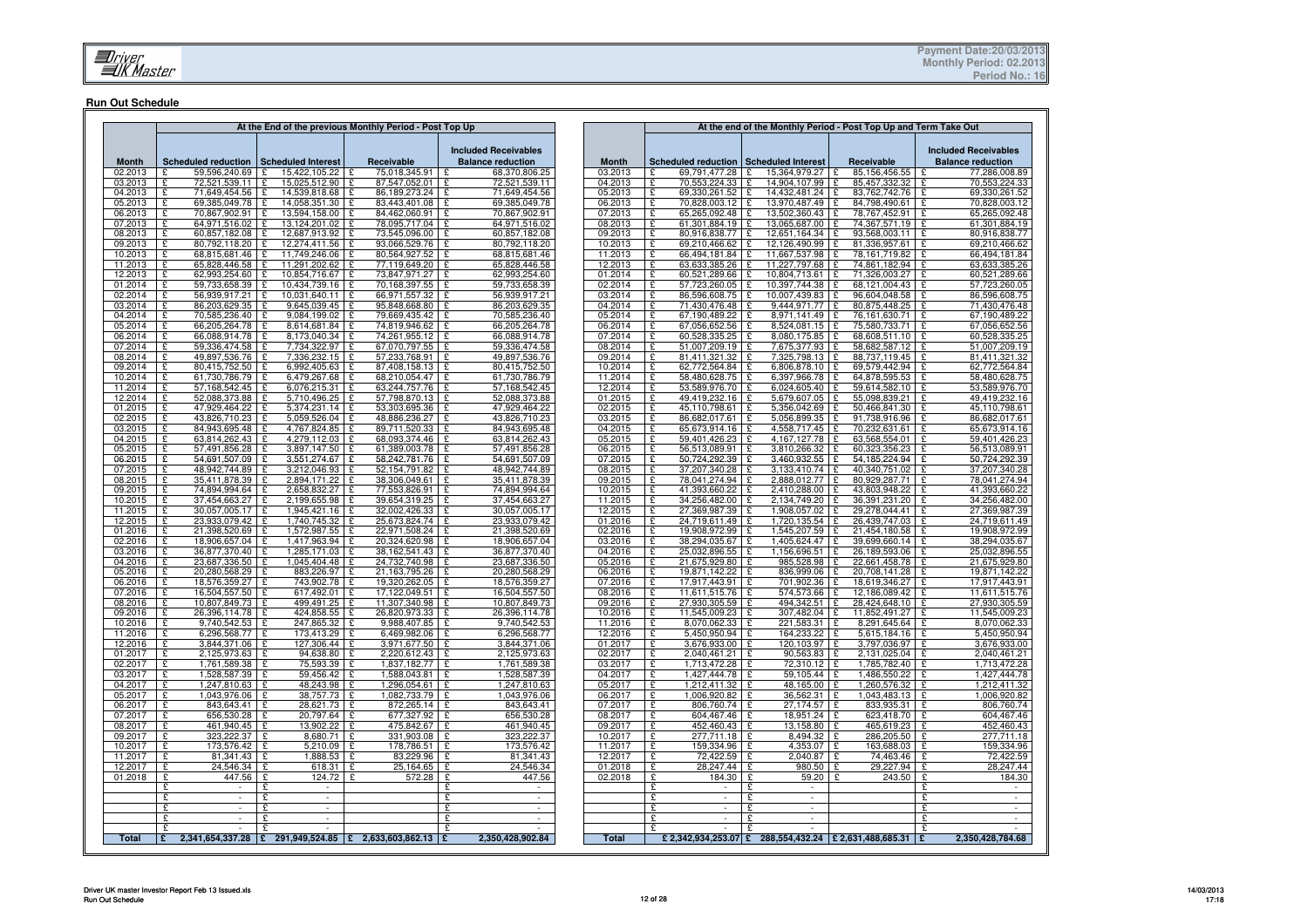#### **Pool concentration**

|                    | New/Used Vehicles in the initital Pool Cut |                  |                                                                   |                                                              |                        | <b>EoP after origination of additional Included Receivables</b> |                                           |                                                                           |
|--------------------|--------------------------------------------|------------------|-------------------------------------------------------------------|--------------------------------------------------------------|------------------------|-----------------------------------------------------------------|-------------------------------------------|---------------------------------------------------------------------------|
| Type of<br>Vehicle | <b>No of Contracts</b>                     | (%) of Contracts | <b>Aggregate Included</b><br><b>Receivables</b><br><b>Balance</b> | $%$ of<br>AggregateIncluded<br>Receivables<br><b>Balance</b> | <b>No of Contracts</b> | (%) of Contracts                                                | Aggregate Included<br>Receivables Balance | % of Aggregate<br><b>Included</b><br><b>Receivables</b><br><b>Balance</b> |
| New                | 140,644                                    | 57.74%           | £1,573,147,413.25                                                 | 66.93%                                                       | 144.904                | 58.71%                                                          | £1,599,611,234.55                         | 68.06%                                                                    |
| Jsed               | 102,937                                    | 42.26%           | £777.321.164.12                                                   | 33.07%                                                       | 101,905                | 41.29%                                                          | £750,817,550.13                           | 31.94%                                                                    |
| Total              | 243.581                                    | 100.00%          | £2.350.468.577.37                                                 | 100.00%                                                      | 246.809                | 100.00%                                                         | £2.350.428.784.68                         | 100.00%                                                                   |

## **Limit on used cars:**

| <b>Exposure as<br/>of Initial Pool</b><br>Cut | <b>Current Exposure</b><br>in $%$ | Limit in % of<br><b>Aggregate Included</b><br><b>Receivables Balance</b> |
|-----------------------------------------------|-----------------------------------|--------------------------------------------------------------------------|
| 33.07%                                        | 31.94%                            | 50.00%                                                                   |

|                       | <b>PCP and Lease Purchase Contracts in initial Pool Cut</b> |                  |                                                            |                                                                           |                        | <b>EoP after origination of additional Included Receivables</b> |                                                         |                                                                           |
|-----------------------|-------------------------------------------------------------|------------------|------------------------------------------------------------|---------------------------------------------------------------------------|------------------------|-----------------------------------------------------------------|---------------------------------------------------------|---------------------------------------------------------------------------|
| Financing<br>Contract | <b>No of Contracts</b>                                      | (%) of Contracts | Aggregate Included<br><b>Receivables</b><br><b>Balance</b> | % of Aggregate<br><b>Included</b><br><b>Receivables</b><br><b>Balance</b> | <b>No of Contracts</b> | (%) of Contracts                                                | <b>Aggregate Included</b><br><b>Receivables Balance</b> | % of Aggregate<br><b>Included</b><br><b>Receivables</b><br><b>Balance</b> |
| <b>PCP</b>            | 139,258                                                     | 57.17%           | £1.755.825.586.24                                          | 74.70%                                                                    | 144,960                | 58.73%                                                          | £1.791.856.453.51                                       | 76.24%                                                                    |
| Lease Purchase        | 315                                                         | 0.13%            | £1.907.540.22                                              | 0.08%                                                                     | 167                    | 0.07%                                                           | £790.550.51                                             | 0.03%                                                                     |
| Total                 | 139,573                                                     | 57.30%           | £1,757,733,126.46                                          | 74.78%                                                                    | 145.127                | 58.80%                                                          | £1,792,647,004.02                                       | 76.27%                                                                    |

#### **Limit on PCP and Lease Purchase Contracts**

| <b>Financing</b><br><b>Contract</b> | <b>Exposure as of</b><br><b>Initial Pool Cut</b> | <b>Current Exposure in</b><br>% | Limit in % of<br>Aggregate<br><b>Included</b><br><b>Receivables</b><br><b>Ralance</b> |
|-------------------------------------|--------------------------------------------------|---------------------------------|---------------------------------------------------------------------------------------|
| <b>PCP</b>                          | 74.70%                                           | 76.24%                          | <b>No limit</b>                                                                       |
| Lease Purchase                      | 0.08%                                            | 0.03%                           | 5.00%                                                                                 |

|                       | <b>PCP balloons in initial Pool Cut</b> |                  |                                                                                  |                                                                           |                        | <b>EoP after origination of additional Included Receivables</b> |                                                                        |                                                                           |
|-----------------------|-----------------------------------------|------------------|----------------------------------------------------------------------------------|---------------------------------------------------------------------------|------------------------|-----------------------------------------------------------------|------------------------------------------------------------------------|---------------------------------------------------------------------------|
| Financing<br>Contract | <b>No of Contracts</b>                  | (%) of Contracts | Aggregate Included<br><b>Receivables</b><br><b>Balance of</b><br><b>Balloons</b> | % of Aggregate<br><b>Included</b><br><b>Receivables</b><br><b>Balance</b> | <b>No of Contracts</b> | (%) of Contracts                                                | <b>Aggregate Included</b><br><b>Receivables Balance</b><br>of Balloons | % of Aggregate<br><b>Included</b><br><b>Receivables</b><br><b>Balance</b> |
| <b>PCP</b>            | 139,258                                 | 57.17%           | £1,036,680,382.55                                                                | 44.11%                                                                    | 144.960                | 58.73%                                                          | £1,087,115,966.78                                                      | 46.25%                                                                    |

### **Limit on PCP balloons**

| <b>Exposure as</b><br>of Initial Pool<br>cut | <b>Current Exposure</b><br>in $%$ | Limit in % of<br><b>Aggregate Included</b><br><b>Receivables Balance</b> |
|----------------------------------------------|-----------------------------------|--------------------------------------------------------------------------|
| 44.11%                                       | 46.25%                            | <b>No limit</b>                                                          |

#### **Non VW Group Vehicles as of initial Pool Cut EoP after origination of additional Included Receivables**

| Type of<br>Vehicle | <b>No of Contracts</b> | (%) of Contracts | <b>Aggregate Included</b><br><b>Receivables</b><br><b>Balance</b> | % of Aggregate<br><b>Included</b><br><b>Receivables</b><br><b>Balance</b> | <b>No of Contracts</b> | (%) of Contracts | Aggregate Included<br><b>Receivables Balance</b> | % of Aggregate<br>Receivable<br><b>Balance</b> |
|--------------------|------------------------|------------------|-------------------------------------------------------------------|---------------------------------------------------------------------------|------------------------|------------------|--------------------------------------------------|------------------------------------------------|
| New                | 63                     | 0.03%            | £374.355.63                                                       | 0.02%                                                                     | 59                     | 0.02%            | £339.858.19                                      | 0.01%                                          |
| Used               | 5.684                  | 2.33%            | £28.676.601.34                                                    | .22%                                                                      | 5,662                  | 2.29%            | £27.726.741.18                                   | 1.18%                                          |
| Total              | 5,747                  | 2.36%            | £29.050.956.97                                                    | .24%                                                                      | 5,721                  | 2.32%            | £28.066.599.37                                   | 1.19%                                          |

| 1.24%                                         | 1.19%                                 | <b>No limit</b>                                                          |
|-----------------------------------------------|---------------------------------------|--------------------------------------------------------------------------|
| <b>Exposure as<br/>of Initial Pool</b><br>Cut | <b>Current Exposure</b><br>in %       | Limit in % of<br><b>Aggregate Included</b><br><b>Receivables Balance</b> |
|                                               | <b>Limit on Non VW Group Vehicles</b> |                                                                          |

|                     | <b>EoP after origination of additional Included Receivables</b><br><b>Monthly Period Concentration as of initial Pool Cut</b> |                                                  |                                                                    |                 |                                                               |                                                                    |
|---------------------|-------------------------------------------------------------------------------------------------------------------------------|--------------------------------------------------|--------------------------------------------------------------------|-----------------|---------------------------------------------------------------|--------------------------------------------------------------------|
| Number 1<br>Obligor | <b>No of Contracts</b>                                                                                                        | <b>Aggregate Included</b><br>Receivables Balance | % of Aggregate<br>Included<br><b>Receivables</b><br><b>Balance</b> | No of Contracts | Aggregate<br>Included<br><b>Receivables</b><br><b>Balance</b> | % of Aggregate<br>Included<br><b>Receivables</b><br><b>Balance</b> |
| <b>No.1</b>         | <b>20</b>                                                                                                                     | £86.023.77                                       | 0.0037%                                                            |                 | £97.303.58                                                    | 0.0041%                                                            |

| <i><b>Exposure as</b></i><br>of Initial Pool<br>Cut | <b>Current Exposure</b><br>in % | Limit in % of<br>Aggregate | <b>At Initial Pool Cut</b> | <b>Current %</b> | $Current + 2.5%$ | <b>Weighted Average</b><br><b>IRR</b> | <b>Headroom</b> |
|-----------------------------------------------------|---------------------------------|----------------------------|----------------------------|------------------|------------------|---------------------------------------|-----------------|
| 1.15%                                               | .05%                            | 5.00%                      | .09%                       | .09%             | 3.59%            | 7.88%                                 | 4.28%           |

|                                                     | Limit on D & Z Credit Bands     |                            | <b>Excess Spread 8.1(g) Weighted Hedge Rate</b> |                  |                 |                                       |  |
|-----------------------------------------------------|---------------------------------|----------------------------|-------------------------------------------------|------------------|-----------------|---------------------------------------|--|
| <i><b>Exposure as</b></i><br>of Initial Pool<br>Cut | <b>Current Exposure</b><br>in % | Limit in % of<br>Aggregate | <b>At Initial Pool Cut</b>                      | <b>Current %</b> | Current $+2.5%$ | <b>Weighted Average</b><br><b>IRF</b> |  |

|            | <b>Limit of Aggregate Receivable Balance</b> |  |
|------------|----------------------------------------------|--|
| Current    | <b>Limit Exposure</b>                        |  |
| Exposure   |                                              |  |
| £97.303.58 | £150,000.00                                  |  |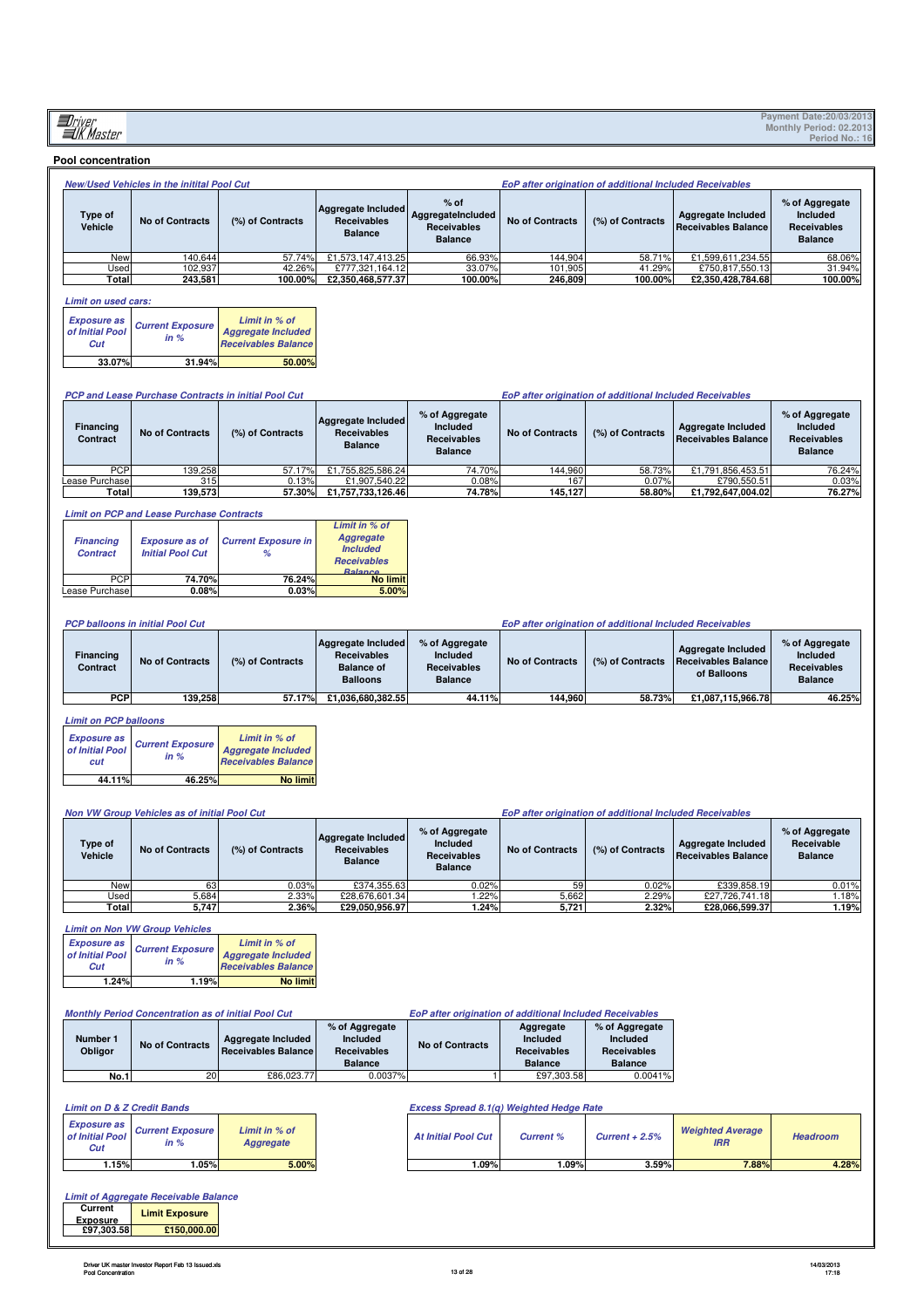## **Outstanding Contracts**

| <b>Summary Information</b>                                                                                                        |         | No of Contracts Included Receivables |
|-----------------------------------------------------------------------------------------------------------------------------------|---------|--------------------------------------|
| Initial VWFS Included Receivables Balance at the Initial Cut-Off Date                                                             | 243.581 | 2.350.468.577.37                     |
| Included Receivables Balance for the previous Monthly Period Prior to Top Up                                                      | 245.834 | 2.246.647.945.23                     |
| Included Receivables Balance added in the Previous Monthly Period                                                                 | 8.174   | 103.780.957.61                       |
| Included Receivables Balance Post Top Up for the Previous Monthly Period                                                          | 243.581 | 2,350,428,902.84                     |
| Principle Collections in the Monthly Period/Defaulted Receivable & other Ineligible Receivables                                   | N/A     | 105.760.052.21                       |
| Included Receivables Balance at the end of the Monthly Period - before purchase of Additional Receivables                         | 238.149 | 2.244.668.850.63                     |
| Additional Receivables at this Cut-Off Date (where Funding remains constant)                                                      | 8.660   | 105.759.934.05                       |
| Additional Receivables at this Cut-Off Date (where the Funding increases)                                                         |         |                                      |
| Reduction in Included Receivables Balance (Sale of Receivables to other Secured Vehicles at this Cut-Off Date (redeemable amount) |         |                                      |
| Included Receivables Balance at this Cut-Off Date                                                                                 | 246.809 | 2.350.428.784.68                     |

|                                                           |              |                                                 |            | Status of Financing Contracts for the Monthly Period        |                           |                              |                        |         |                                 |                                 | <b>Financing Contract</b>    |                                 |           |                                                |                             |                              | Person                       |                                 |                              | <b>Vehicle Status</b>                 |                              |                                       |
|-----------------------------------------------------------|--------------|-------------------------------------------------|------------|-------------------------------------------------------------|---------------------------|------------------------------|------------------------|---------|---------------------------------|---------------------------------|------------------------------|---------------------------------|-----------|------------------------------------------------|-----------------------------|------------------------------|------------------------------|---------------------------------|------------------------------|---------------------------------------|------------------------------|---------------------------------------|
|                                                           |              | Cut-Off Date prior to Closing Date (31/10/2012) |            | <b>Monthly Period</b>                                       |                           |                              |                        |         |                                 | <b>Hire Purchase</b>            |                              | <b>PCP Agreements</b>           |           | <b>Lease Purchase</b>                          |                             | Corporate                    |                              |                                 |                              |                                       |                              | Used                                  |
| <b>Contract Status</b>                                    | of Contracts | Number of No Included Receivables<br>Balance    | % of Total | Contract status                                             | Number of No<br>Contracts | Included Receivables Balance | % of Total change in % |         | Number of<br>$\sim$ of Contrac. | Included Receivables<br>Balance | Number of No of<br>Contracts | Included Receivables<br>Balance | Contracts | Number of No of Included Receivable<br>Balance | Number of No o<br>Contracts | cluded Receivable<br>Balance | Number of No of<br>Contracts | Included Receivables<br>Balance | Number of No of<br>Contracts | <b>Included Receivable</b><br>Balance | Number of No of<br>Contracts | <b>Included Receivable</b><br>Balance |
| Current                                                   | 238,907      | 2,319,978,772.4                                 |            | 98.7% Curre                                                 | 241,315                   | 2,313,806,468.31             | 00.40                  | .3%     | 99.434                          | 546,103,075                     | 142,492                      | 1.767.080.603                   | 136       | 527.122                                        | 8.398                       | 73,748,940                   | 233,664                      | 2,240,061,861                   | 142,762                      | 1,579,042,172                         | 99.300                       | 734,768,628                           |
| Delinquent (All Types)                                    | 3.525        | 26,517,465.                                     |            | 1.1% Delinquent (All Types)                                 | 4,43                      | 33,813,956.5                 |                        | 0.3%    | 1.955                           | 10,780,334                      |                              | 19,951,25                       |           | 32,600                                         |                             | 1,157,462                    | 3,585                        | 29,606,722                      |                              | 16,945,142                            | 2.144                        | 13,819,04                             |
| Terminated Receivable (excluding Hostile<br>Terminations) |              | 3,070,509.                                      |            | 0.1% Terminated Receivable (excluding Hostile Terminations) |                           | 2,804,027.87                 |                        |         |                                 | 655,722                         |                              | 2,568,024                       |           | 10.097                                         |                             | 22.415                       |                              | 3.211.428                       |                              | 1,919,726                             | 202                          | 1,314,11                              |
| End of Term - Paid in Full                                |              |                                                 |            | 0.0% End of term - paid in full                             |                           |                              |                        |         |                                 |                                 |                              |                                 |           |                                                |                             |                              |                              |                                 |                              |                                       |                              |                                       |
| End of Term - Not Paid in Full                            | 123          | 723,062.2                                       |            | 0.0% End of term - not paid in full                         |                           | 2.941.86                     |                        | ,0% I   |                                 | 66,267                          |                              | 1.666.57                        |           | 120,73                                         |                             |                              |                              | 1.839.582                       |                              | 1.111.161                             |                              | 742,409                               |
| Early Settlement - Paid in Full                           |              |                                                 |            | 0.0% Early settlement - paid in full                        |                           |                              |                        |         |                                 |                                 |                              |                                 |           |                                                |                             |                              |                              |                                 |                              |                                       |                              |                                       |
| Early Settlement - Not Paid in Full                       | 702 £        | 178,768                                         |            | 0.0% Early settlement - not paid in full                    |                           | 1.390.05                     |                        |         |                                 | 176,382                         |                              | 590.004                         |           |                                                |                             | 14.295                       |                              | 752.09                          |                              | 593.034                               |                              | 173.35                                |
| <b>Terminated Receivable</b>                              |              |                                                 |            | 0.0% Defaulted Receivable                                   |                           |                              |                        |         |                                 |                                 |                              |                                 |           |                                                |                             |                              |                              |                                 |                              |                                       |                              |                                       |
| Charged-off                                               |              |                                                 |            | 0.0% Charged-o                                              |                           |                              |                        |         |                                 |                                 |                              |                                 |           |                                                |                             |                              |                              |                                 |                              |                                       |                              |                                       |
|                                                           | 243.581      | 2.350.468.577.                                  |            | Total                                                       | 246,809                   | 2.350.428.784.68             |                        | $0.0\%$ | 101.682                         | 557,781,780.66                  | 144.960                      | 1.791.856.453.51                | 167       | 790,550.                                       | 8,553                       | 74.957.099.5                 | 238.256                      | 2.275.471.685.1                 | 144,904 £                    | 1.599.611.234.55                      | 101.905                      | 750.817.550.13                        |

|                        |                              |                                                 |                | <b>Original Term of Contracts</b> |                              |                              |                        |         |              |                                 |                              | <b>Financing Contract</b>       |                                  |                            |                              |                              | Person                       |                                |                              | <b>Vehicle Status</b>          |                             |                                       |
|------------------------|------------------------------|-------------------------------------------------|----------------|-----------------------------------|------------------------------|------------------------------|------------------------|---------|--------------|---------------------------------|------------------------------|---------------------------------|----------------------------------|----------------------------|------------------------------|------------------------------|------------------------------|--------------------------------|------------------------------|--------------------------------|-----------------------------|---------------------------------------|
|                        |                              | Cut-Off Date prior to Closing Date (31/10/2012) |                | <b>Monthly Period</b>             |                              |                              |                        |         |              | <b>Hire Purchase</b>            |                              | <b>PCP Agreements</b>           |                                  | <b>Lease Purchase</b>      | Corporate                    |                              |                              | Retai                          |                              |                                |                             | Used                                  |
| Rem. Terms of Contract | Number of No<br>of Contract: | <b>Included Receivables</b><br>Balance          | % of Total     | Rem. Terms of Contract            | Number of No of<br>Contracts | Included Receivables Balance | % of Total change in 9 |         | of Contracts | Included Receivables<br>Balance | Number of No of<br>Contracts | Included Receivables<br>Balance | Number of No of The<br>Contracts | cluded Receivab<br>Balance | Number of No of<br>Contracts | cluded Receivable<br>Balance | Number of No of<br>Contracts | Included Receivable<br>Balance | Number of No of<br>Contracts | Included Receivable<br>Balance | Number of No of<br>Contract | <b>Included Receivable</b><br>Balance |
|                        |                              |                                                 |                |                                   |                              |                              |                        |         |              |                                 |                              |                                 |                                  |                            |                              |                              |                              |                                |                              |                                |                             |                                       |
|                        |                              |                                                 |                |                                   |                              | 7,503.36                     |                        | $J.0\%$ |              |                                 |                              | 7,503.3                         |                                  |                            |                              |                              |                              | 7,503.36                       |                              |                                |                             | 7,503.3                               |
|                        | 463                          | 834,068.                                        |                |                                   | 566                          | 748,582.66                   |                        | $0.0\%$ |              | 722,627.94                      |                              | 25,954.                         |                                  |                            |                              | 46,045.                      |                              | 702,537.6                      | 392                          | 446,649.7                      |                             | 301,932.8                             |
|                        | 887                          | 6,958,417                                       |                |                                   |                              | 5,981,207.08                 |                        | $0.0\%$ | 0.10<br>-346 | 966,054.9                       |                              | 5,015,152.                      |                                  |                            |                              | 326,327                      | 826                          | 5.654.879.6                    | 585                          | 4,960,344.                     | 296                         | 1,020,862.                            |
| 21 - 25                | 14,048                       | 73,414,612.                                     |                |                                   | 13,602                       | 67,723,088.87                |                        | $.2\%$  |              | 35,099,180.51                   | 2,545                        | 32.623.908.                     |                                  |                            | 638                          | 3,521,228.9                  | 12,964                       | 64,201,859.9                   | 6,102                        | 39,714,609.5                   | 7,500                       | 28,008,479.3                          |
|                        | 1,627                        | 8,953,671.                                      |                |                                   | 1,56                         | 8,270,513.31                 |                        | $.0\%$  |              | 3,527,318.06                    |                              | 4.743.195.2                     |                                  |                            |                              | 333,131                      | ,502                         |                                | 297                          | 2,419,474.4                    | 1,267                       | 5,851,038.8                           |
|                        | 1,108                        | 9,004,24                                        |                |                                   | <b>UJ</b>                    | 8,184,261.2                  |                        | $.0\%$  | 210          | 1,150,903.0                     |                              | 7,033,358                       |                                  |                            |                              | 316,265                      |                              | 7,867,995.                     |                              | 1,227,883'                     | 916                         | 6,956,377.                            |
| $36 - 40$              | 122,551                      | .155,830,725                                    | $49.2^{\circ}$ | $36 - 40$                         | 123,745                      | 1,146,989,973.81             | 48.8%                  | $0.4\%$ | 3,366        | 136.088.481.0                   | 90.366                       | $0.010,896,741$ 7               |                                  |                            | 4,494                        | 36,325,950.                  | 119,251                      | 10.664.023.                    | 92,233                       | 946,420,780                    | 31,512                      | 200,569,193.0                         |
|                        | 20,367                       | 191,507,198                                     |                |                                   | 21,192                       | 193,845,382.5                |                        | $1\%$   | 1.871        | 8,372,339.8                     | 9.316                        | d5,461,035.P                    |                                  | 2.006.9                    |                              | 770,020.                     | 21,020                       | 192,075,36                     | 13,484                       | 125,051,847                    |                             | 68,793,535.4                          |
| $46 - 5'$              | 48,512                       | 635.776.184.                                    |                |                                   | 50,152                       | 658,685,982.9                |                        | $.0\%$  | 19,018       | 111.877.563.0                   | 80.988                       | 46.038.808.9                    | 146                              | 769,610.                   | 1.988                        | 20,154,466.                  | 48,164                       |                                | 26.673                       | 441,591,364.7                  | 23.479                      | 217,094,618.1                         |
|                        | 1,016                        | 6,549,985                                       |                |                                   |                              | 6,381,185.74                 |                        | $.0\%$  | 1,012        | 6,366,209.2                     |                              | 10.794.9u                       |                                  | .181.9                     |                              | 162,599.0                    |                              | 6.218.586.                     |                              | 461,095.                       | 932                         | 5,920,090.0                           |
|                        | 30,584                       | 246,839,821                                     | 10.5           |                                   | 30,846                       | 240,949,484.44               |                        | $.3\%$  | 30,846       | 240.949.484.44                  |                              |                                 |                                  |                            | 1.05                         | 11,982,590.                  | 29,796                       | 228.966.894.                   | 4,588                        | 35,295,357.                    | ∠6,258                      | 205,654,127.29                        |
|                        | 2.414                        | 14,769,951                                      |                |                                   |                              | 12,661,618.6                 |                        | $1\%$ I | 2,207        | 12,661,618.6                    |                              |                                 |                                  |                            |                              | 18,472.8                     | 2,205                        | 12,643,145.                    | 345                          | 2,021,826.                     |                             | 10,639,791.8                          |
|                        | 243,581                      |                                                 | 100.09         | Total                             | 246,809                      | 2.350.428.784.68             |                        | 0.00% 1 | 101.682      | 557,781,780.66                  | 144.960                      | 1.791.856.453.51                | 167                              | 790,550.                   | 8.553                        | 74.957.099.5                 | 238,256                      |                                | 144.904                      | 1.599.611.234.5                | 101.905                     | 750.817.550.1                         |

|                                  |                             |                                                 |            | <b>Remaining Term of Financing Contract</b> |                             |                              |                        |         |                                                |                                | <b>Financing Contract</b>    |                                |           |                                              |                              |                                | Person                       |                                |                          | <b>Vehicle Status</b>           |                             |                              |
|----------------------------------|-----------------------------|-------------------------------------------------|------------|---------------------------------------------|-----------------------------|------------------------------|------------------------|---------|------------------------------------------------|--------------------------------|------------------------------|--------------------------------|-----------|----------------------------------------------|------------------------------|--------------------------------|------------------------------|--------------------------------|--------------------------|---------------------------------|-----------------------------|------------------------------|
|                                  |                             | Cut-Off Date prior to Closing Date (31/10/2012) |            | <b>Monthly Period</b>                       |                             |                              |                        |         |                                                | <b>Hire Purchase</b>           | <b>PCP Agreements</b>        |                                |           | <b>Lease Purchase</b>                        |                              | Corporate                      |                              | Retail                         |                          | <b>Ne</b>                       |                             | Used                         |
| Rem. terms of Financing Contract | Number of I<br>of Contracts | <b>Included Receivables</b><br>Balance          | % of Total | Rem. Terms of Financing Contract            | Number of No o<br>Contracts | Included Receivables Balance | % of Total change in 9 |         | Number o<br>$\sim$ $\blacksquare$ of Contracts | Included Receivable<br>Balance | Number of No of<br>Contracts | Included Receivable<br>Balance | Contracts | lumber of No of Included Receival<br>Balance | Number of No of<br>Contracts | ncluded Receivables<br>Balance | Number of No of<br>Contracts | Included Receivable<br>Balance | Vumber of N<br>Contracts | Included Receivables<br>Balance | Number of No c<br>Contracts | cluded Receivable<br>Balance |
|                                  | 18,583                      | 70.832.649.7                                    |            |                                             | 23.97'                      | 100,970,627.06               | 4.3%                   | .3%     |                                                | 9,872,780.54                   | 11,722                       | 90,503,643.                    | 136       | 594,202.                                     | 1,020                        | 2,678,791.                     | 22,951                       | 98,291,835.                    |                          | 78,265,672.9                    | 9,406                       | 22,704,954.08                |
|                                  | 24,081                      | 137,660,010.                                    |            |                                             | 26,647                      | 153,192,810.93               |                        | .7%     | 12,534                                         | 27,344,822.1                   | 14,087                       | 125,686,516.85                 |           | 161.471.                                     | 1,075                        | 5.366.326.8                    | 25,572                       | 147.826.484.                   |                          | 112,570,706.63                  | 10,556                      | 40,622,104.30                |
|                                  | 29,523                      | 206,452,581.8                                   |            |                                             | 31,529                      | 230, 157, 649. 98            | 9.8%                   | $.0\%$  |                                                | 45,045,435.7                   | 18.574                       | 185,077,338.2                  |           | 34,876.0                                     | 1,138                        | 7,920,910.4                    | 30,391                       | 222,236,739.                   | 19.788                   | 171,843,564.9                   | 11,741                      | 58,314,085.05                |
| $16 - 20$                        | 34,951                      | 298.715.457.                                    |            |                                             | 33,092                      | 287,082,766.53               | 12.2%                  | .5%     | 2,720                                          | 59,912,139.90                  | 20,372                       | 227,170,626.6?                 |           |                                              | 1,140                        | 9.770.574.5                    | 31,952                       | 277,312,192.                   |                          | 204,629,942.33                  | 13.066                      | 82,452,824.20                |
|                                  | 32,169                      | 316,244,459.2                                   |            |                                             | 31,910                      | 323.023.453.52               |                        | 1.3%    |                                                | 62,665,467.8                   | 20,985                       | 260,357,985.6                  |           |                                              | ,148                         | 11.264.490.                    | 30,762                       | 311,758,962.                   |                          | 239,138,905.0                   | 11.319                      | 83,884,548.49                |
| $26 - 30$                        | 32,167                      | 361,561,201.6                                   |            |                                             | 33,351                      | 377,484,449.61               |                        | 7%      |                                                | 1,642,047.2                    | 22,670                       | 305,842,402.                   |           |                                              |                              | 10.670.835.                    | 32,400                       | 366,813,614.                   | 20,843                   | 270, 131, 712. 27               | 12,508                      | 107,352,737.34               |
|                                  | 32,125                      | 402,598,105.9                                   |            |                                             | 27,707                      | 343, 158, 551.38             | 14.6%                  | 2.5%    |                                                | 63,061,950.9                   | 19.622                       | 280,096,600.4                  |           |                                              |                              | 9,191,412.                     | 26,961                       | 333,967,138.                   | 17.668                   | 245,361,880.43                  | 10,039                      | 97,796,670.95                |
| $36 - 40$                        | 12,959                      | 166.609.268.                                    |            |                                             | 17,289                      | 242,269,314.33               |                        | $3.2\%$ | 6.679                                          | 59,480,225.6                   | 0,610                        | 182,789,088                    |           |                                              |                              | 5,576,008.                     | 16,858                       | 236,693,305.                   |                          | 153,881,075.26                  | 8,180                       | 88,388,239.07                |
|                                  | 14,369                      | 219,073,956.9                                   |            |                                             | 11,794                      | 182.099.591.3                |                        | .6%     |                                                | 58,094,215.0                   |                              | 24,005,376.                    |           |                                              |                              | 5,328,707.                     | 11,395                       | 176.770.884.                   |                          | 106,560,436.2                   | 6.611                       | 75,539,155.13                |
|                                  | 7,214                       | 107,299,005.3                                   |            |                                             | 4.918                       | 57.486.655.5                 | 2.4%                   | $1\%$   |                                                | 17, 159, 781. 26               |                              | 10,326,874.2                   |           |                                              | 264                          | 3,692,454.                     | 4,654                        | 53,794,201.                    | 705                      | 12,565,190.3                    | 4,213                       | 44,921,465.23                |
|                                  | 3,817                       | 43,258,764.                                     |            |                                             | 3,550                       | 40,761,765.82                |                        | $1\%$   |                                                | 40,761,765.82                  |                              |                                |           |                                              |                              | 2,634,276.                     | 3,367                        | 38.127.488.9                   | 272                      | 3,716,095.6                     | 3,278                       | 37,045,670.15                |
| $56 - 60$                        | 1,623                       | 20,163,115.1                                    |            |                                             | 1,051                       | 12.741.148.59                |                        | 0.3%    |                                                | 12.741.148.59                  |                              |                                |           |                                              |                              | 862,310.                       | 993                          | 1.878.838.0                    |                          | 946,052.4                       | 988                         | 1,795,096.14                 |
|                                  |                             |                                                 |            |                                             |                             |                              |                        |         |                                                |                                |                              |                                |           |                                              |                              |                                |                              |                                |                          |                                 |                             |                              |
| <b>Total</b>                     | 243.58                      | 2.350.468.577.3                                 |            |                                             | 246,809                     | 2.350.428.784.68             |                        |         |                                                | 557.781.780.66                 | 144.960                      | 91.856.453.5                   |           | 790.550.                                     | 8.553                        | 74.957.099.                    | 238,256                      | 2.275.471.685.1                | 144.904                  | 1.599.611.234.5                 | 101.905                     | 750,817,550.13               |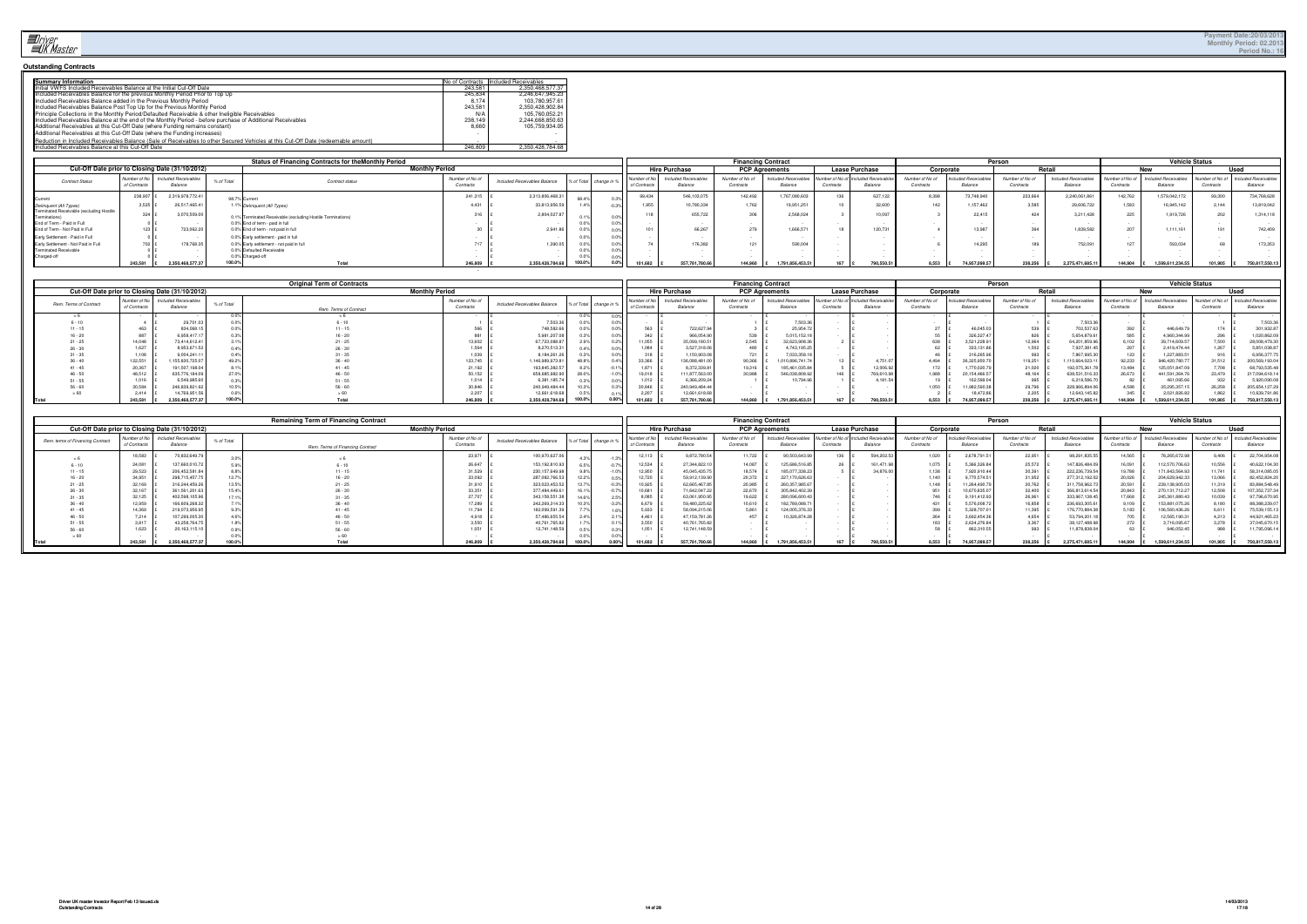| _                   | <b>Payment Date:20/03/2013</b> |
|---------------------|--------------------------------|
| Jriver<br>JK Master | Monthly Period: 02.2013        |
|                     | . : 16<br>Period No.:          |

## **Stratification Tables Summary**

| <b>Information</b>   |                                                           |                    |                |                         |
|----------------------|-----------------------------------------------------------|--------------------|----------------|-------------------------|
| <b>Contract Pool</b> | <b>Stratification Table Name</b>                          | <b>Maximum</b>     | <b>Minimum</b> | <b>Weighted Average</b> |
|                      | Remaining Term of Financing Contract                      | 60                 |                | 26.21                   |
|                      | Original Term of Contracts                                | 62                 | 10             | 42.21                   |
|                      | Distribution of Financing Contracts by Obligor            | £ 2,350,428,784.68 | £ 0.00         | N/A                     |
|                      | Distribution of Contracts by Included Receivables Balance | £97,303.58         | £ 0.00         | £13,766.08              |
|                      | Top 20 Obligor                                            | £97,303.58         | £61,294.43     | N/A                     |
|                      | Payment Type                                              | N/A                | N/A            | N/A                     |
|                      | Distribution of Financing Contract by Make and Model      | N/A                | N/A            | N/A                     |
|                      | Geographic distribution of Included Receivables Balance   | N/A                | N/A            | N/A                     |
|                      | Type of Vehicle                                           | N/A                | N/A            | N/A                     |
|                      | Interest Rate Paid by Obligor                             | 24.17%             | 0.00%          | 7.88%                   |
|                      | Age of Vehicle (In Years - Used Only)                     |                    | < 1            | 1.77                    |
|                      | <b>Type of Financing Contract</b>                         | N/A                | N/A            | N/A                     |
|                      | Down payment                                              | £103,000.00        | £ 0.00         | £4,608.13               |
|                      | Balloons as of the Monthly Period                         | £76,007.60         | £0.86          | £6,784.51               |
|                      | Months Seasoned                                           |                    | 62             | 16.01                   |
|                      |                                                           |                    |                |                         |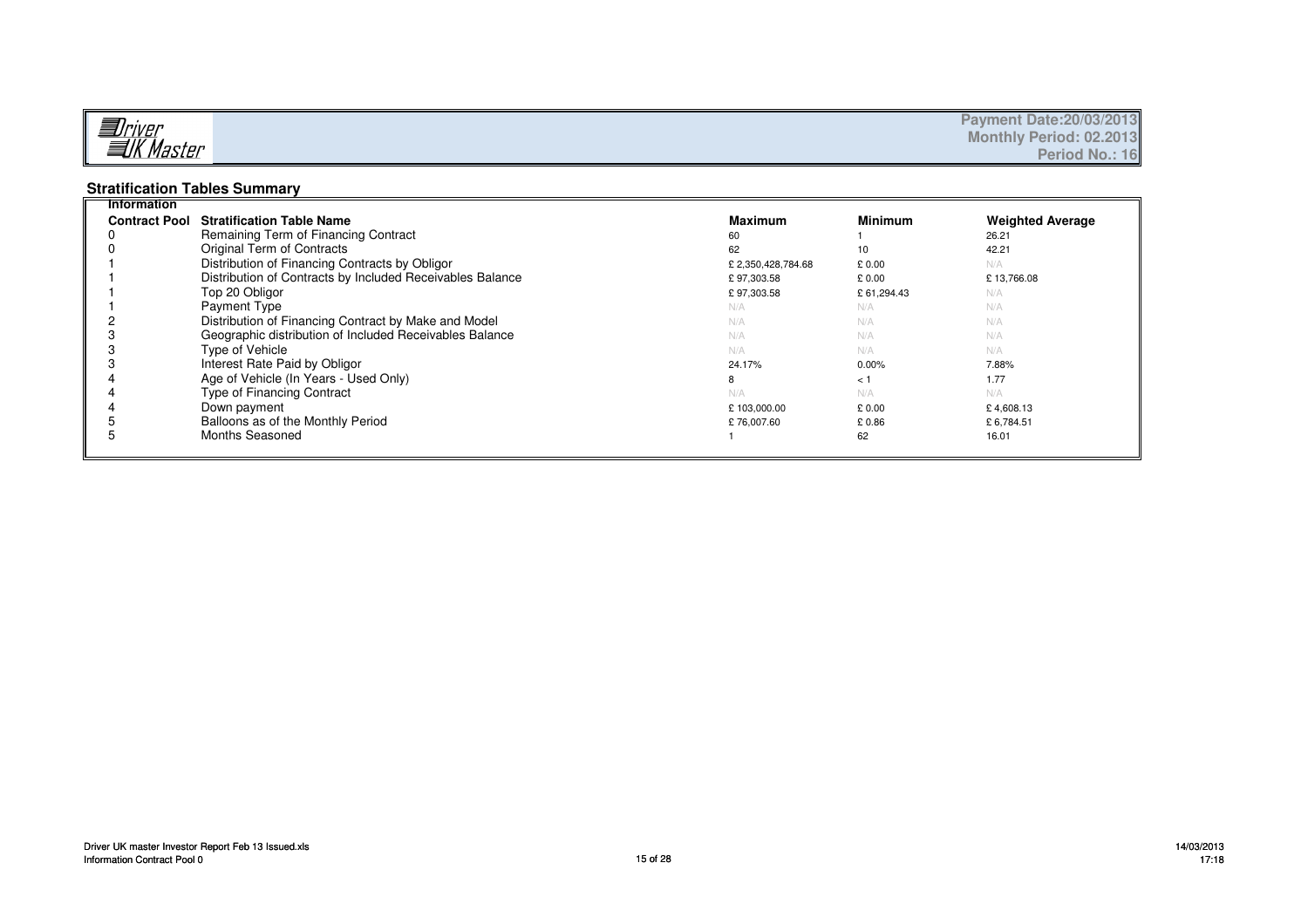

|                 |                                                 |            | Distribution of Financing Contracts by Obligor                     |                 |                              |          |                        |                 |                                        | <b>Financing Contract</b> |                                        |                 |                                    |                 | Person                          |                 |                                        |                 | <b>Vehicle Status</b>                  |                    |                                        |
|-----------------|-------------------------------------------------|------------|--------------------------------------------------------------------|-----------------|------------------------------|----------|------------------------|-----------------|----------------------------------------|---------------------------|----------------------------------------|-----------------|------------------------------------|-----------------|---------------------------------|-----------------|----------------------------------------|-----------------|----------------------------------------|--------------------|----------------------------------------|
|                 | Cut-Off Date prior to Closing Date (31/10/2012) |            |                                                                    |                 | <b>End Of Monthly Period</b> |          |                        |                 | <b>Hire Purchase</b>                   |                           | <b>PCP Agreements</b>                  |                 | <b>Lease Purchase</b>              | Corporate       |                                 |                 | Retai                                  |                 | <b>New</b>                             |                    | <b>Used</b>                            |
| No of Contracts | <b>Included Receivables</b><br>Balance          | % of Total | <b>Distribution of</b><br><b>Financing Contract by</b><br>Customer | No of Contracts | Included Receivables Balance |          | % of Total change in % | No of Contracts | <b>Included Receivables</b><br>Balance | No of Contracts           | <b>Included Receivables</b><br>Balance | No of Contracts | Included<br>Receivables<br>Balance | No of Contracts | Included<br>Receivables Balance | lo of Contracts | <b>Included Receivables</b><br>Balance | No of Contracts | <b>Included Receivables</b><br>Balance | No of<br>Contracts | <b>Included Receivables</b><br>Balance |
| 236,263         | 2.277.448.982.47                                | 96.89%     |                                                                    | 239.783         | 2.282.079.039.44             | 97.09%   | 0.20%                  | 98.398          | 537.102.316.8                          | 141,229                   | 1.744.191.819.78                       | 156             | 784,903                            | 6.753           | 61.128.370                      | 233.030         | 2.220.950.669                          | 140,470         | 1.550.941.496                          | 99,313             | 731, 137, 543                          |
| 7,238           | 72,652,734.24                                   | 3.09%      | $2 - 10$                                                           | 6.955           | 68,039,753.                  | 2.89%    | 0.20%                  | 3,231           | 20,500,445.5                           | 3,731                     | 47.664.633.73                          |                 | 5,648                              | 1.747           | 13.649.71                       | 5,208           | 54,390,043                             | 1.397           | 48,516,546                             | 2.581              | 19.670.24                              |
| 80              | 366,860.66                                      |            | $11 - 20$                                                          |                 | 309.991.3                    | 0.01%    |                        |                 | 179.018.21                             |                           |                                        |                 |                                    |                 | 179.018                         | 1 <sub>2</sub>  | 130.973                                |                 | 153.192                                |                    | 9.760                                  |
|                 |                                                 | 0.00°      | $21 - 50$                                                          |                 |                              | $0.00\%$ |                        |                 |                                        |                           |                                        |                 |                                    |                 |                                 |                 |                                        |                 |                                        |                    |                                        |
|                 |                                                 | 0.00%      | > 50                                                               |                 |                              | 0.00%    | v.v                    |                 |                                        |                           |                                        |                 |                                    |                 |                                 |                 |                                        |                 |                                        |                    |                                        |
| 243,581         | 2,350,468,577.37                                | 100.00%    | Total                                                              | 246,809         | £2,350,428,784.68            | 100.00%  |                        | 101.682         | 557,781,780.66                         | 144.960                   | 1,791,856,453.51                       | $167 \quad \pm$ | 790,550.51                         | 8.553           | 74.957.099.                     | 238.256         | 2.275.471.685.11                       | 144.904         | 1.599.611.234.5                        | 101.905            | 750,817,550.13                         |

|                 |        |                                                 |            | Distribution of Contracts by Included Receivables Balance |                 |                              |            |           |                 |                                        | <b>Financing Contract</b> |                                        |                 |                                    |                 |                                 | Person          |                                                      |                 |                                        | <b>Vehicle Status</b> |                                        |
|-----------------|--------|-------------------------------------------------|------------|-----------------------------------------------------------|-----------------|------------------------------|------------|-----------|-----------------|----------------------------------------|---------------------------|----------------------------------------|-----------------|------------------------------------|-----------------|---------------------------------|-----------------|------------------------------------------------------|-----------------|----------------------------------------|-----------------------|----------------------------------------|
|                 |        | Cut-Off Date prior to Closing Date (31/10/2012) |            |                                                           |                 | <b>End Of Monthly Period</b> |            |           |                 | <b>Hire Purchase</b>                   |                           | <b>PCP Agreements</b>                  |                 | <b>Lease Purchase</b>              |                 | Corporate                       |                 | Retail                                               |                 | New                                    |                       | <b>Used</b>                            |
| No of Contracts |        | <b>Included Receivables</b><br>Balance          | % of Total | <b>Included Receivables</b><br><i>Balance</i>             | No of Contracts | ncluded Receivables Balance  | % of Total | change in | No of Contracts | <b>Included Receivables</b><br>Balance | No of Contracts           | <b>Included Receivables</b><br>Balance | No of Contracts | Included<br>Receivables<br>Balance | No of Contracts | Included<br>Receivables Balance | No of Contracts | <b>Included Receivables</b><br><i><b>Balance</b></i> | No of Contracts | <b>Included Receivables</b><br>Balance | No of<br>Contracts    | <b>Included Receivables</b><br>Balance |
|                 | 76,578 | 251,641,908.0                                   |            | <b>Up to GBP 7.000</b>                                    | 78,054          | 249,064,117.29               | 10.60%     |           | 65,575          | 192,010,326.42                         | 12,354                    | 56,634,132.79                          | 125             | 419,658.                           | 3,082           | 9,778,605.05                    | 74,972          | 239,285,512.2                                        | 28.414          | 92,485,718.29                          | 49,640                | 156,578,399.00                         |
|                 | 68,758 | 548,173,243.0                                   | 23.32%     | Up to GBP 10,000                                          | 70,308          | 557,359,662.57               | 23.71%     | $-0.39\%$ | 22,239          | 171,651,579.60                         | 48,035                    | 385, 457, 267. 45                      |                 | 250,815.5                          | 2,341           | 18,591,146.1                    | 67,967          | 538,768,516.44                                       | 44.484          | 354,957,976.45                         | 25,824                | 202,401,686.12                         |
|                 | 24,797 | 272,043,945.41                                  | 11.57%     | Up to GBP 12,000                                          | 25,803          | 283,416,132.61               | 12.06%     |           | 5.540           | 60,517,516.93                          | 20,259                    | 222,854,720.57                         |                 | 43,895.                            | 934             | 10,274,317.24                   | 24,869          | 273,141,815.3                                        | 17,384          | 191,212,128.5                          | 8,419                 | 92,204,004.07                          |
|                 | 30,054 | 402,991,712.93                                  | 17.15%     | Up to GBP 15,000                                          | 30,037          | 402,305,559.36               | 7.12%      |           | 4.534           | 60,284,248.40                          | 25,502                    | 342,009,188.1                          |                 | 12,122.7                           | 1.015           | 13,552,314.7                    | 29,022          | 388,753,244.6                                        | 21,627          | 289,857,103.82                         | 8.410                 | 112,448,455.54                         |
|                 | 13,391 | 213,550,840.6                                   | 9.09%      | Up to GBP 17,000                                          | 12,905          | 205,707,313.43               | 8.75%      |           | 1,533           | 24,414,195.28                          | 11,370                    | 181,262,373.10                         |                 | 30,745.0                           | 450             | 7,157,513.5.                    | 12,455          | 198,549,799.8                                        | 9.464           | 50,830,819.7                           | 3.441                 | 54,876,493.71                          |
|                 | 12,613 | 231,794,807.3                                   | 9.86%      | Up to GBP 20.000                                          | 12,634          | 232,270,183.45               | $9.88\%$   |           | .167            | 21,388,156.33                          | 11,467                    | 210,882,027.1                          |                 |                                    | 360             | 6,590,061.5                     | 12,274          | 225,680,121.9                                        | 9,585           | 76,254,437.7                           | 3,049                 | 56,015,745.75                          |
|                 | 11,143 | 246,765,289.6                                   | 10.50%     | Up to GBP 25,000                                          | 11.140          | 246,761,755.92               | 0.50%      | $0.00\%$  | 733             | 16,017,487.95                          | 10,407                    | 230,744,267.97                         |                 |                                    | 263             | 5,772,052.7                     | 10,877          | 240,989,703.1                                        | 3.989           | 199,364,494.4                          | 2,151                 | 47,397,261.47                          |
|                 | 4,316  | 116,726,736.6                                   | 4.97%      | Up to GBP 30,000                                          | 4,156           | 112,215,648.1                | 4.77%      | 19% I     | 218             | 5,924,769.73                           | 3,938                     | 106,290,878.45                         |                 |                                    | 74              | 2,021,255.1                     | 4,082           | 110,194,393.06                                       | 3.496           | 94,421,045.00                          | 660                   | 17,794,603.18                          |
|                 | 1,291  | 41,281,129.82                                   | .76%       | Up to GBP 35,000                                          | 1,208           | 38,748,836.56                | 1.65%      |           | 63              | 2,035,486.04                           | 1.144                     | 36,680,036.54                          |                 | 33,313.                            | 18              | 578,869.6                       | 1,190           | 38,169,966.9                                         | 1.014           | 32,501,817.18                          | $194$ .               | 6,247,019.38                           |
|                 | 413    | 15,241,046.86                                   | 0.65%      | Up to GBP 40,000                                          | 375             | 13,928,257.7                 | 0.59%      |           |                 | 203,907.40                             | 343                       | 12,724,350.32                          |                 |                                    |                 | 301,050.                        | 367             | 13,627,207.                                          | 310             | 11,504,820.24                          | 65 £                  | 2,423,437.48                           |
|                 |        | 8,295,450.91                                    | $0.35\%$   | Up to GBP 50,000                                          | 157             | 6,843,452.78                 | 0.29%      |           |                 | 494,117.52                             |                           | 5,349,335.26                           |                 |                                    |                 | 339,913.2                       | 149             | 6,503,539.5                                          | 115             | 5,002,799.                             | 42                    | 1,840,653.59                           |
|                 |        | 1,962,466.0                                     |            | More th. GBP 50,000                                       | 32              | 1,807,864.81                 | 0.08%      |           |                 | 839,989.06                             |                           | 967,875.7                              |                 |                                    |                 |                                 |                 | 1,807,864.                                           |                 | 1,218,073.97                           |                       | 589,790.84                             |
| 243.581         |        | 2.350.468.577.37                                | 100.00%    | Total                                                     | 246.809         | 2.350.428.784.68             | 100.00%    |           | 101.682         | 557,781,780.66                         | 144.960                   | 1,791,856,453.51                       | 167             | 790.550.5                          | 8.553           | 74.957.099.                     | 238.256         | 2.275.471.685.                                       | 144.904         | .599.611.234.55                        | 101.905               | 750,817,550.13                         |

|                 |                                                 |            |           | Top 20 Obligor  |                              |            |               |                 |                                        | <b>Financing Contract</b> |                                        |                 |                                    |                 | Person                          |                 |                                        |                 | <b>Vehicle Status</b>                  |                    |                                 |
|-----------------|-------------------------------------------------|------------|-----------|-----------------|------------------------------|------------|---------------|-----------------|----------------------------------------|---------------------------|----------------------------------------|-----------------|------------------------------------|-----------------|---------------------------------|-----------------|----------------------------------------|-----------------|----------------------------------------|--------------------|---------------------------------|
|                 | Cut-Off Date prior to Closing Date (31/10/2012) |            |           |                 | <b>End Of Monthly Period</b> |            |               |                 | <b>Hire Purchase</b>                   |                           | <b>PCP Agreements</b>                  |                 | <b>Lease Purchase</b>              |                 | Corporate                       |                 | Retai                                  |                 | New                                    |                    | <b>Used</b>                     |
| No of Contracts | <b>Included Receivables</b><br>Balance          | % of Total | Rank      | No of Contracts | Included Receivables Balance | % of Total | change in     | No of Contracts | <b>Included Receivables</b><br>Balance | No of Contracts           | <b>Included Receivables</b><br>Balance | No of Contracts | Included<br>Receivables<br>Balance | No of Contracts | Included<br>Receivables Balance | No of Contracts | <b>Included Receivables</b><br>Balance | No of Contracts | <b>Included Receivables</b><br>Balance | No of<br>Contracts | Included Receivable:<br>Balance |
| 20              | 86,023.77                                       | 6.30%      |           |                 | 97,303.58                    | 6.93%      |               |                 | 97,303.58                              |                           |                                        |                 |                                    |                 |                                 |                 | 97,303.5                               |                 | 97,303.58                              |                    |                                 |
|                 | 77,909.92                                       | 5.71%      |           |                 | 84,405.09                    | 6.01%      | $-0.309$      | 20              | 84,405.0                               |                           |                                        |                 |                                    | 20              | 84,405.09                       |                 |                                        | 15              | 68,338.9                               |                    | 16,066.15                       |
|                 | 75,773.94                                       | 5.55%      |           |                 | 79,314.50                    | 5.65%      |               |                 | 79,314.50                              |                           |                                        |                 |                                    |                 |                                 |                 | 79,314.5                               |                 |                                        |                    | 79,314.50                       |
|                 | 74,122.40                                       | 5.43%      |           |                 | 77,558.72                    | 5.52%      | -0.09         |                 | 77,558.72                              |                           |                                        |                 |                                    |                 | 77,558.72                       |                 |                                        |                 | 57,354.98                              |                    | 20,203.74                       |
|                 | 72,928.16                                       | 5.34%      |           |                 | 75,612.40                    | 5.38%      | $-0.04^\circ$ |                 |                                        |                           | 75,612.40                              |                 |                                    |                 |                                 |                 | 75,612.4                               |                 | 75.612.40                              |                    |                                 |
|                 | 71,548.33                                       | 5.24%      |           |                 | 74,895.12                    | 5.33%      | $-0.09c$      |                 | 74,895.1.                              |                           |                                        |                 |                                    |                 |                                 |                 | 74,895.1                               |                 | 35,421.08                              |                    | 39,474.04                       |
|                 | 68,320.72                                       | 5.01%      |           |                 | 72,137.53                    | 5.14%      |               |                 | 20,073.1                               |                           | 52,064.40                              |                 |                                    |                 |                                 |                 | 72,137.5                               |                 | 52,064.40                              |                    | 20,073.13                       |
|                 | 67,947.99                                       |            |           |                 | 68,064.8                     | 4.85%      |               |                 | 68,064.8                               |                           |                                        |                 |                                    |                 | 68,064.86                       |                 |                                        |                 | 23,752.6                               |                    | 44,312.17                       |
|                 | 67,315.97                                       | 4.93%      |           |                 | 68,057.30                    | 4.85%      |               |                 |                                        |                           | 68,057.3                               |                 |                                    |                 |                                 |                 | 68,057.                                |                 | 68,057.30                              |                    |                                 |
|                 | 67,278.39                                       | 4.93%      |           |                 | 67,891.1                     | 4.83%      |               |                 |                                        |                           | 67,891.1                               |                 |                                    |                 |                                 |                 | 67,891.1                               |                 | 67,891.15                              |                    |                                 |
|                 | 321,684.7                                       | 23.57%     | $11 - 15$ |                 | 326,900.99                   | 23.27%     |               |                 | 48,839.2                               |                           | 278,061.7                              |                 |                                    |                 | 65,235.64                       |                 | 261,665.3                              | 12              | 265,404.16                             |                    | 61,496.83                       |
|                 | 313,753.3                                       | 22.99%     | $16 - 20$ |                 | 312,521.74                   | 22.25%     |               |                 | 171.672.40                             |                           | 140,849.3                              |                 |                                    |                 | 124,935.9                       |                 | 187,585.7                              |                 | 203.428.3                              |                    | 109,093.41                      |
| 100             | 1,364,607.65                                    | 100.00%    | Total     |                 | 1,404,662.98                 | 100.00%    | 0.00%         | 46 IE           | 722,126.60                             | $24$ $E$                  | 682,536.38                             |                 |                                    |                 | 420,200.26                      | $28$ $\epsilon$ | 984,462.72                             |                 | 1,014,629.01                           | 19 E               | 390,033.97                      |

|                 |                                                 |         |              | <b>Payment Type</b> |                              |         |          |                 |                                 | <b>Financing Contract</b> |                                        |                  |                                          |                 | Person                         |                 |                                 |                 | <b>Vehicle Status</b>                              |                  |                                        |
|-----------------|-------------------------------------------------|---------|--------------|---------------------|------------------------------|---------|----------|-----------------|---------------------------------|---------------------------|----------------------------------------|------------------|------------------------------------------|-----------------|--------------------------------|-----------------|---------------------------------|-----------------|----------------------------------------------------|------------------|----------------------------------------|
|                 | Cut-Off Date prior to Closing Date (31/10/2012) |         |              |                     | <b>End Of Monthly Period</b> |         |          |                 | <b>Hire Purchase</b>            |                           | <b>PCP Agreements</b>                  |                  | <b>Lease Purchase</b>                    |                 | Corporate                      |                 | Retail                          |                 | new                                                |                  | Used                                   |
| No of Contracts | <b>Included Receivables</b><br>Balance          |         | Payment Type | No of Contrac.      | 'ncluded Receivables Balance |         |          | No of Contracts | Included Receivables<br>Balance | No of Contracts           | <b>Included Receivables</b><br>Balance | of Contracts     | Included<br>Receivables<br><b>Balano</b> | No of Contracts | Include<br>Receivables Balance | No of Contracts | Included Receivables<br>Balance | No of Contracts | <b>Included Receivables</b><br>Balanc <sup>,</sup> | No of<br>Contrac | <b>Included Receivables</b><br>Balance |
| 241,012         | 2,330,854,619.09                                | 99.17%  | Direct Debi  | 244,335             | 2,331,060,349.3              | 99.18%  |          | 100,307         | 550,931,959.                    | 143,880                   | ,779,418,705.58                        | 148              | 709,684.6                                | 8,459           | 74,243,852.                    | 235,876         | 256.816.496.50                  | 143 867         | 1.588.942.795.2.                                   | 100,468          | 742,117,554.07                         |
| 2.569           | 19,613,958.28                                   | J.83%   | Others       | 2.474               | 19,368,435.32                | 0.82%   | U.U I    | 375             | 6,849,821.                      | $080^\circ$               | 12,437,747.93                          |                  | 80,865                                   |                 | 713,246.7                      | 2,380           | 18,655,188.6                    | <b>027</b>      | 10,668,439.26                                      | 1.437            | 8,699,996.06                           |
| 243.581         | 2.350.468.577.37                                | 100.00% | <b>Total</b> | 246.805             | 2,350,428,784.68             | 100.00% | $0.00\%$ | 101.682         | 557.781.780.6                   | 144.960                   | 1,791,856,453.51                       | 167 <sub>1</sub> | 790,550.51                               | 8.553           | 74.957.099.                    | 238.256         | 2.275.471.685.11                | 144 904         | 599.611.234.55                                     | 101.905          | 750,817,550.13                         |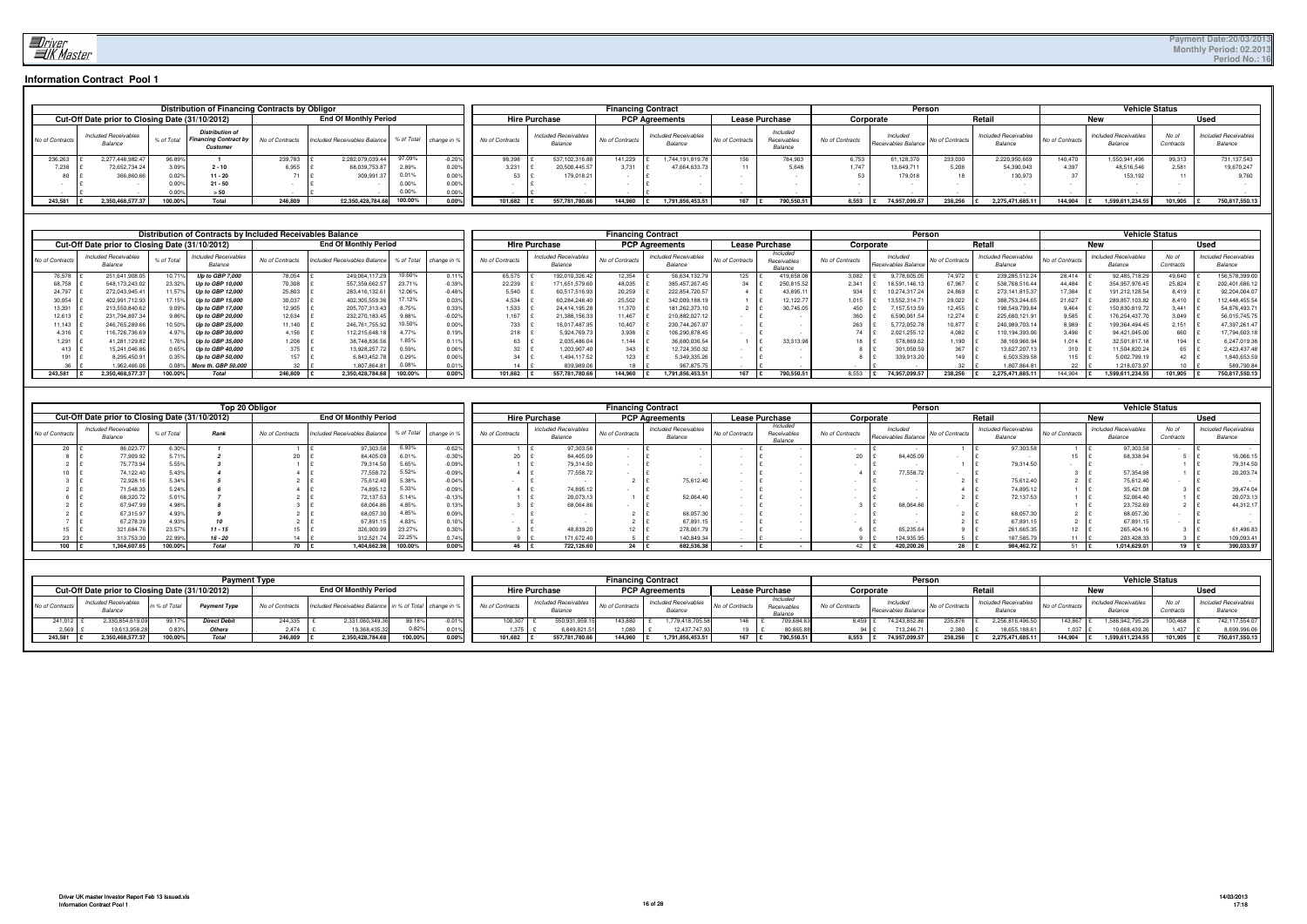|                         |                                                 |                   | Distribution of Financing Contract by Make and Model |                                 |                                |                                        |                       |                                        |                    | <b>Financing Contract</b>                            |                                  |                              |                    |                                        | Person                |                                                               |                    | <b>Vehicle Status</b>                  |                       |                                               |
|-------------------------|-------------------------------------------------|-------------------|------------------------------------------------------|---------------------------------|--------------------------------|----------------------------------------|-----------------------|----------------------------------------|--------------------|------------------------------------------------------|----------------------------------|------------------------------|--------------------|----------------------------------------|-----------------------|---------------------------------------------------------------|--------------------|----------------------------------------|-----------------------|-----------------------------------------------|
|                         | Cut-Off Date prior to Closing Date (31/10/2012) |                   |                                                      |                                 | <b>End of Monthly Period</b>   |                                        |                       | <b>Hire Purchase</b>                   |                    | <b>PCP Agreements</b>                                |                                  | <b>Lease Purchase</b>        |                    | Corporate                              |                       | Retail                                                        |                    | <b>New</b>                             |                       | <b>Used</b>                                   |
| No of<br>Contracts      | <b>Included Receivables</b><br>Balance          | in % of<br>Total  | Make/Model                                           | No of<br>Contracts              | ncluded Receivables Balance    | in % of<br>hange in 9<br>Total         | No of<br>Contracts    | <b>Included Receivables</b><br>Balance | No of<br>Contracts | <b>Included Receivables</b><br>Balance               | No of<br>Contracts               | cluded Receivable<br>Balance | No of<br>Contracts | <b>Included Receivables</b><br>Balance | No of<br>Contracts    | <b>Included Receivables</b><br>Balance                        | No of<br>Contracts | <b>Included Receivables</b><br>Balance | No of<br>Contracts    | <b>Included Receivables</b><br>Balance        |
| 2.493                   | 15,927,215.94                                   | 0.68%             | <b>Beetle</b>                                        | 2,438                           | 16,049,891.19                  | $-0.01%$<br>0.68%                      | 1,313                 | 5,150,121.56                           | 1,123              | 10,893,239.74                                        | $\overline{2}$                   | 6,529.8                      | 24                 | 184,139.05                             | 2.414                 | 15,865,752.1                                                  | 1,254              | 10,519,476.98                          | 1,184                 | 5,530,414.21                                  |
| 52                      | 108,851.21                                      | 0.00%             | Bora                                                 | 46                              | 81,230.48                      | 0.00%<br>0.00%                         | 46                    | 81,230.48                              |                    |                                                      |                                  |                              |                    |                                        | 46                    | 81,230.48                                                     |                    |                                        | 46                    | 81,230.48                                     |
| 108                     | 2,333,947.33                                    | 0.10%             | California                                           | 112                             | 2,243,197.08                   | 0.00%<br>0.10%                         | 55                    | 837,985.88                             | 57                 | $\mathbf{f}$<br>1,405,211.20                         |                                  |                              | 13                 | 164,311.02                             | 99                    | 2,078,886.06                                                  | 83                 | 1,798,341.12                           | 29                    | 444,855.96                                    |
| 129<br>1,699            | 1,569,070.55<br>15,964,347.99<br>£              | 0.07%<br>0.68%    | Caravelle<br>Eos                                     | 133<br>1,576                    | 1,545,056.16<br>13,874,045.59  | 0.00%<br>0.07%<br>0.59%<br>0.09%       | 128<br>849            | 1,412,995.42<br>4,572,755.52           | 5<br>719           | 132,060.74<br>∣£<br>9,253,646.09                     | $\mathbf{R}$                     | 47,643.98                    | 20<br>20           | 289,406.60<br>210,176.35               | 113<br>1,556          | 1,255,649.56<br>13,663,869.24                                 | 32<br>709          | 488,880.46<br>7,978,218.88             | 101<br>867            | 1,056,175.70<br>5,895,826.7<br>E              |
| 4,553                   | 15,826,915.10                                   | 0.67%             | Fox                                                  | 3,975                           | 12,739,274.21                  | 0.54%<br>0.13%                         | 1.447                 | 3,143,814.45                           | 2,525              | l £<br>9,587,952.55                                  | $\mathbf{3}$                     | 7,507.2                      | 28                 | 88,411.90                              | 3,947                 | 12,650,862.3                                                  | 2,699              | 9,549,252.64                           | 1,276                 | 3,190,021.57<br>£                             |
| 35,997                  | 328,978,907.98<br>£                             | 14.00%            | Golf                                                 | 36,423                          | 330,965,546.43                 | 14.08%<br>$-0.08%$                     | 16,156                | 80,088,318.15                          | 20,222             | £<br>250,645,155.93                                  | 45                               | 232,072.3                    | 703                | 6,230,871.74                           | 35,720                | 324,734,674.69                                                | 19,380             | 231,920,949.22                         | 17,043                | 99,044,597.2<br>$\mathbf{f}$                  |
| 1,301                   | 8,507,618.69                                    | 0.36%             | Jetta                                                | 1,269                           | 7,829,449.70                   | 0.03%<br>0.33%                         | 869                   | 3,767,705.26                           | 396                | $\mathbf{f}$<br>4,042,923.46                         | $\overline{a}$                   | 18,820.98                    | 37                 | 262,694.43                             | 1,232                 | 7,566,755.27                                                  | 494                | 4,355,453.4                            | 775                   | 3,473,996.29                                  |
| 11                      | 14,429.19                                       | 0.00%             | Lupo                                                 | 8                               | 11,392.38                      | 0.00%<br>0.00%                         | 8                     | 11,392.38                              |                    | $\mathbf{f}$                                         |                                  |                              |                    |                                        | $\mathbf{R}$          | 11,392.38                                                     |                    |                                        | 8                     | 11,392.38                                     |
| 8,444                   | 63,746,185.1                                    | 2.71%             | Passat                                               | 7,865                           | 58,508,793.64                  | 2.49%<br>0.22%                         | 5,570                 | 30,222,462.94                          | 2,278              | ∣£<br>28,206,659.40                                  | 17                               | 79,671.30                    | 425                | 3,088,527.34                           | 7,440                 | 55,420,266.30                                                 | 2,584              | 23,902,468.41                          | 5,281                 | 34,606,325.23<br>$\mathbf{f}$                 |
| 84                      | 821,391.70                                      | 0.03%             | Phaeton                                              | 79                              | 779,731.55                     | 0.03%<br>0.00%                         | 78                    | 753,038.54                             |                    | $\mathbf{f}$<br>26,693.01                            |                                  |                              | -6                 | 68,237.75                              | 73                    | 711,493.80                                                    | $\overline{2}$     | 39,794.90                              | 77                    | 739,936.6<br>$\mathbf{f}$                     |
| 36,044                  | 252,034,321.94                                  | 10.72%            | Polo                                                 | 36,250                          | 247,393,563.70                 | 10.53%<br>0.20%                        | 9,174                 | 33,587,973.95                          | 27,067             | 213,776,542.20<br>£<br>$\mathbf{\hat{E}}$            | 9                                | 29.047.55<br>£               | 212<br>57          | 1,475,134.04                           | 36,038                | 245,918,429.66                                                | 27,029             | 208,480,077.39                         | 9,221                 | 38,913,486.3                                  |
| 4,395<br>854            | 55,437,544.77<br>8,957,535.76                   | 2.36%<br>0.38%    | <b>Scirocco</b><br><b>Sharan</b>                     | 4,385<br>882                    | 52,780,612.89<br>9,102,400.53  | 2.25%<br>0.11%<br>0.39%<br>$-0.01%$    | 1,343<br>566          | 10,836,105.97<br>4,068,722.78          | 3,040<br>314       | 41,926,458.52<br>$\mathbf{f}$<br>5,024,638.40        | $\overline{2}$<br>$\overline{2}$ | 18,048.40<br>9,039.3         | 35                 | 521,732.94<br>367,695.23               | 4,328<br>847          | 52,258,879.95<br>8,734,705.30<br>∣ £                          | 2,747<br>348       | 36,761,717.32<br>5,342,145.98          | 1,638<br>534          | 16,018,895.57<br>3,760,254.55                 |
| 4,588                   | 57,202,140.22                                   | 2.43%             | <b>Tiguan</b>                                        | 4,747                           | 57,381,857.56                  | $-0.01%$<br>2.44%                      | 1,871                 | 14,345,664.07                          | 2,871              | 42,996,370.43<br>l £                                 | 5 <sup>5</sup>                   | 39,823.0                     | 99                 | 1,091,918.68                           | 4,648                 | 56,289,938.88                                                 | 2,703              | 38,438,458.39                          | 2,044                 | 18,943,399.1<br>$\mathbf{F}$                  |
| 865                     | 8,912,961.48                                    | 0.38%             | <b>Touareg</b>                                       | 828                             | 8,280,198.20                   | 0.35%<br>0.03%                         | 811                   | 7,877,941.60                           | 14                 | ç<br>376,705.33                                      | $\mathcal{R}$                    | 25,551.27                    | 33                 | 410,447.56                             | 795                   | 7,869,750.64                                                  | 91                 | 1,411,998.78                           | 737                   | 6,868,199.42<br>$\mathbf{f}$                  |
| 3,631                   | 30,328,987.75                                   | 1.29%             | Touran                                               | 3,587                           | 28,888,375.41                  | 1.23%<br>0.06%                         | 2,115                 | 11,862,489.06                          | 1,467              | £<br>16,998,536.40                                   |                                  | 27,349.95                    | 61                 | 550,173.21                             | 3,526                 | 28,338,202.20                                                 | 1,743              | 18,172,538.97                          | 1,844                 | 10,715,836.44                                 |
|                         |                                                 |                   | <b>VW00</b>                                          |                                 |                                | 0.00%<br>0.00%                         |                       |                                        |                    |                                                      |                                  |                              |                    |                                        |                       |                                                               |                    |                                        |                       |                                               |
| 2,192                   | 17,615,698.54                                   | 0.75%             | <b>VWUP</b>                                          | 3,339                           | 25,603,712.50                  | 1.09%<br>$-0.34%$                      | 132                   | 710,655.39                             | 3,207              | 24,893,057.11<br>£                                   |                                  |                              | 29                 | 230,912.44                             | 3,310                 | 25,372,800.06                                                 | 3,185              | 24,519,977.63                          | 154                   | 1,083,734.87                                  |
| 5,151                   | 39,491,128.1                                    | 1.68%             | <b>VW Commercia</b>                                  | 5,377                           | 40, 181, 524.64                | 1.71%<br>$-0.03%$                      | 5,369                 | 40,156,661.38                          |                    |                                                      |                                  | 24,863.2                     | 3,560              | 27,840,716.70                          | 1,817                 | 12,340,807.94                                                 | 1,510              | 13,291,163.34                          | 3,867                 | 26,890,361.30                                 |
| 112,596                 | 923,779,199.44                                  | 39.30%            | <b>VW</b>                                            | 113,320                         | 914,239,853.84                 | 38.90%<br>0.41%                        | 47,901                | 253.488.034.78                         | 65.306             | 660,185,850.51                                       | 113                              | 565,968.55                   | 5,363              | 43,075,506.98                          | 107,957               | 871,164,346.86                                                | 66.594             | 636,970,913.82                         | 46,726                | 277,268,940.02                                |
| 10,602<br>21            | 133,695,086.5                                   | 5.69%             | A1<br>A2                                             | 11,840<br>14                    | 143,293,113.52                 | $-0.41%$<br>6.10%<br>0.00%             | 792<br>14             | 5,739,746.36                           | 11,048             | 137,553,367.1                                        |                                  |                              | 166                | 1,872,435.12                           | 11,674<br>14          | 141,420,678.40<br>17,108.8                                    | 10,377             | 127,809,007.59                         | 1,463<br>14           | 15,484,105.93                                 |
| 21,470                  | 32,169.94<br>241,949,288.1                      | 0.00%<br>10.29%   | <b>A3</b>                                            | 21,103                          | 17,108.87<br>235,056,045.04    | 0.00%<br>0.29%<br>10.00%               | 6,476                 | 17,108.87<br>39,069,567.95             | 14,619             | $\mathbf{f}$<br>195,974,011.73                       | 8                                | 12,465.3                     | 449                | 4,405,631.77                           | 20,654                | 230,650,413.27                                                | 11,635             | 155,367,791.79                         | 9,468                 | 17,108.87<br>79,688,253.2                     |
| 14,878                  | 188,396,152.69                                  | 8.02%             | A4                                                   | 14,556                          | 181,758,175.51                 | 0.28%<br>7.73%                         | 5,385                 | 36,724,543.25                          | 9,161              | $\mathbf{f}$<br>144,996,486.84                       | 10                               | 37,145.42                    | 541                | 5,413,067.85                           | 14,015                | 176,345,107.66                                                | 6,010              | 101,982,730.39                         | 8,546                 | 79,775,445.12                                 |
| 8,675                   | £<br>160,976,427.03                             | 6.85%             | A5                                                   | 8,960                           | 161,665,797.74                 | $-0.03%$<br>6.88%                      | 2,175                 | 21,764,042.46                          | 6.782              | $\mathbf{f}$<br>139,881,903.99                       | $\mathcal{R}$                    | 19,851.29                    | 283                | 3,912,913.83                           | 8,677                 | 157,752,883.91                                                | 4,909              | 102,468,065.1                          | 4,051                 | 59,197,732.56<br>$\mathbf{f}$                 |
| 8,454                   | 133,913,952.53<br>£                             | 5.70%             | A6                                                   | 8,702                           | 137,337,618.07                 | 5.84%<br>$-0.15%$                      | 2,180                 | 16,258,310.19                          | 6,515              | $\mathbf{f}$<br>121,058,630.52                       |                                  | 20,677.36                    | 314                | 3,816,675.21                           | 8,388                 | 133,520,942.86<br>$\mathbf{F}$                                | 5,120              | 100,568,538.91                         | 3,582                 | 36,769,079.16<br>I P                          |
| 819                     | 23,525,039.20                                   | 1.00%             | <b>A7</b>                                            | 968                             | 26,607,622.40                  | 1.13%<br>$-0.13%$                      | 101                   | 1,597,840.05                           | 867                | $\mathbf{f}$<br>25,009,782.35                        |                                  |                              | 28                 | 694,821.53                             | 940                   | 25,912,800.87                                                 | 677                | 20,009,787.43                          | 291                   | 6,597,834.97                                  |
| 345                     | £<br>4,156,088.67                               | 0.18%             | <b>A8</b>                                            | 319                             | 3,524,902.47                   | 0.03%<br>0.15%                         | 317                   | 3,524,902.47                           |                    |                                                      | $\overline{2}$                   |                              | 27                 | 291,791.17                             | 292                   | 3,233,111.30                                                  | $\overline{7}$     | 104,504.48                             | 312                   | 3,420,397.99                                  |
| 257                     | $\mathbf{f}$<br>2,350,958.72                    | 0.10%             | Allroad                                              | 252                             | 2,228,608.96                   | 0.09%<br>0.01%                         | 247                   | 2,163,262.89                           | 5                  | l £<br>65,346.07                                     |                                  |                              | 20                 | 256,272.93                             | 232                   | 1,972,336.03                                                  | 25                 | 237,594.03                             | 227                   | 1,991,014.93<br>$\mathbf{f}$                  |
| 702<br>2,774            | £<br>15,473,959.62<br>52,241,767.09<br>£        | 0.66%<br>2.22%    | Q3<br>Q5                                             | 1,135<br>2.941                  | 24,228,463.80<br>55,209,770.98 | 1.03%<br>$-0.37%$<br>2.35%<br>$-0.13%$ | 128<br>918            | 1,623,448.55<br>10,503,983.74          | 1,007<br>2,022     | $\mathbf{f}$<br>22,605,015.25<br>E.<br>44,690,637.99 |                                  | 15,149.25                    | 17<br>98           | 307,685.00<br>1,569,185.82             | 1,118<br>2,843        | 23,920,778.80<br>$\mathbf{r}$<br>53,640,585.1<br>$\mathbf{F}$ | 1,015<br>1,862     | 22,066,836.66<br>37,693,128.88         | 120<br>1.079          | 2,161,627.14<br>17,516,642.10<br>$\mathbf{f}$ |
| 1,070                   | £<br>13,393,912.53                              | 0.57%             | Q7                                                   | 1,012                           | 12,162,857.68                  | 0.52%<br>0.05%                         | 1,010                 | 12,162,857.68                          |                    | $\mathbf{f}$                                         | $\overline{2}$                   |                              | 53                 | 763,715.69                             | 959                   | 11,399,141.99                                                 | 64                 | 848,346.61                             | 948                   | 11,314,511.07                                 |
| 786                     | £<br>19,266,261.97                              | 0.82%             | <b>R</b> Models                                      | 788                             | 19,603,859.27                  | $-0.01%$<br>0.83%                      | 367                   | 6,141,648.7                            | 418                | 13.446.446.81<br>Ι£                                  | $\mathbf{3}$                     | 15,763.7                     | 25                 | 462,442.19                             | 763                   | 19,141,417.08                                                 | 319                | 10,085,947.51                          | 469                   | 9,517,911.76                                  |
| 7,487                   | 113,633,293.0                                   | 4.83%             | T                                                    | 7,412                           | 111,463,626.35                 | 4.74%<br>0.09%                         | 2,230                 | 16,861,454.48                          | 5,177              | 94,571,307.58                                        | $5 -$                            | 30,864.2                     | 101                | 1,200,267.07                           | 7,311                 | 110,263,359.28                                                | 3,862              | 72,599,996.22                          | 3,550                 | 38,863,630.1                                  |
| 78.340                  | 1.103.004.357.64                                | 46.93%            | Audi                                                 | 80,002                          | 1,114,157,570.66               | 47.40%<br>$-0.48%$                     | 22.340                | 174, 152, 717.65                       | 57.621             | 939.852.936.29                                       | 41                               | 151,916.72                   | $2,122$   £        | 24,966,905.18                          | 77,880                | 1,089,190,665.48                                              | 45.882             | 751,842,275.68                         | 34.120                | 362,315,294.98                                |
| 361                     | 4.026.600.2                                     | 0.17 <sup>o</sup> | Alhambra                                             | 411                             | 4,664,141.49                   | $-0.03%$<br>0.20%                      | 283                   | 2,614,091.1                            | 128                | 2.050.050.33                                         |                                  |                              | 23                 | 264,609.60                             | 388                   | 4.399.531.89                                                  | 201                | 2,888,954.27                           | 210                   | 1,775,187.22                                  |
| $\overline{\mathbf{3}}$ | 2,242.1                                         | 0.00%             | Arosa                                                | $\overline{4}$                  | 4,035.05                       | 0.00%<br>0.00%                         | $\overline{4}$        | 4,035.05                               |                    |                                                      |                                  |                              |                    |                                        | $\overline{4}$        | 4,035.0                                                       |                    |                                        | $\overline{4}$        | 4,035.0                                       |
| 916<br>$\overline{2}$   | 4,812,802.67                                    | 0.20%             | Altea<br>Cordoba                                     | 831<br>$\overline{\phantom{0}}$ | 4,175,298.31                   | 0.03%<br>0.18%<br>0.00%                | 634<br>$\overline{1}$ | 2,500,707.97                           | 195                | 1,667,502.80<br>£<br>١£                              | $\overline{2}$                   | 7,087.54                     | 9                  | 45,017.00                              | 822<br>$\overline{1}$ | 4,130,281.31<br>2,437.8                                       | 196                | 1,317,521.40                           | 635<br>$\overline{1}$ | 2,857,776.9<br>2,437.8<br>$\mathbf{c}$        |
| 460                     | 3,469.16<br>4,181,540.48                        | 0.00%<br>0.18%    | Exeo                                                 | 461                             | 2,437.81<br>3,960,043.10       | 0.00%<br>0.01%<br>0.17%                | 267                   | 2,437.81<br>1,760,757.34               | 194                | $\mathbf{f}$<br>2,199,285.76                         |                                  |                              | 23                 | 170,549.32                             | 438                   | 3,789,493.78                                                  | 183                | 1,552,364.85                           | 278                   | 2,407,678.25<br>$\mathbf{f}$                  |
| 15,331                  | $\mathbf{f}$<br>100,419,180.27                  | 4.27%             | Ibiza                                                | 15,442                          | 98,803,550.35                  | 4.20%<br>0.07%                         | 5,150                 | 17,937,208.38                          | 10,291             | $\mathbf{f}$<br>80,861,929.95                        |                                  | 4,412.02<br>£                | 98                 | 606,174.70                             | 15,344                | 98,197,375.65<br>$\mathbf{r}$                                 | 11,786             | 80,001,353.59                          | 3,656                 | 18,802,196.76<br>$\mathbf{f}$                 |
| 5,299                   | 39,388,504.61                                   | 1.68%             | Leon                                                 | 5,255                           | 38,068,904.38                  | 1.62%<br>0.06%                         | 2,961                 | 14,689,093.47                          | 2,292              | $\mathbf{f}$<br>23,374,422.15                        | $\overline{2}$                   | 5,388.7                      | 75                 | 466,636.08                             | 5,180                 | 37,602,268.30                                                 | 2,421              | 20,364,166.1                           | 2,834                 | 17,704,738.27                                 |
| 224                     | 1,852,886.39<br>£                               | 0.08%             | Mii                                                  | 368                             | 2,920,694.80                   | $-0.05%$<br>0.12%                      | 23                    | 116,908.06                             | 345                | 2,803,786.74<br>$\mathbf{f}$                         |                                  |                              | $\overline{4}$     | 33,371.26                              | 364                   | 2,887,323.54<br>Ι£                                            | 343                | 2,745,791.34                           | 25                    | 174,903.46                                    |
| 35                      | 105.610.49                                      | 0.00%             | Toledo                                               | 33                              | 92,122.16                      | 0.00%<br>0.00%                         | 33                    | 92,122.16                              |                    |                                                      |                                  |                              |                    |                                        | 33                    | 92.122.1                                                      |                    |                                        | 33                    | 92,122.16                                     |
| 22,631                  | 154,792,836.47                                  | 6.59%             | Seat                                                 | 22,806                          | 152,691,227.45                 | 0.09%<br>6.50%                         | 9,356                 | 39,717,361.40                          | 13,445             | 112,956,977.73                                       | $5^{\circ}$                      | 16,888.32                    | 232 E              | 1,586,357.96                           | 22,574                | 151,104,869.49                                                | 15,130             | 108,870,151.56                         | 7,676                 | 43,821,075.89                                 |
| 478                     | 3.682.159.62                                    | 0.16%             | <b>CITIGO</b>                                        | 930                             | 6,382,233.70                   | 0.27%<br>$-0.11%$                      | 203                   | 714,928.9                              | 727                | 5.667.304.79                                         |                                  |                              | $\mathbf{3}$       | 22,070.76                              | 927                   | 6,360,162.94                                                  | 895                | 6,139,673.96                           | 35                    | 242,559.74                                    |
| 10,486<br>8,920         | 48,502,380.65<br>52,773,257.52                  | 2.06%<br>2.25%    | Fabia<br>Octavia                                     | 10,324<br>9,011                 | 47,007,574.86<br>52,318,003.57 | 0.06%<br>2.00%<br>2.23%<br>0.02%       | 6,539<br>6,648        | 18,522,902.97<br>27,599,276.84         | 3,785<br>2,363     | 28,484,671.89<br>$\mathbf{f}$<br>24,718,726.73       | $\sim$                           |                              | 75<br>406          | 315,917.41<br>2,404,266.08             | 10,249<br>8,605       | 46,691,657.45<br>49,913,737.49<br>Ι£                          | 7,300<br>5,905     | 35,533,036.98<br>35,529,906.09         | 3,024<br>3,106        | 11,474,537.88<br>16,788,097.48                |
| 1,048                   | 4,985,777.56                                    | 0.21%             | Roomster                                             | 1,065                           | 4,855,653.83                   | 0.21%<br>0.01%                         | 740                   | 2,349,684.63                           | 325                | E<br>2,505,969.20                                    | $\sim$                           |                              | 10                 | 63,964.45                              | 1,055                 | 4,791,689.38                                                  | 653                | 3,262,732.78                           | 412                   | 1,592,921.05<br>$\mathbf{f}$                  |
| 1,535                   | 13,639,109.45                                   | 0.58%             | <b>Superb</b>                                        | 1,698                           | 14,190,322.87                  | 0.60%<br>$-0.02%$                      | 1,237                 | 7,900,215.1                            | 461                | l £<br>6,290,107.76                                  |                                  |                              | 69                 | 583,209.50                             | 1,629                 | 13,607,113.37                                                 | 1,034              | 8,942,088.22                           | 664                   | 5,248,234.65<br>£                             |
| 1.800                   | 16,258,542.05                                   | 0.69%             | Yeti                                                 | 1.932                           | 16.508.613.58                  | 0.70%<br>$-0.01$ %                     | 1.006                 | 5.326.976.50                           | 926                | 11.181.637.08                                        |                                  |                              | 24                 | 188.359.70                             | 1.908                 | 16,320,253.88                                                 | 1.451              | 12.168.325.74                          | 481                   | 4,340,287.84                                  |
| 24.267                  | 139,841,226.85                                  | 5.95%             | Skoda                                                | 24,960                          | 141,262,402.41                 | 6.01%<br>$-0.06%$                      | 16,373                | 62.413.984.96                          | 8.587              | 78.848.417.45                                        |                                  |                              | 587                | 3,577,787.90                           | 24,373                | 137,684,614.51                                                | 17,238             | 101,575,763.77                         | 7,722                 | 39,686,638.64                                 |
| 5.747                   | 29.050.957                                      | 1.24%             | other                                                | 5,721                           | 28.077.730.32                  | 0.04%<br>1.19%                         | 5.712                 | 28.009.681.87                          | $\overline{1}$     | 12.271.5                                             | 8                                | 55,776.9                     | 249                | 1.750.541.55                           | 5,472                 | 26.327.188.7                                                  | 60                 | 352.129.7                              | 5,661                 | 27,725,600.60                                 |
| 243,581                 | 2,350,468,577.37<br>E                           | 100.00%           | <b>Total</b>                                         | 246,809 £                       | 2,350,428,784.68               | 0.00%<br>100.00%                       | 101,682               | 557,781,780.66                         | 144,960 E          | 1,791,856,453.51                                     | 167                              | 790,550.51                   | 8,553              | 74,957,099.57                          | 238,256 £             | 2,275,471,685.11                                              | 144,904            | 1,599,611,234.55                       | 101,905               | 750,817,550.13                                |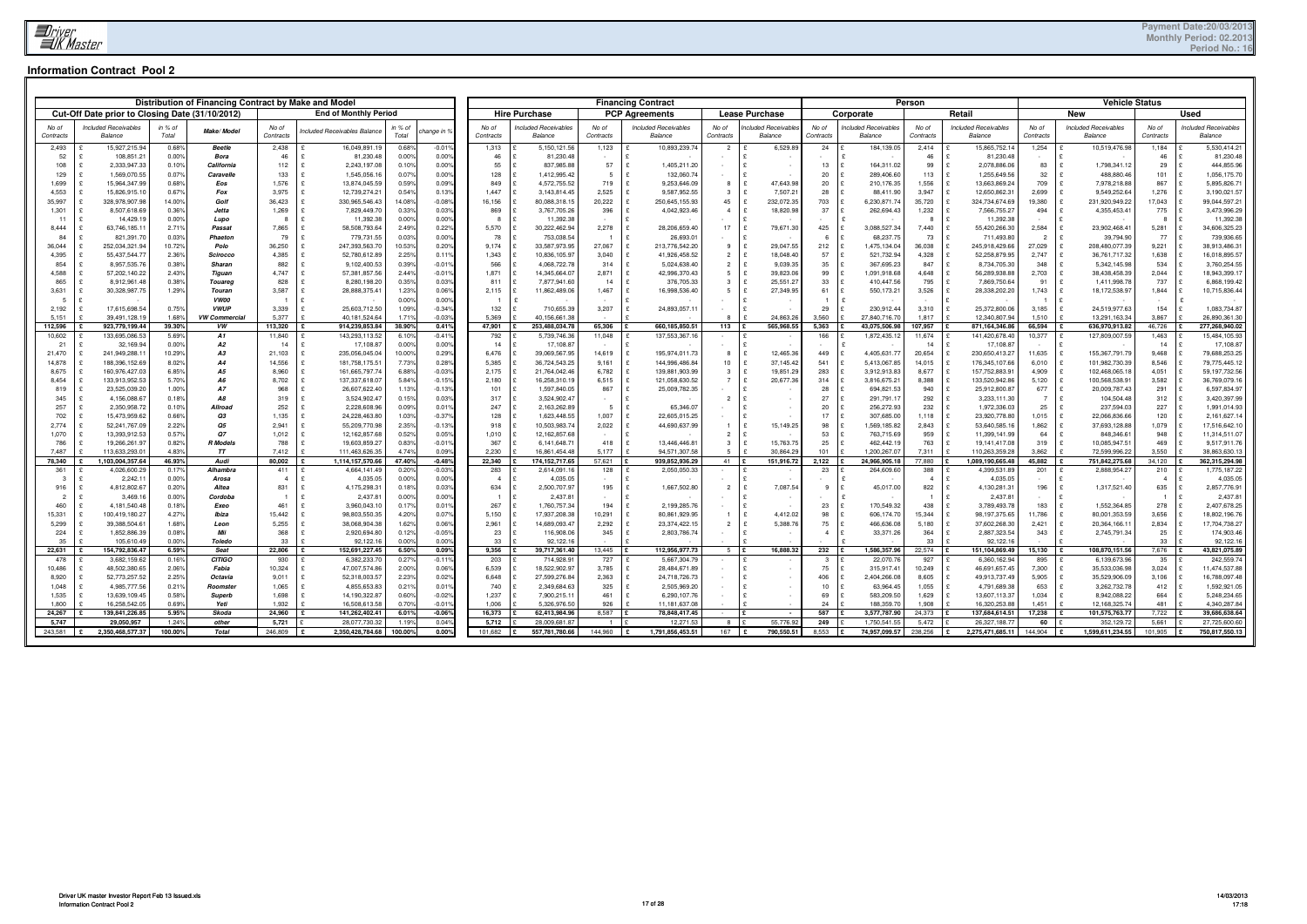|                    |                                        |                  | Geographic distribution of Included Receivables Balance                             |                    |                                        |                  |                |                    |                                        |                 | <b>Financing Contract</b>              |                    |                                |                    |                                 | Person         |                                        |                    | <b>Vehicle Status</b>                  |                    |                                        |
|--------------------|----------------------------------------|------------------|-------------------------------------------------------------------------------------|--------------------|----------------------------------------|------------------|----------------|--------------------|----------------------------------------|-----------------|----------------------------------------|--------------------|--------------------------------|--------------------|---------------------------------|----------------|----------------------------------------|--------------------|----------------------------------------|--------------------|----------------------------------------|
|                    |                                        |                  | Cut-Off Date prior to Closing Date (31/10/2012)                                     |                    | <b>End of Monthly Period</b>           |                  |                |                    | <b>Hire Purchase</b>                   |                 | <b>PCP Agreements</b>                  |                    | <b>Lease Purchase</b>          |                    | Corporate                       |                | Retail                                 |                    | New                                    |                    | <b>Used</b>                            |
| No of<br>Contracts | <b>Included Receivables</b><br>Balance | % of Tota        | Statistical regions of<br>England, Wales,<br>Scotland, Northern<br>Ireland (NUTS 1) | No of<br>Contracts | <b>Included Receivables</b><br>Balance | % of Total       | change i       | No oi<br>Contracts | <b>Included Receivables</b><br>Balance | No of Contracts | <b>Included Receivables</b><br>Balance | No of<br>Contracts | ncluded Receivables<br>Balance | No of<br>Contracts | Included<br>Receivables Balance | No of Contract | <b>Included Receivables</b><br>Balance | No of<br>Contracts | <b>Included Receivables</b><br>Balance | No of<br>Contracts | <b>Included Receivables</b><br>Balance |
| 12,975             | 119,726,217.33                         | 5.09%            | <b>North East, England</b>                                                          | 13,250             | 120,210,962.                           | 5.11%            | $-0.02%$       | 6.243              | 34,826,434.7                           | 7.003           | 85,374,019.04                          |                    | 10,508.9                       | 281                | 2,647,436.                      | 12,969         | 117,563,526.04                         | 7,676              | 80,295,949.                            | 5,574              | 39,915,013.52                          |
| 30,527             | 295.539.101.6                          |                  | 12.57% North West, England                                                          | 30.628             | 293.390.570.9                          | 12.48%           | 0.09%          | 11.889             | 63.424.340.08                          | 18.714          | 229,837,584.04                         | 25                 | 128,646.8                      | 829                | 7,445,755.86                    | 29.799         | 285,944,815.                           | 18,537             | 206.701.786.                           | 12,091             | 86,688,784.87                          |
| 23,281             | 210,411,067.40                         | 8.95%            | Yorkshire and the<br>Humber, England                                                | 23.652             | 210,744,270.08                         | 8.97%            | $-0.01%$       | 11.319             | 62,848,515.05                          | 12,318          | 147,833,516.44                         | 15                 | 62,238.5                       | 824                | 7,288,629.18                    | 22,828         | 203,455,640.90                         | 13,614             | 141,118,110.21                         | 10,038             | 69,626,159.87                          |
| 12,947             | 130,510,416.21                         | 5.55%            | <b>East Midlands</b><br><b>England</b>                                              | 13.141             | 130,452,985.5                          | 5.55%            | 0.00%          | 5,222              | 29,761,140.22                          | 7.912           | 100,669,356.82                         |                    | 22,488.                        | 535                | 5,131,864.10                    | 12,606         | 125,321,121.42                         | 7,878              | 90,466,499.06                          | 5,263              | 39,986,486.46                          |
| 24,668             | 246,479,573.00                         | 10.49%           | <b>West Midlands.</b><br><b>England</b>                                             | 25.021             | 246,830,307.34                         | 10.50%           | $-0.02%$       | 9,020              | 47,985,031.50                          | 15,980          | 198,771,311.22                         | 21                 | 73,964.62                      | 936                | 8,240,137.0                     | 24,085         | 238,590,170.33                         | 15,483             | 175,525,377.47                         | 9,538              | 71,304,929.87                          |
| 20,855             | 211,564,266.84                         | 9.00%            | <b>East of England</b>                                                              | 21,230             | 212,606,481.                           | 9.05%            | $-0.04%$       | 7.876              | 43,863,826.7                           | 13,339          | 168,632,316.90                         | 15                 | 110,338.02                     | 824                | 6,938,347.82                    | 20,406         | 205,668,133.89                         | 12,734             | 147,352,271.38                         | 8,496              | 65,254,210.33                          |
| 9,896              | 102,950,279.7                          | 4.38%            | London, England                                                                     | 9.896              | 102,187,427.80                         | 4.35%            | 0.03%          | 3,833              | 22,213,248.80                          | 6.061           | 79.968.638.63                          | $\overline{2}$     | 5,540.3                        | 431                | 3,941,500.73                    | 9,465          | 98,245,927.0                           | 5.414              | 66,202,561.3                           | 4,482              | 35,984,866.44                          |
| 50,781             | 498.592.025.98                         | 21.21%           | South East, England                                                                 | 51.484             | 498.125.975.0                          | 21.19%           | 0.02%          | 20.412             | 112,796,059.7                          | 31.034          | 385, 145, 850.56                       | 38                 | 184,064.7                      | 2,054              | 17,550,592.56                   | 49,430         | 480,575,382.47                         | 29,984             | 334,532,769.82                         | 21,500             | 163,593,205.21                         |
| 20,587             | 191, 167, 501.22                       |                  | 8.13% South West, England                                                           | 20,839             | 191,896,137.4                          | 8.16%            | $-0.03%$       | 8.765              | 46,865,765.49                          | 12,064          | 144,982,747.10                         | 10 <sup>10</sup>   | 47,624.83                      | 833                | 7,453,999.06                    | 20,006         | 184,442,138.36                         | 11.749             | 126,908,372.27                         | 9,090              | 64,987,765.15                          |
| 11,252             | 97,585,903.5                           | 4.15%            | Wales                                                                               | 11.319             | 97.063.137.                            | 4.13%            | 0.02%          | 5.483              | 29,148,943.1                           | 5.819           | 67.849.684.97                          | 17                 | 64.509.1                       | 384                | 3.135.938.30                    | 10,935         | 93.927.198.88                          | 6,251              | 62.935.749.36                          | 5,068              | 34,127,387.82                          |
| 25,809             | 245,930,766.90                         | 10.46%           | Scotland                                                                            | 26.337             | 246.851.387.5                          | 10.50%           | $-0.04%$       | 11.610             | 63.989.528.42                          | 14.714          | 182,781,233.26                         | 13                 | 80,625.90                      | 622                | 5,182,898.28                    | 25,715         | 241,668,489.30                         | 15,580             | 167.543.160.4                          | 10,757             | 79,308,227.15                          |
|                    |                                        | 0.009            | <b>Northern Ireland</b>                                                             |                    | 31,058.2.                              | 0.00%            | 0.00%          |                    | 31.058.29                              |                 |                                        |                    |                                |                    |                                 |                | 31.058.29                              |                    | 18.433.3                               |                    | 12,624.92                              |
| 243,581            | 11.457.53<br>2,350,468,577.37          | 0.00%<br>100.00% | <b>Not Available</b><br>Total                                                       | 246,809            | 38,083.0<br>£ 2,350,428,784.68         | 0.00%<br>100.00% | 0.00%<br>0.00% | 101,682            | 27,888.5<br>557,781,780.66             | 144,960         | 10.194.53<br>1,791,856,453.51          | 167                | 790,550.51                     | 8,553              | 74,957,099.57                   | 238,256        | 38.083.0<br>2,275,471,685.1            | 144,904            | 10.194.5<br>1,599,611,234.55           | 101,905            | 27.888.52<br>750,817,550.13            |
|                    |                                        |                  |                                                                                     |                    |                                        |                  |                |                    |                                        |                 |                                        |                    |                                |                    |                                 |                |                                        |                    |                                        |                    |                                        |

|                    |                                                 |         | <b>Type of Vehicle</b> |                   |                                        |                      |          |         |                                        |                 | <b>Financing Contract</b>              |                     |                              |                   |                                 | Persor          |                              |                    | <b>Vehicle Status</b>                  |                    |                                        |
|--------------------|-------------------------------------------------|---------|------------------------|-------------------|----------------------------------------|----------------------|----------|---------|----------------------------------------|-----------------|----------------------------------------|---------------------|------------------------------|-------------------|---------------------------------|-----------------|------------------------------|--------------------|----------------------------------------|--------------------|----------------------------------------|
|                    | Cut-Off Date prior to Closing Date (31/10/2012) |         |                        |                   | <b>End of Monthly Period</b>           |                      |          |         | <b>Hire Purchase</b>                   |                 | <b>PCP Agreements</b>                  |                     | Lease Purchase               |                   | Corporate                       |                 | Retail                       |                    | New                                    |                    | <b>Used</b>                            |
| No of<br>Contracts | Included Receivables in % of<br>Balance         | Total   | <b>Type of Vehicle</b> | No o.<br>Contract | <b>Included Receivables</b><br>Balance | in % of Total Change |          | No c    | <b>Included Receivables</b><br>Balance | No of Contracts | <b>Included Receivables</b><br>Balance | $N_{0}$<br>Contract | Included Receivab<br>Balance | No of<br>Contract | Included<br>Receivables Balance | No of Contracts | Included Receiva.<br>Balance | No of<br>Contracts | <b>Included Receivables</b><br>Balance | No of<br>Contracts | <b>Included Receivables</b><br>Balance |
| 140,644            | 1.573.147.413.25                                | 66.93   | <b>New Vehicles</b>    | 144.904           | 1.599.611.234.5                        | 68.06%               |          | 26.089  | 125.584.325.68                         | 118 777         | 1.473.779.713.00                       |                     | 247.195                      | 3.897             | <sup>2</sup> 8,715,424.24       | 141,007         | 1.560.895.810.31             | 144.904            | 1.599.611.234.55                       |                    |                                        |
| 102,937            | 777.321.164.12                                  | 33.07   | <b>Used Vehicles</b>   | 101,905           | 750,817,550.13                         | 31.94%               | 1.13%    | 75,600  | 432,197,454.98                         | 26.183          | 318,076,740.51                         |                     | 543,354.64                   |                   | 36,241,675.33                   |                 | 714,575,874.80               |                    |                                        | 101,905            | 750,817,550.13                         |
| 243.58             | 2,350,468,577.37                                | 100.00% | <b>Total</b>           | 246.809           | 2,350,428,784.6                        | 100.00%              | $0.00\%$ | 101.682 | 557.781.780.66                         | 144,960         | .791.856.453.51                        |                     | 790,550.51                   | 8.553             | 74,957,099.5                    | 238,256         | 2.275.471.685.11             | 144,904            | 1,599,611,234.55                       | 101.905            | 750,817,550.13                         |

|                    |                                                 |         | Interest Rate Paid by Obligor |                    |                                        |              |          |           |                                        |                 | <b>Financing Contract</b>                     |                  |                                 |                    |                                | Person          |                                       |                    | <b>Vehicle Status</b>                  |                    |                                        |
|--------------------|-------------------------------------------------|---------|-------------------------------|--------------------|----------------------------------------|--------------|----------|-----------|----------------------------------------|-----------------|-----------------------------------------------|------------------|---------------------------------|--------------------|--------------------------------|-----------------|---------------------------------------|--------------------|----------------------------------------|--------------------|----------------------------------------|
|                    | Cut-Off Date prior to Closing Date (31/10/2012) |         |                               |                    | <b>End of Monthly Period</b>           |              |          |           | <b>Hire Purchase</b>                   |                 | <b>PCP Agreements</b>                         |                  | <b>Lease Purchase</b>           |                    | Corporate                      |                 | Retail                                |                    | <b>New</b>                             |                    | Used                                   |
| No c'<br>Contracts | Included Receivables<br>Balance                 |         | Customer Paid Interes<br>Rate | No of<br>Contracts | <b>Included Receivables</b><br>Balance | n % of Total | :hange   | Contracts | <b>Included Receivables</b><br>Balance | No of Contracts | <b>Included Receivables</b><br><i>Balance</i> | No of<br>Contrac | Included Receivables<br>Balance | No of<br>Contract. | Included<br>Receivables Balanc | No of Contracts | <b>Included Receivable</b><br>Balance | No of<br>Contracts | <b>Included Receivables</b><br>Balance | No of<br>Contracts | <b>Included Receivables</b><br>Balance |
| 8.450              | 45,754,008.84                                   | 1.95%   | Zero                          | 8.114              | 44.663.514.64                          |              | 0.05%    | 7.071     | 25.712.823.76                          | 1.043           | 18,950,690.88                                 |                  |                                 | 207                | 986,453.9                      | 7,907           | 43,677,060.7                          | .883               | 43,971,847.27                          |                    | 691,667.37                             |
| 522                | 3,183,479.1                                     | 0.14%   | up to $2%$                    | 640 I              | 3,429,190.8                            |              | $-0.01%$ | 479       | 2,151,827.39                           | 161             | 1,277,363.48                                  |                  |                                 |                    | 174,819.28                     | 599             | 3,254,371.59                          |                    | 1,434,984.9                            | 427                | 1,994,205.96                           |
| 2.180              | 9.218.602.91                                    | 0.399   | 2% to 4%                      | 1.957              | 11.496.830.9                           |              | $-0.10%$ | ,133      | 1,883,901.11                           | 824             | 9.612.929.8                                   |                  |                                 | 136                | 612,866.14                     | 1,821           | 10,883,964.7                          | .557               | 7,667,209.93                           | 400                | 3,829,620.99                           |
| 23,196             | 282.156.182.22                                  | 12.00%  | 4% to 6%                      | 25,543             | 293,590,739.8                          | 12.49%       | $-0.49%$ | ,701      | 18,418,296.05                          | 19,841          | 275.172.443.7                                 |                  |                                 | 643                | 6,342,398.88                   | 24,900          | 287.248.340.93                        | 22.789             | 278,128,155.89                         | 2.754              | 15,462,583.92                          |
| 96,926             | 112.584.577.9                                   | 47.33%  | 6% to 8%                      | 103.300            | 168.010.758.64                         |              | $-2.369$ | .431      | 55,144,203.78                          | 93,869          | 112,866,554.86                                |                  |                                 | 2,306              | 23,439,118.17                  | 100,994         | 1.144.571.640.47                      | 91.994             | 064,285,314.50                         | 11,306             | 103,725,444.14                         |
| 35,397             | 267, 191, 281. 68                               | 11.379  | 8% to 10%                     | 32,939             | 240.244.829.1                          | 10.22%       | 1.15%    | 25,807    | 149,907,378.79                         | 7,091           | 90,090,360.1                                  |                  | 247,090.22                      | 2,511              | 20,683,446.2                   | 30,428          | 219,561,382.92                        | 8.469              | 6,382,725.60                           | 24.470             | 163,862,103.53                         |
| 50,487             | 434.481.659.43                                  | 18.48%  | 10% to 12%                    | 48,676             | 406,976,388.6                          |              | 1.17%    | 33,526    | 206,761,256.25                         | 15,069          | 199,849,270.82                                |                  | 365,861.5                       | 2,086              | 17,813,055.85                  | 46,590          | 389,163,332.7                         | 3.955              | 96,883,374.7                           | 39,721             | 310,093,013.89                         |
| 20,03              | 155.379.775.75                                  | 6.61    | 12% to 14%                    | 19.414             | 144.345.136.8                          |              | 0.47%    | 13,725    | 74.893.334.98                          | 5,655           | 69.314.733.64                                 |                  | 137.068.1                       | 503                | 3,976,451.08                   | 18,911          | 140.368.685.7                         | 2.495              | 25.984.305.12                          | 16,919             | 118,360,831.69                         |
| 6.386              | 40.519.009.40                                   |         | <b>Over 14%</b>               | 6.226              | 37,671,395.2                           |              |          | 4.809     | 22.908.758.55                          | 1.407           | 14.722.106.1                                  |                  | 40.530.5                        |                    | 928.490.0                      | 6.106           | 36.742.905.21                         |                    | 4.873.316.62                           | 5.677              | 32,798,078.64                          |
| 243,581            | 2.350.468.577.37                                | 100.00% | <b>Total</b>                  | 246.809            | 2.350.428.784.68                       | 100.00%      |          | 101.682   | 557,781,780.66                         | 144.960         | 791,856,453.51                                | 167              | 790,550.51                      | 8.553              | 74.957.099.5                   | 238.256         | 2.275.471.685.11                      | 144.904            |                                        | 101.905            | 750,817,550.13                         |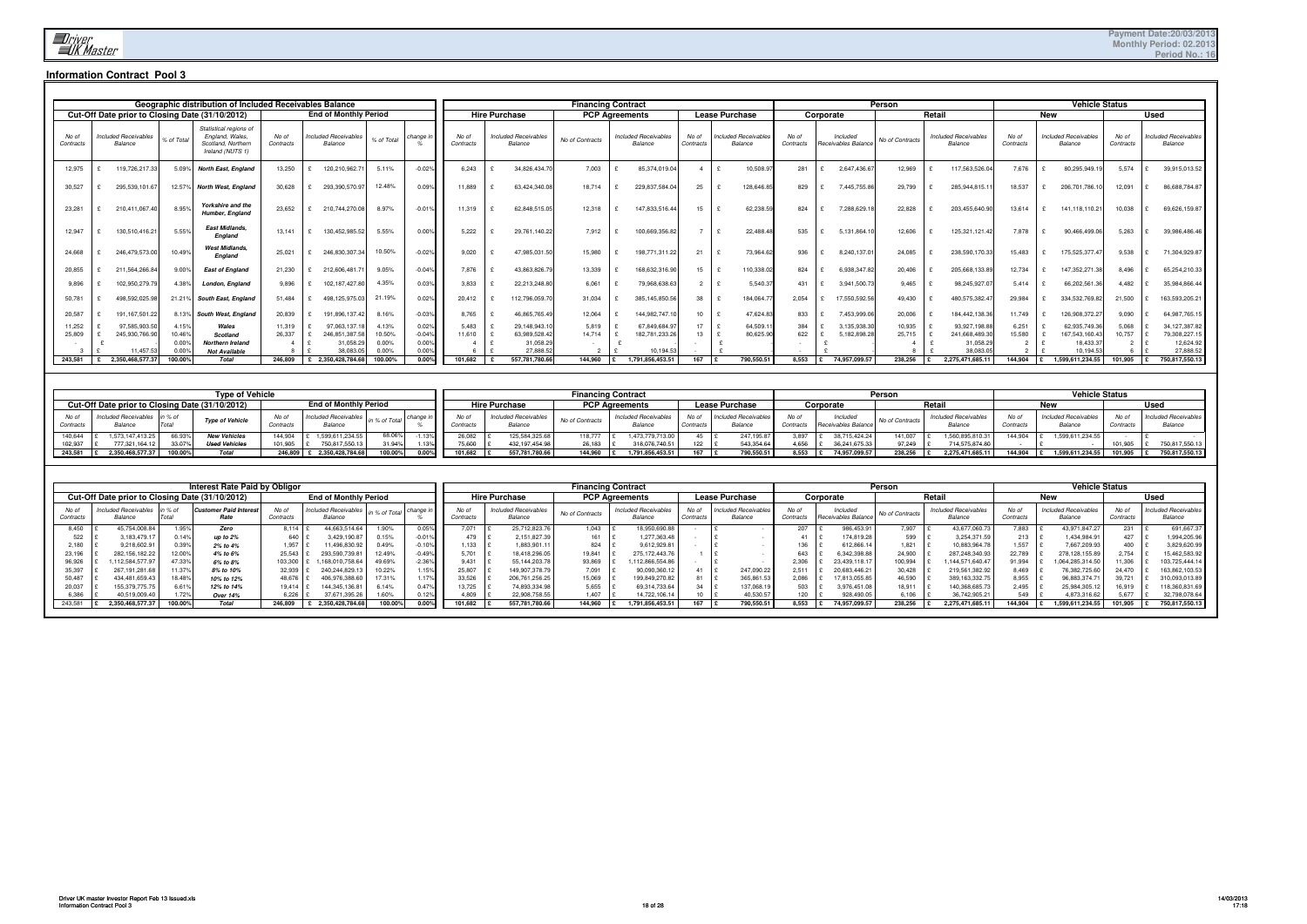

|                    |                                                 |                    | <b>Age of Vehicle</b> |                    |                              |                         |          |                    |                                    |                 | <b>Financing Contract</b>              |                    |        |                                    |                 | <b>Person</b>                      |                    |                                    |                   | <b>Vehicle Status</b>           |                    |                                    |
|--------------------|-------------------------------------------------|--------------------|-----------------------|--------------------|------------------------------|-------------------------|----------|--------------------|------------------------------------|-----------------|----------------------------------------|--------------------|--------|------------------------------------|-----------------|------------------------------------|--------------------|------------------------------------|-------------------|---------------------------------|--------------------|------------------------------------|
|                    | Cut-Off Date prior to Closing Date (31/10/2012) |                    |                       |                    | <b>End of Monthly Period</b> |                         |          |                    | <b>Hire Purchase</b>               |                 | <b>PCP Agreements</b>                  |                    |        | <b>Lease Purchase</b>              |                 | Corporate                          |                    | Retail                             |                   | New                             |                    | <b>Used</b>                        |
| No of<br>Contracts | <b>Included Receivables</b><br>Balance          | in $%$ of<br>Total | <b>Age of Vehicle</b> | No of<br>Contracts | Included Receivables Balance | in % of change<br>Total |          | No of<br>Contracts | Included<br>Receivables<br>Balance | No of Contracts | <b>Included Receivables</b><br>Balance | No of<br>Contracts |        | Included<br>Receivables<br>Balance | No of Contract: | Included<br>Receivables<br>Balance | No of<br>Contracts | Included<br>Receivables<br>Balance | No o<br>Contracts | Included<br>Receivables Balance | No of<br>Contracts | Included<br>Receivables<br>Balance |
| 140,644            | 1.573.147.413.25                                | 66.93%             | <b>New Vehicle</b>    | 144,904            | 1.599.611.234.55             | 68.06%                  | $-1.13%$ | 26.082             | 125.584.325.68                     | 118,777         | 1.473.779.713.00                       |                    | 45 I £ | 247,195.87                         | 3.897           | 38.715.424.24                      | 141.007            | £1.560.895.810.31                  | 144.904           | £1,599,611,234.55               |                    |                                    |
| 14,769             | 148,606,471.                                    | 6.32%              | $\leq$ 1 year         | 15,180             | 151,720,702.1                |                         |          | $-963$             | 54,719,019.3                       | 7,200           | 96,854,515.06                          |                    |        | 147, 167.81                        | 1,051           | 9,465,011.29                       | 14.129             | 142,255,690.8                      |                   |                                 | 15.180             | 151,720,702.1                      |
| 32.803             | 287.748.648.64                                  | 12.24%             | $1-2$ yrs             | 32.273             | 275,353,214.1                |                         | 0.53%    | 19.550             | 121,304,712.00                     | 12,661          | 153,768,907.48                         | 62                 |        | 279,594.7                          | 2.027           | 16,657,572.77                      | 30.24              | 258.695.641.4                      |                   |                                 | 32.273             | 275.353.214.1                      |
| 16.110             | 121.629.036.21                                  | 5.17%              | $2-3$ vrs             | 15.865             | 116,045,069.42               | 4.94%                   | 0.24%    | 11.479             | 68.005.813.10                      | 4.354           | 47,930,665.58                          | 32                 |        | 108,590.7                          | 709             | 4.947.211.66                       | 15.156             | 111,097,857.7                      |                   |                                 | 15.865             | 116.045.069.4                      |
| 39,255             | 219,337,007.51                                  | 9.33%              | > 3vrs                | 38,587             | 207,698,564.36               | 8.84%                   | ა.50%I   | 36.608             | 188, 167, 910.58                   | 1,968           | 19,522,652.39                          |                    |        | 8,001.3                            |                 | 5,171,879.61                       |                    | 202,526,684.75                     |                   |                                 | 38,587             | 207,698,564.36                     |
| 102,937            | 777,321,164.12                                  | 33.07%             | <b>Used vehicles</b>  | 101,905            | 750,817,550.1                | 31.94%                  | .13%     | 75.600             | 432.197.454.98                     | 26,183          | 318.076.740.5                          | $122 \frac{1}{2}$  |        | 543,354.64                         | 4.656           | 36.241.675.33                      | 97.249             | 714.575.874.80                     |                   |                                 | 101.905            | 750.817.550.1                      |
| 243,581            | 2,350,468,577.37                                | 100.00%            | Total                 | 246,809            | 2,350,428,784.68             | 100.00%                 | 0.00%    | 101.682 £          | 557,781,780.66                     | 144,960         | 1,791,856,453.51                       | 167 £              |        | 790,550.51                         | 8,553           | 74,957,099.57                      | 238.256            | £2,275,471,685.1                   | 144,904           | £ 1,599,611,234.55              | 101,905            | 750,817,550.1                      |

|                    |                                                 |                  | <b>Type of Financing Contract</b>    |                    |                              |            |        |                    |                                   |                 | <b>Financing Contract</b>              |                    |                                    |             | Persor                             |                    |                                    |           |                                 | <b>Vehicle Status</b> |                                    |
|--------------------|-------------------------------------------------|------------------|--------------------------------------|--------------------|------------------------------|------------|--------|--------------------|-----------------------------------|-----------------|----------------------------------------|--------------------|------------------------------------|-------------|------------------------------------|--------------------|------------------------------------|-----------|---------------------------------|-----------------------|------------------------------------|
|                    | Cut-Off Date prior to Closing Date (31/10/2012) |                  |                                      |                    | <b>End of Monthly Period</b> |            |        |                    | <b>Hire Purchase</b>              |                 | <b>PCP Agreements</b>                  |                    | <b>Lease Purchase</b>              |             | Corporate                          |                    | Retai                              |           |                                 |                       | <b>Used</b>                        |
| No of<br>Contracts | Included Receivables<br>Balance                 | in % of<br>Total | <b>Type of Financing</b><br>Contract | No of<br>Contracts | Included Receivables Balance | in % of    | change | No of<br>Contracts | Included<br>Receivable<br>Balance | No of Contract. | <b>Included Receivables</b><br>Balance | No of<br>Contracts | Included<br>Receivables<br>Balance | of Contract | Included<br>Receivables<br>Balance | No of<br>Contracts | Included<br>Receivables<br>Balance | Contracts | Included<br>Receivables Balance | No of<br>Contracts    | Included<br>Receivables<br>Balance |
| 104,008            | 592.735.450.91                                  | 25.22%           | <b>Hire Purchase</b>                 | 101.682            | 557,781,780.6                | 23.73%     |        | 101,682            | 557.781.780.66                    |                 |                                        |                    |                                    | 6,708       | 51,607,566.45                      | 94,974             | 506.174.214.21                     | 26.082    | 125.584.325.68                  | 75,600                | 432,197,454.98                     |
| 139,258            | ,755,825,586.24                                 | 74.70%           | Personal Contract<br>Purchase        | 144.960            | 1,791,856,453.51             | 76.24%     |        |                    |                                   | 144,960         | ,791,856,453.51                        |                    |                                    | ,837        | 23,335,039.5                       | 143,123            | £1,768,521,413.98                  | 18,777    | £ 1,473,779,713.00              | 26.183                | 318,076,740.51                     |
|                    | 1,907,540.22                                    |                  | <b>Lease Purchase</b>                |                    | 790,550.51                   | 0.03%      |        |                    |                                   |                 |                                        |                    | 790,550.                           |             | 14,493.59                          |                    | 776,056.92                         |           | 247,195.87                      | 122                   | 543,354.64                         |
| 243,581            | 2,350,468,577.37                                | 100.00%          | <b>Total</b>                         | 246,809            | 2,350,428,784.68             | $100.00$ % |        | 101,682            | 557,781,780.6                     | 144,960         | 1,791,856,453.51                       |                    | 790,550.51                         | 8,553       | 74.957.099.57                      | 238,256            | £2,275,471,685.1                   | 144.904   | £ 1,599,611,234.55              | 101.905               | 750,817,550.13                     |

|                   |                                                 |              | Down payment      |                    |                              |                |          |                    |                                    |                 | <b>Financing Contract</b>              |                    |                                    |                | Persor                             |                    |                                    |                    | <b>Vehicle Status</b>           |                    |                                    |
|-------------------|-------------------------------------------------|--------------|-------------------|--------------------|------------------------------|----------------|----------|--------------------|------------------------------------|-----------------|----------------------------------------|--------------------|------------------------------------|----------------|------------------------------------|--------------------|------------------------------------|--------------------|---------------------------------|--------------------|------------------------------------|
|                   | Cut-Off Date prior to Closing Date (31/10/2012) |              |                   |                    | <b>End of Monthly Period</b> |                |          |                    | <b>Hire Purchase</b>               |                 | <b>PCP Agreements</b>                  |                    | Lease Purchase                     |                | Corporate                          |                    | Retai                              |                    | <b>New</b>                      |                    | <b>Used</b>                        |
| No of<br>Contract | <b>Included Receivables</b><br>Balance          | % of Total   | Down Payment(£)   | No of<br>Contract. | Included Receivables Balance | % of Total     | chano    | No of<br>Contracts | Included<br>Receivables<br>Balance | No of Contract. | <b>Included Receivables</b><br>Balance | No of<br>Contracts | Included<br>Receivables<br>Balance | No of Contract | Included<br>Receivables<br>Balance | No of<br>Contracts | Included<br>Receivables<br>Balance | No of<br>Contracts | Included<br>Receivables Balance | No of<br>Contracts | Included<br>Receivables<br>Balance |
| 9,677             | 63,212,529.9                                    | 2.69%        | <b>No Deposit</b> | 9,399              | 59,257,906.9                 | 2.52%          |          | 7.544              | 38,340,541.                        | 1,832           | 20,818,192.91                          | 23                 | 99,172.88                          | 380            | 2,796,040.4                        | 9.019              | 56,461,866.                        | .419               | 14.727.982.1                    | 7.980              | 44,529,924.                        |
| 75,844            | 667, 145, 934.3                                 | 28.38%       | Less than 2,000   | 76,865             | 662,248,524.92               |                |          | 28,26              | 168,461,949.7                      | 48,527          | 493,456,484.1                          | 76                 | 330,090.95                         | 1,667          | 14.029.751.                        | 75,198             | 648,218,773.5                      | 42,926             | 415, 195, 159.8                 | 33,939             | 247,053,365.06                     |
| 82,182            | 818,317,765.6                                   | 34.82%       | $2,000 - 5,000$   | 83,308             | 822,661,397.9                | 35.00%         |          | 27,10              | 151,013,290.7                      | 56,168          | 671,450,330.30                         | 40                 | 197,776.9                          | 3,192          | 28                                 | 80,116             | 794,480,021.                       | 52.979             | 585,826,458.                    | 30,329             | 236,834,939.7                      |
| 31,679            | 348,064,669.62                                  | 14.81%       | 5,000 - 7,000     | 32,375             | 351,547,778.50               | 4.96%          |          | 12,70              | 64,039,549.5                       | 19,654          | 287,424,382.69                         | 14                 | 83,846.3                           | 1,198          | 1,565,379.                         | 31,177             | 339,982,399.                       | 21.411             | 264,493,311.59                  | 10,964             | 87,054,466.                        |
| 22,951            | 245,613,889.4                                   | 10.45%       | 7,000 - 10,000    | 23,385             | 246,617,004.45               | 10.49%         | $-0.04%$ | 12,345             | 62,737,978.56                      | 11,030          | 183,832,676.40                         | 10                 | 46,349.49                          | 1,042          | 9,315,134.7                        | 22,343             | 237,301,869.68                     | 14,352             | 178,693,322.52                  | 9,033              | 67,923,681.9                       |
| 7,625             | 75,212,928.9                                    | 3.20%        | 10,000 - 12,000   | 7,782              | 75,934,702.61                | $3.23^{\circ}$ | $-0.03%$ | 4,86               | 24,864,234.42                      | 2,912           | 51,070,468.1                           |                    |                                    | 384            | 3,306,352.7                        | 7,398              | 72,628,349.                        | 1,359              | 51,734,893.27                   | 3,423              | 24,199,809.3                       |
|                   | 64,636,979.9                                    | 2.75%        | 12,000 - 15,000   | 6,738              | 64,580,768.3                 | 2.75%          | $0.00\%$ |                    | 21,316,159.86                      | 2,579           | 43,264,608.50                          |                    |                                    | 332            | 2,739,029.4                        | 6.406              | 61,841,738.                        | 3.726              | 43,558,790.5                    | 3,012              | 21,021,977.8                       |
| 2,553             | 25,023,410.41                                   | 1.06%        | 15,000 - 17,000   | 2,595              | 25,068,307.64                | 1.07%          | 0.00%    | 1,568              | 8,012,825.21                       | 1,027           | 17,055,482.43                          |                    |                                    | 132            | 1,075,870.9                        | 2.463              | 23,992,436.                        | .496               | 17,579,673.82                   | 1.099              | 7,488,633.8                        |
| 2,159             | 21,283,461.43                                   | 0.91%        | 17,000 - 20,000   | 2,176              | 21,284,602.7                 | 0.91%          | 0.00%    | 1,436              | ,905,285.07                        | 740             | 13,379,317.68                          |                    |                                    | 119            | 1.024.571.48                       | 2,05               | 20,260,031.2                       | .149               | 14,341,035.16                   | 1,027              | 6,943,567.5                        |
| 1,450             | 14,635,293.37                                   | 0.62%        | 20,000 - 25,000   | 1.473              | 14,454,308.92                | 0.61%          | 0.01%    | 1,058              | 6,287,643.64                       | 415             | 8,166,665.28                           |                    |                                    | 77             | 659,076.8                          | .396               | 13,795,232.1                       | 778                | 9,705,490.37                    | 695                | 4,748,818.5                        |
| 452               | 4,214,289.5                                     | 0.18%        | 25,000 - 30,000   | 449                | 4,154,529.0                  | .18%           | $0.00\%$ |                    | 2,582,707.57                       | 63              | 1,571,821.51                           |                    |                                    |                | 27,857.                            |                    | 4,026,671.                         | 206                | 2,646,307.95                    |                    | 1,508,221.                         |
|                   | 3.107.424.72                                    | 1.13%        | Over 30,000       | 264                | 2,618,952.5                  |                |          |                    | 2.219.615.7                        |                 | 366,023.44                             |                    | 33.313.9                           |                | 136.658.                           |                    | 2.482.293.                         | 103                | .108.809.1                      |                    | 1,510,143.4                        |
|                   | 2,350,468,577.37                                | $0.00^\circ$ | Total             | 246,809            | 2,350,428,784.68             |                |          |                    | 557,781,780.6                      | 44.960          | ,791,856,453.51                        | 167                | /90,550.5                          | 8,553          |                                    | 238,256            | 2,275,471,685.                     | 144.904            | 1,599                           | 01,905             | 750,817,550.1                      |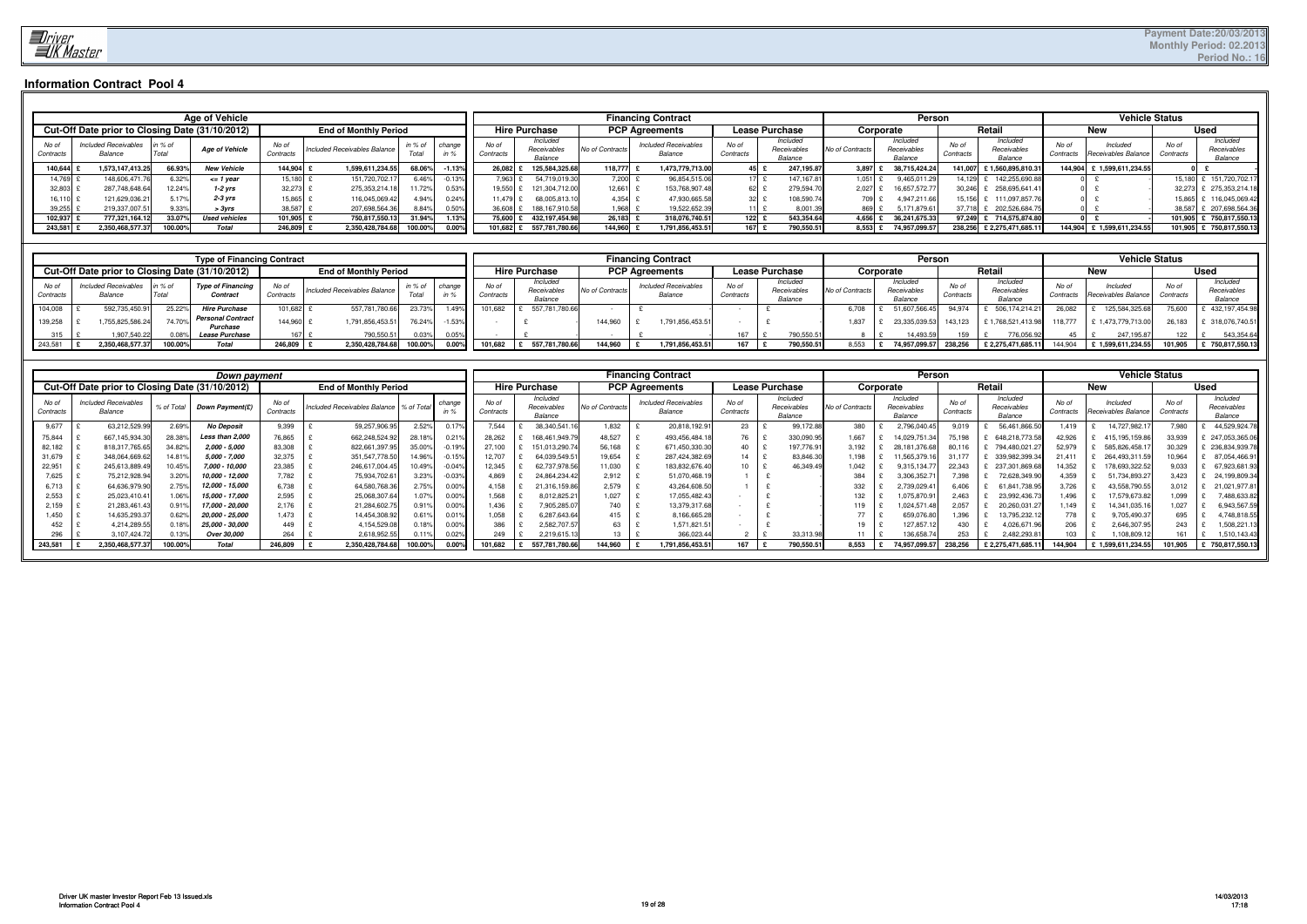**Payment Date:20/03/2013 Monthly Period: 02.2013 Period No.: 16**

|                 |                                                 |            | <b>Balloons as of the Monthly Period</b> |                   |                                        |            |                |                 |                                        | <b>Financing Contract</b> |                                        |                    |                                |                   |                                        | Person             |                                        |                    |                                        | <b>VehicleStatus</b> |                                        |
|-----------------|-------------------------------------------------|------------|------------------------------------------|-------------------|----------------------------------------|------------|----------------|-----------------|----------------------------------------|---------------------------|----------------------------------------|--------------------|--------------------------------|-------------------|----------------------------------------|--------------------|----------------------------------------|--------------------|----------------------------------------|----------------------|----------------------------------------|
|                 | Cut-Off Date prior to Closing Date (31/10/2012) |            |                                          |                   | <b>End of Monthly Period</b>           |            |                |                 | <b>Hire Purchase</b>                   | <b>PCP Agreements</b>     |                                        |                    | <b>Lease Purchase</b>          |                   | Corporate                              |                    | Retail                                 |                    | New                                    |                      | <b>Usec</b>                            |
| No of Contracts | <b>Included Receivables</b><br>Balance          | % of Total | Remaining term                           | No of<br>Contract | <b>Included Receivables</b><br>Balance | % of Total | change in %    | No of Contracts | <b>Included Receivables</b><br>Balance | No of Contracts           | <b>Included Receivables</b><br>Balance | No of<br>Contract. | Included Receivable<br>Balance | No o<br>Contract. | <b>Included Receivables</b><br>Balance | No of<br>Contracts | <b>Included Receivables</b><br>Balance | No of<br>Contracts | <b>Included Receivables</b><br>Balance | No of<br>Contracts   | <b>Included Receivables</b><br>Balance |
| 8.426           | 54,492,602                                      | 5.25%      |                                          | 1,858             | 84,065,228.60                          | 7.73%      | $-2.48c$       |                 |                                        | 11.722                    | 83,721,179.91                          | 136                | 344,048.6                      | 228               | 1,461,426.63                           | 11,630             | 82,603,801.97                          | 9.468              | 68,972,108.22                          | 2,390                | 15,093,120.3                           |
| 12,299          | 92,845,617                                      | 8.94%      | $6 - 10$                                 | 14.113            | 103,340,779.43                         | 9.50%      | $-0.56%$       |                 |                                        | 14,087                    | 103,262,762.50                         | 26                 | 78,016.93                      | 261               | 2,007,849.40                           | 13,852             | 101,332,930.03                         |                    | 83,417,831.73                          | 2,937                | 19,922,947.7                           |
| 16,188          | 117,767,062                                     | 11.34%     | 11 - 15                                  | 18,579            | 133,368,289.21                         | 12.26%     | $-0.92%$       |                 |                                        | 18,574                    | 133, 357, 374. 76                      |                    | 10,914.45                      | 270               | 2,045,528.57                           | 18,309             | 131.322.760.64                         | 15.489             | 112,010,953.90                         | 3,090                | 21,357,335.3                           |
| 21,028          | 152,824,976                                     | 14.72%     | $16 - 20$                                | 20,372            | 148,244,490.42                         | 13.63%     | 1.09%          |                 |                                        | 20,372                    | 148,244,490.42                         |                    |                                | 283               | 2,168,952.41                           | 20,089             | 146,075,538.01                         | 16,848             | 122,946,616.25                         | 3,524                | 25,297,874.1                           |
| 20,396          | 147,097,211                                     | 14.17%     | $21 - 25$                                | 20,985            | 153,625,864.35                         | 14.13%     | 0.04%          |                 |                                        | 20,985                    | 153,625,864.35                         |                    |                                | 276               | 2,020,304.09                           | 20,709             | 151,605,560.26                         |                    | 130,309,839.64                         | 3,292                | 23,316,024.7                           |
| 21,246          | 156,883,147                                     | 15.11      | $26 - 30$                                | 22,670            | 171,175,007.01                         | 15.74%     | $-0.63%$       |                 |                                        | 22,670                    | 171,175,007.0                          |                    |                                | 255               | 1,904,573.55                           | 22,415             | 169,270,433.46                         |                    | 143,240,315.26                         | 3,943                | 27,934,691.75                          |
| 22,40           | 167,576,731                                     | 16.14%     | $31 - 35$                                | 19.622            | 145,026,971.92                         | 13.34%     | 2.81%          |                 |                                        | 19,622                    | 145,026,971.92                         |                    |                                | 172               | 1,256,314.64                           | 19,450             | 143,770,657.28                         | 16.214             | 121,031,702.13                         | 3,408                | 23,995,269.7                           |
| 7,047           | 52,659,491                                      | 5.07%      | $36 - 40$                                | 10,610            | 86,500,737.44                          | 7.95%      | $-2.88$        |                 |                                        | 10,610                    | 86,500,737.44                          |                    |                                | 65                | 474,289.24                             | 10,545             | 86,026,448.20                          | 8.295              | 69,471,466.08                          | 2,315                | 17,029,271.36                          |
| 7.953           | 70,450,785                                      | 6.79%      | $41 - 45$                                | 5.861             | 57,478,102.25                          | 5.29%      | 1.50%          |                 |                                        | $5.86^{\circ}$            | 57.478.102.25                          |                    |                                |                   | 265,431.55                             | 5.827              | 57,212,670.70                          | 1.593              | 46,781,828.19                          | 1,268                | 10,696,274.06                          |
| 2,589           | 25,525,168                                      | 2.46%      | $46 - 50$                                | 457               | 4,723,476.22                           | 0.43%      | 2.02%          |                 |                                        |                           | 4,723,476.22                           |                    |                                |                   | 11,086.50                              | 456                | 4,712,389.72                           |                    | 3,508,608.22                           | 138                  | 1,214,868.00                           |
|                 |                                                 | 0.00%      | $51 - 55$                                |                   |                                        | 0.00%      | 0.00%          |                 |                                        |                           |                                        |                    |                                |                   |                                        |                    |                                        |                    |                                        |                      |                                        |
|                 |                                                 | 0.00%      | $56 - 60$                                |                   |                                        | 0.00       | 0.00%          |                 |                                        |                           |                                        |                    |                                |                   |                                        |                    |                                        |                    |                                        |                      |                                        |
|                 |                                                 | 0.00       |                                          |                   |                                        | 0.00%      | $0.00^{\circ}$ |                 |                                        |                           |                                        |                    |                                |                   |                                        |                    |                                        |                    |                                        |                      |                                        |
| 139.573         | 1.038.122.789.75                                | 100.00%    | Total                                    | 145.127           | 087.548.946.85                         | 100.00%    | 0.00%          |                 |                                        | 144.960                   | £ 1,087,115,966.78                     | 167                | 432,980.07                     | 1.845             | 13,615,756.58                          | 143.282            | £1,073,933,190.27                      | 118,822            | 901,691,269.62                         | 26.305               | 185,857,677.23                         |

|                  |                                                    | 0.007<br>0.00%<br>0.00%                         | ນ - ນ<br>$56 - 60$<br>>60 | l F                |                                        | v.vv /<br>0.00%<br>0.00% | v.vv<br>0.00%<br>0.00% |                  | £                                        |                           |                                        | $\sim$ $-$                     | Ι£                                               | $\sim$             | $\sim$                          |                    | £                                           |                    |                                  |                      |                                        |
|------------------|----------------------------------------------------|-------------------------------------------------|---------------------------|--------------------|----------------------------------------|--------------------------|------------------------|------------------|------------------------------------------|---------------------------|----------------------------------------|--------------------------------|--------------------------------------------------|--------------------|---------------------------------|--------------------|---------------------------------------------|--------------------|----------------------------------|----------------------|----------------------------------------|
|                  | 139,573 £ 1,038,122,789.75                         | 100.00%                                         | <b>Total</b>              |                    | 145,127 £ 1,087,548,946.85             | 100.00%                  | $0.00\%$               | $\sim 10^{-11}$  | £<br>$\sim$                              |                           | 144,960 £ 1,087,115,966.78             | 167 £                          | 432,980.07                                       | 1,845              | 13,615,756.58                   |                    | 143,282 E 1,073,933,190.27 118,822          |                    | £ 901,691,269.62                 | 26,305 E             | 185,857,677.23                         |
|                  |                                                    |                                                 |                           |                    |                                        |                          |                        |                  |                                          |                           |                                        |                                |                                                  |                    |                                 |                    |                                             |                    |                                  |                      |                                        |
|                  |                                                    |                                                 | <b>Months Seasoned</b>    |                    |                                        |                          |                        |                  |                                          | <b>Financing Contract</b> |                                        |                                |                                                  |                    |                                 | Person             |                                             |                    |                                  | <b>VehicleStatus</b> |                                        |
|                  |                                                    | Cut-Off Date prior to Closing Date (31/10/2012) |                           |                    | <b>End of Monthly Period</b>           |                          |                        |                  | <b>Hire Purchase</b>                     |                           | <b>PCP Agreements</b>                  |                                | <b>Lease Purchase</b>                            |                    | Corporate                       |                    | Retail                                      |                    | <b>New</b>                       |                      | <b>Used</b>                            |
| No of Contracts  | <b>Included Receivables</b><br>Balance             | % of Total                                      | Seasoned                  | No of<br>Contracts | <b>Included Receivables</b><br>Balance | % of Total               | change in %            | No of Contracts  | Included Receivables<br>Balance          | No of Contracts           | <b>Included Receivables</b><br>Balance | No of<br>Contracts             | Included Receivable.<br>Balance                  | No of<br>Contracts | Included Receivables<br>Balance | No of<br>Contracts | Included Receivables<br>Balance             | No of<br>Contracts | Included Receivables<br>Balance  | No of<br>Contracts   | <b>Included Receivables</b><br>Balance |
| 33,445           | 464,798,546.88                                     | 19.77%                                          | < 6                       | 22,909             | 307,436,282.86                         | 13.08%                   | 6.69%                  | 6,455            | 56,861,452.19                            | 16,454                    | 250,574,830.67                         |                                |                                                  | 613                | 8,041,882.40                    | 22,296             | 299,394,400.46                              | 15,537             | 227,108,009.33                   | 7,372                | 80,328,273.53                          |
| 38,622<br>39,191 | 473,668,013.40<br>418,752,985.67                   | 20.15%<br>17.82%                                | $6 - 10$<br>$11 - 15$     | 41,036<br>40,489   | 505,437,559.46<br>454,608,615.26       | 21.50%<br>19.34%         | $-1.35%$<br>$-1.53%$   | 13,558<br>15,194 | 106,671,829.93<br>108,461,658.27<br>£    | 27,478<br>25,295          | 398,765,729.53<br>346,146,956.99       |                                | l £<br>$\sim$<br>l £<br>$\overline{\phantom{a}}$ | 1,267<br>1,719     | 15,003,279.89<br>17,851,035.45  | 39,769<br>38,770   | 490,434,279.57<br>436,757,579.81            | 25,623<br>24,544   | 351,392,047.30<br>313,423,109.87 | 15,413<br>15,945     | 154,045,512.16<br>141,185,505.39       |
| 39,420<br>31,710 | 377, 158, 126.75<br>252,826,377.50                 | 16.05%<br>10.76%                                | $16 - 20$<br>$21 - 25$    | 38,918<br>34,422   | 379,021,751.62<br>292,188,924.49       | 16.13%<br>12.43%         | $-0.08%$<br>$-1.67%$   | 15,454<br>13,808 | 92,801,345.06<br>£<br>70,118,085.43<br>£ | 23,464<br>20,614          | 286,220,406.56<br>222,070,839.06       | $\sim$                         | Ι£<br>$\sim$<br>l £<br>$\overline{\phantom{a}}$  | 1,416<br>1,130     | 13,223,289.58<br>8,726,823.14   | 37,502<br>33,292   | 365,798,462.04<br>E<br>283,462,101.35       | 22,783<br>20,877   | 252,851,721.81<br>200,944,225.72 | 16,135<br>13,545     | 126,170,029.81<br>91,244,698.77        |
| 25,098           | 180,579,472.52                                     | 7.68%                                           | $26 - 30$                 | 27,000             | 196,363,322.79                         | 8.35%                    | $-0.67%$               | 11,585           | 48,839,884.79<br>£                       | 15,414                    | 147,511,315.23                         | $\overline{1}$<br>E            | 12,122.77                                        | 960                | 6,238,252.48                    | 26,040             | 190,125,070.31                              | 15,242             | 125,693,332.66                   | 11,758               | 70,669,990.13                          |
| 19,500<br>8,126  | 111,024,990.40<br>44,240,454.18                    | 4.72%<br>1.88%                                  | $31 - 35$<br>$36 - 40$    | 23,964<br>7,305    | 141,401,579.78<br>38,540,136.87        | 6.02%<br>1.64%           | $-1.29%$<br>0.24%      | 12,317<br>4,794  | £<br>37,793,642.33<br>17,528,888.91<br>£ | 11,646<br>2,498           | 103,603,531.51<br>20,935,128.69        | $1 \quad \mathsf{E}$<br>$13$ £ | 4,405.94<br>76,119.27                            | 906<br>211         | 4,026,998.09<br>954,663.67      | 23,058<br>7,094    | 137,374,581.69<br>£<br>37,585,473.20<br>£   | 13,532<br>3,148    | 92,483,667.14<br>19,071,231.13   | 10,432<br>4,157      | 48,917,912.64<br>19,468,905.74         |
| 4,791            | 19,735,969.19                                      | 0.84%                                           | $41 - 45$                 | 5,815              | 24,073,737.36                          | 1.02%                    | $-0.18%$               | 4,325            | £<br>11,961,054.24                       | 1,447                     | 11,873,837.49                          | 43 £                           | 238,845.63                                       | 171 £              | 616,580.82                      | 5,644              | 23,457,156.54<br>£                          | 2,246              | 11,946,210.58                    | 3,569                | 12,127,526.78                          |
| 1,965<br>1,117   | 5,565,546.87<br>1,837,129.36                       | 0.24%<br>0.08%                                  | $46 - 50$<br>$51 - 55$    | 2,831<br>1,260     | 8,858,502.84<br>2,025,816.71           | 0.38%<br>0.09%           | $-0.14%$<br>$-0.01%$   | 2,205<br>1,199   | 4,373,243.05<br>£<br>£<br>1,890,183.10   | 556<br>45                 | 4,090,873.87<br>62,867.04              | 70<br>16                       | 394,385.92<br>l £<br>E<br>72,766.57              | 77 £<br>39         | 178,965.88<br>74,236.86         | 2,754<br>1,221     | 8,679,536.96<br>£<br>1,951,579.85<br>£      | 823<br>303         | 3,972,506.45<br>591,797.79<br>£  | 2,008<br>957         | 4,885,996.39<br>1,434,018.92           |
| 529<br>67        | 299,796.42<br>18,831.77                            | 0.01%<br>0.00%                                  | $56 - 60$<br>>60          | 773<br>87          | 468,888.27<br>3,666.37                 | 0.02%<br>0.00%           | $-0.01%$<br>0.00%      | 745<br>43        | 468,148.08<br>£<br>12,365.28             | 19<br>30                  | 136.87                                 | 9<br>14                        | 740.19<br>Ι£<br>8,835.78                         | 33<br>11           | 21,091.31                       | 740<br>76          | 447,796.96<br>£<br>3,666.37<br>$\mathbf{F}$ | 205<br>41          | 129,071.58<br>4,303.19           | 568<br>46            | 339,816.69<br>636.82                   |
| 243,581          | £ 2,350,468,577.37                                 | 100.00%                                         | <b>Total</b>              | 246,809            | 2,350,428,784.68                       | 100.00%                  | 0.00%                  | 101,682          | 557,781,780.66                           | 144,960                   | £ 1,791,856,453.51                     | 167 E                          | 790,550.51                                       | 8,553              | 74,957,099.57                   |                    | 238,256 £ 2,275,471,685.11                  | 144,904            | £ 1,599,611,234.55               | 101,905              | 750,817,550.13                         |
|                  |                                                    |                                                 |                           |                    |                                        |                          |                        |                  |                                          |                           |                                        |                                |                                                  |                    |                                 |                    |                                             |                    |                                  |                      |                                        |
|                  | Driver UK master Investor Report Feb 13 Issued.xls |                                                 |                           |                    |                                        |                          |                        |                  |                                          |                           |                                        |                                |                                                  |                    |                                 |                    |                                             |                    |                                  |                      | 14/03/201                              |
|                  | Information Contract Pool 5                        |                                                 |                           |                    |                                        |                          |                        |                  |                                          | 20 of 28                  |                                        |                                |                                                  |                    |                                 |                    |                                             |                    |                                  |                      | 17:1                                   |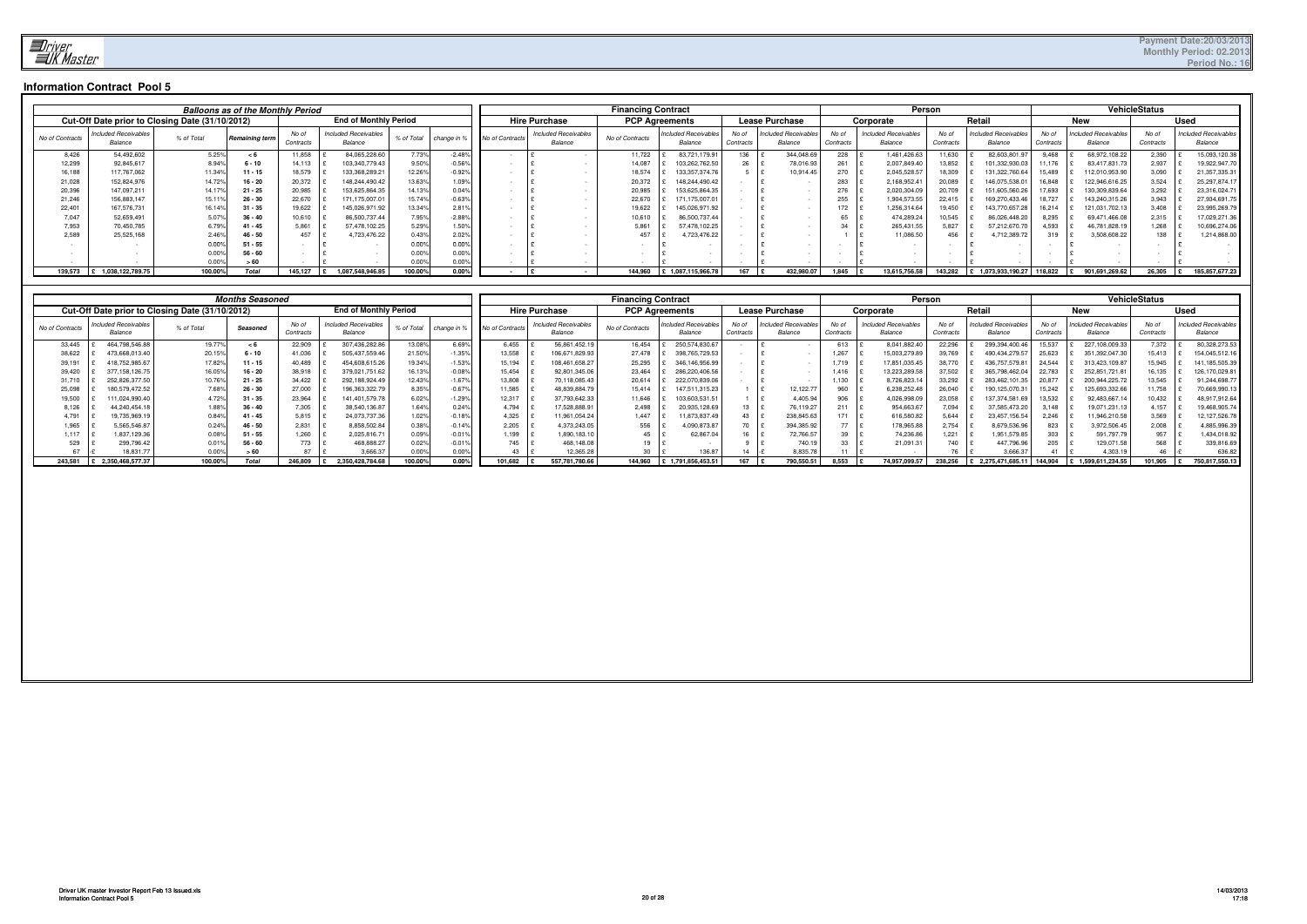

## **Contracts in Arrears**

|                                                    |                          | Contracts in Arrears at the end of the Monthly Period |                                        |                               |                            |                                        | <b>Financing Contract</b>  |                                    |                        |                                    |                                    |                            | Person                                                   |                            |                                 | <b>Vehicle Status</b>       |                                    |                              |
|----------------------------------------------------|--------------------------|-------------------------------------------------------|----------------------------------------|-------------------------------|----------------------------|----------------------------------------|----------------------------|------------------------------------|------------------------|------------------------------------|------------------------------------|----------------------------|----------------------------------------------------------|----------------------------|---------------------------------|-----------------------------|------------------------------------|------------------------------|
|                                                    |                          |                                                       |                                        |                               |                            | <b>Hire Purchase</b>                   | <b>PCP Agreements</b>      |                                    |                        | <b>Lease Purchase</b>              | Corporate                          |                            | Retail                                                   |                            | <b>New</b>                      |                             | <b>Used</b>                        |                              |
| <b>Months in Arrears</b>                           | Arrears Value            | % of Total Pool by<br>Arrears Value                   | <b>Included Receivables</b><br>Balance | % of Total Pool by<br>Balance | Arrears Value              | <b>Included Receivables</b><br>Balance | Arrears Value              | Included<br>Receivables<br>Balance | <b>Arrears Value</b>   | Included<br>Receivables<br>Balance | Included<br>Receivables<br>Balance | Corporate<br>Arrears Value | Included Receivables Retail Arrears Value I""<br>Balance |                            | Included Receivables<br>Balance | <b>New Arrears</b><br>Value | Included<br>Receivables<br>Balance | <b>Used Arrears</b><br>Value |
| Greater than 0 days, less<br>lthan 1-month overdue | £1,902,271.40            | 0.08%                                                 | 18,668,453.94                          | 0.79%                         | 337,407.52 £               | 5,448,003.82                           | 1,538,346.44               | 13,194,062.74 £                    | 26,517.44              | 26,387.38                          | 639,307.28                         | 40,249.85                  | 18,029,146.66                                            | 1,862,021.55               | 10,789,218.33 £                 |                             | 1,128,164.16 £ 7,879,235.61        | 774,107.24                   |
| 2-month overdue<br><b>3-month overdue</b>          | 807,450.47<br>584,688.53 | 0.03%<br>0.02%                                        | ,354,330.92<br>,111,265.62             | 0.36%<br>0.13%                | 238,982.44 £<br>169,479.08 | 3,105,028.60<br>1,218,217.24           | 524,636.57<br>375,085.55   | 5,205,820.38<br>1.848.724.54 £     | 43,831.46<br>40,123.90 | 43,481.94<br>44,323.84             | 392,446.69<br>73,446.79            | 47,281.13<br>6,456.67      | 7,961,884.23<br>3,037,818.83                             | 760,169.34 £<br>568,231.86 | 4.630.343.25<br>1,560,262.25    | 436,446.1<br>347,674.87     | 3,723,987.67<br>1,551,003.37       | 371,004.36<br>237,013.66     |
| 4-month overdue<br><b>15-month overdue</b>         | 578,534.18<br>320.111.55 | 0.02%<br>0.01%                                        | 751,400.25<br>734,282.20               | 0.07%<br>0.03%                | 148,938.84<br>80,439.00 £  | 585,055.42<br>303,079.59               | 421.270.49<br>238,775.05 £ | 1,158,117.02 £<br>427,021.07 £     | 8,324.85<br>897.50     | 8,227.81<br>4,181.54 £             | 26,881.68                          | ,336.55                    | 1,724,518.57<br>734,282.20                               | 571,197.63<br>320.111.55   | 914,789.68<br>361,674.38        | 348,900.29<br>192,066.90    | 836,610.57<br>372,607.82           | 229,633.89<br>128,044.65     |
| 6-month overdue<br>> 6-month overdue               | 204,622.78<br>394.145.33 | 0.01%<br>0.02%                                        | 400,119.28<br>794.104.38               | 0.02%<br>0.03%                | 41.070.27 \$<br>196,760.58 | 132.451.95<br>348,024.01               | 142.800.29<br>190,118.30   | 247,068.35 £<br>439,057.03 £       | 20,752.22<br>7,266.45  | 20,598.98<br>7,023.34              | 53,662.16                          | .5,276.26                  | 400.119.28<br>740,442.22                                 | 204.622.78<br>378,869.07   | 197.473.76<br>394,098.90        | 100,087.75<br>161,252.50 £  | 202.645.52<br>400,005.48           | 104,535.03<br>232,892.83     |
|                                                    | £4,791,824.24            | 0.20%                                                 | 33,813,956.59                          | 1.44%                         | 1,213,077.73               | 11,139,860.63                          | 3.431.032.69               | 22.519.871.13 £                    | : 147.713.82           | 154.224.83                         | .185.744.60                        | 126,600.46                 | 32,628,211.99                                            | 4.665.223.78               | 18,847,860.55   £               | 2,714,592.58 £              | 214,966,096.04                     | 2,077,231.66                 |

|                                                   |               |                                    | Live Contracts in Arrears at the end of the Monthly Period |                               |               |                                        | <b>Financing Contract</b> |                                    |                      |                                    |                                    |                            | <b>Person</b>                                            |              |                                        | <b>Vehicle Status</b>       |                                    |                              |
|---------------------------------------------------|---------------|------------------------------------|------------------------------------------------------------|-------------------------------|---------------|----------------------------------------|---------------------------|------------------------------------|----------------------|------------------------------------|------------------------------------|----------------------------|----------------------------------------------------------|--------------|----------------------------------------|-----------------------------|------------------------------------|------------------------------|
|                                                   |               |                                    |                                                            |                               |               | <b>Hire Purchase</b>                   |                           | <b>PCP Agreements</b>              |                      | <b>Lease Purchase</b>              | Corporate                          |                            | Retail                                                   |              | New                                    |                             | Used                               |                              |
| <b>Months in Arrears</b>                          | Arrears Value | % of Total Pool b<br>Arrears Value | Included Receivables<br>Balance                            | % of Total Pool by<br>Balance | Arrears Value | <b>Included Receivables</b><br>Balance | Arrears Value             | Included<br>Receivables<br>Balance | <b>Arrears Value</b> | Included<br>Receivables<br>Balance | Included<br>Receivables<br>Balance | Corporate<br>Arrears Value | Included Receivables Retail Arrears Value I""<br>Balance |              | <b>Included Receivables</b><br>Balance | <b>New Arrears</b><br>Value | Included<br>Receivables<br>Balance | <b>Used Arrears</b><br>Value |
| Greater than 0 days, less<br>than 1-month overdue | 756,980.62    | 0.03%                              | 17,382,676.26                                              | 0.74%                         | 280,301.20    | 5,367,535.19 £                         | 459,126.97                | 11.997.626.73 E                    | 17,552.45            | 17.514.34 £                        | 635,887.49 £                       | 36.734.95                  | 16,746,788.77                                            | 720,245.67 £ | 9,952,053.24 £                         |                             | 389,836.59 £ 7,430,623.02 £        | 367,144.03                   |
| 2-month overdue                                   | 414,551.43    | 0.01%                              | .918.027.95                                                | 0.34%                         | 194.415.91    | 3.047.746.07                           | 215,664.72                | 4.865.891.61 £                     | 4.470.80             | 4,390.27                           | 368,686.14                         | 23.337.05                  | 7.549.341.81                                             | 391.214.38   | 4.397.384.59                           |                             | 205,235.06 £ 3,520,643.36          | 209.316.37                   |
| <b>13-month overdue</b>                           | 242,687.43    | 0.01%                              | 2,706,208.68                                               | 0.12%                         | 142,060.28    | 1,158,946.34                           | 99,888.51                 | 1,541,983.67 £                     | 738.64               | 5,278.67                           | 72,890.97 \$                       | 15,881.94                  | 2,633,317.71                                             | 226,805.49   | 1,278,700.31 £                         | 91,755.38                   | 1,427,508.37                       | 150,932.05                   |
| <b>14-month overdue</b>                           | 169,534.58    | $0.00\%$                           | .336,405.73                                                | 0.06%                         | 91,013.37     | 528,621.85                             | 78,521.21                 | 807,783.88                         |                      |                                    | 26,335.61                          | 6,776.79                   | 1.310.070.12                                             | 162.757.79   | 637,928.92                             | 73.963.34                   | 698,476.81                         | 95,571.24                    |
| <b>15-month overdue</b>                           | 89,940.32     | 0.00%                              | 490.810.16                                                 | 0.02%                         | 53.987.67     | 272,299.68                             | 35,055.15                 | 214,328.94                         | 897.50               | 4,181.54 £                         |                                    |                            | 490,810.16                                               | 89,940.32    | 210,490.05 £                           | 38.594.20                   | 280,320.11                         | 51,346.12                    |
| 6-month overdue                                   | 44,206.98     | 0.00%                              | 243.723.33                                                 | 0.01%                         | 27.971.51     | 119,690.46                             | 16.235.47                 | 124.032.87   9                     |                      |                                    |                                    |                            | 243,723.33                                               | 44,206.98    | 116,373.12   1                         | 17.123.87                   | 127,350.21                         | 27,083.11                    |
| > 6-month overdue                                 | 214,372.79    | 0.01%                              | 624.440.34                                                 | 0.03%                         | 129.882.27    | 285,494.03                             | 83,255.29                 | 337.711.08 £                       | 1,235.23             | 1,235.23                           | 53,662.16 £                        | 15,276.26                  | 570.778.18                                               | 199,096.53   | 333.141.81 £                           | 97.226.78                   | 291,298.53                         | 117,146.01                   |
|                                                   | £1.932.274.15 | 0.07%                              | 30.702.292.45                                              | 1.31%                         | 919,632.21    | 10,780,333.62                          | 987.747.32                | 19.889.358.78                      | 24,894.62            | 32,600.05                          | 1,157,462.37                       | 98,006.99                  | 29,544,830.08                                            | 1,834,267.16 | 16,926,072.04 £                        | 913,735.22                  | £13,776,220.41                     | 1,018,538.93                 |

|                                                  |                 | End of Term Not Paid in Full at the end of the Monthly Period |                                        |                               |                 |                                 | <b>Financing Contract</b> |                                    |                       |                                           |            |                 |                                    | Person          |       |                                    |                 | <b>Vehicle Status</b>              |                 |                                    |
|--------------------------------------------------|-----------------|---------------------------------------------------------------|----------------------------------------|-------------------------------|-----------------|---------------------------------|---------------------------|------------------------------------|-----------------------|-------------------------------------------|------------|-----------------|------------------------------------|-----------------|-------|------------------------------------|-----------------|------------------------------------|-----------------|------------------------------------|
|                                                  |                 |                                                               |                                        |                               |                 | <b>Hire Purchase</b>            |                           | <b>PCP Agreements</b>              | <b>Lease Purchase</b> |                                           |            | Corporate       |                                    |                 | Retai |                                    | <b>New</b>      |                                    | Used            |                                    |
| <b>Months in Arrears</b>                         | No of Contracts | % of Contract Pool by<br>Number                               | <b>Included Receivables</b><br>Balance | % of Total Pool by<br>Balance | No of Contracts | Included Receivables<br>Balance | No of Contracts           | Included<br>Receivables<br>Balance | No of<br>Contracts    | Included<br><b>Receivables</b><br>Balance |            | No of Contracts | Included<br>Receivables<br>Balance | No of Contracts |       | Included<br>Receivables<br>Balance | No of Contracts | Included<br>Receivables<br>Balance | No of Contracts | Included<br>Receivables<br>Balance |
| Greater than 0 day, less<br>than 1-month overdue | 132             | 0.05%                                                         | 710,651.07                             | 0.03%                         | 18              | 5,126.79                        | 112                       | 696,651.24                         |                       |                                           | 8,873.04   |                 | 3,118.50                           | 131             |       | 707,532.57                         |                 | 399,270.96                         | 62              | 311,380.11                         |
| 2-month overdue                                  |                 | 0.03%                                                         | 331,119.15                             | 0.01%                         | 13              | 3,887.89                        | 49                        | 288,139.59                         |                       |                                           | 39,091.67  |                 | 10,497.51                          | 65              |       | 320,621.64                         | 37              | 208,403.98                         | 30              | 122,715.17                         |
| 3-month overdue                                  |                 | 0.02%                                                         | 273,483.32                             | 0.01%                         | 16              | 6,111.12                        | 38                        | 228,327.03                         |                       |                                           | 39,045.17  |                 | 371.0                              |                 |       | 273,112.31                         |                 | 206,684.52                         | 21              | 66,798.80                          |
| 4-month overdue                                  |                 | 0.02%                                                         | 185,435.49                             | 0.01%                         | 13              | 3,783.74                        | 30                        | 173.423.94                         |                       |                                           | 8.227.81   |                 |                                    |                 |       | 185.435.49                         | 23              | 111.468.05                         | 21              | 73,967.44                          |
| <b>15-month overdue</b>                          |                 | 0.01%                                                         | 133,868.69                             | 0.01%                         | 10              | 7,388.56                        | 20                        | 126,480.13                         |                       |                                           |            |                 |                                    |                 |       | 133,868.69                         |                 | 88,066.10                          |                 | 45,802.59                          |
| <b>6-month overdue</b>                           |                 | 0.01%                                                         | 113,767.54                             | 0.00%                         |                 | 4.397.72                        | $19$ $E$                  | 88.770.84                          |                       |                                           | 20,598.98  |                 |                                    | 30              |       | 113,767.54                         |                 | 67,895.73                          | 12              | 45,871.81                          |
| > 6-month overdue                                |                 | 0.01%                                                         | 105.244.25                             | 0.00%                         | 22              | 35.571.32                       |                           | 64.778.32                          |                       |                                           | 4.894.61   |                 |                                    |                 |       | 105.244.25                         |                 | 29,371.36                          | 29              | 75,872.89                          |
|                                                  | 398             | 0.16%                                                         | 853.569.51                             | 0.08%                         | 101             | 66,267.14                       | 279 E                     | 1,666,571.09                       | $18$ $\overline{2}$   |                                           | 120,731.28 |                 | 13,987.02                          | 394             |       | 1,839,582.49                       |                 | 207 E 1,111,160.70                 | 191             | 742,408.81                         |

|                                                  |                 | Early Settlements Not Paid in Full at the end of the Monthly Period |                                        |                               |                 |                                        |            | <b>Financing Contract</b> |                                    |            |                       |                                    |                 |                                    | Person          |                                    |            |                 | <b>Vehicle Status</b>              |                 |             |                                    |
|--------------------------------------------------|-----------------|---------------------------------------------------------------------|----------------------------------------|-------------------------------|-----------------|----------------------------------------|------------|---------------------------|------------------------------------|------------|-----------------------|------------------------------------|-----------------|------------------------------------|-----------------|------------------------------------|------------|-----------------|------------------------------------|-----------------|-------------|------------------------------------|
|                                                  |                 |                                                                     |                                        |                               |                 | <b>Hire Purchase</b>                   |            | <b>PCP Agreements</b>     |                                    |            | <b>Lease Purchase</b> |                                    | Corporate       |                                    | Retail          |                                    |            | <b>New</b>      |                                    |                 | <b>Used</b> |                                    |
| <b>Months in Arrears</b>                         | No of Contracts | % of Contract Pool by<br>Number                                     | <b>Included Receivables</b><br>Balance | % of Total Pool by<br>Balance | No of Contracts | <b>Included Receivables</b><br>Balance |            | No of Contracts           | Included<br>Receivables<br>Balance |            | No of<br>Contracts    | Included<br>Receivables<br>Balance | No of Contracts | Included<br>Receivables<br>Balance | No of Contracts | Included<br>Receivables<br>Balance |            | No of Contracts | Included<br>Receivables<br>Balance | No of Contracts |             | Included<br>Receivables<br>Balance |
| Greater than 0 day, less<br>than 1-month overdue | 110             | 0.04%                                                               | 359,799.54                             | 0.02%                         | 33              |                                        | 50,011.46  | 77                        |                                    | 309,788.08 |                       |                                    |                 | 301.29                             | 109             |                                    | 359,498.25 | 77              | 312,212.87                         | 33              |             | 47,586.67                          |
| 2-month overdue                                  | 24              | 0.01%                                                               | 51,938.47                              | 0.00%                         |                 |                                        | 36,134.01  |                           |                                    | 15,804.46  |                       |                                    |                 | 13,263.04                          | 21              |                                    | 38,675.43  | 11              | 18,066.96                          |                 |             | 33,871.51                          |
| 3-month overdue                                  |                 | 0.01%                                                               | 53,296.80                              | 0.00%                         |                 |                                        | 13,731.80  |                           |                                    | 39,565.00  |                       |                                    |                 | 184.81                             | 14              |                                    | 53,111.99  | 10              | 43.227.81                          |                 |             | 10,068.99                          |
| 14-month overdue                                 |                 | 0.01%                                                               | 200,085.86                             | 0.01%                         |                 |                                        | 51,307.04  |                           |                                    | 148.778.82 |                       |                                    |                 | 546.07                             | 26              |                                    | 199,539.79 | 16              | 148,556.49                         | 11              |             | 51,529.37                          |
| 5-month overdue                                  |                 | 0.01%                                                               | 61,786.79                              | 0.00%                         |                 |                                        | 4,862.44   |                           |                                    | 56,924.35  |                       |                                    |                 |                                    |                 |                                    | 61,786.79  | 10              | 46,817.76                          |                 |             | 14,969.03                          |
| 6-month overdue                                  |                 | 0.00%                                                               | 7,065.35                               | 0.00%                         |                 |                                        | 6.868.42   |                           |                                    | 196.93     |                       |                                    |                 |                                    |                 |                                    | 7,065.35   |                 | 196.93                             |                 |             | 6,868.42                           |
| > 6-month overdue                                |                 | 0.00%                                                               | 32,413.86                              | 0.00%                         |                 |                                        | 13.467.26  |                           |                                    | 18,946.60  |                       |                                    |                 |                                    |                 |                                    | 32.413.86  |                 | 23.954.95                          |                 |             | 8,458.9                            |
|                                                  | 195             | 0.08%                                                               | 766.386.67                             | 0.03%                         | 74              |                                        | 176,382.43 | 121                       |                                    | 590,004.24 |                       |                                    |                 | 14,295.21                          | 189             |                                    | 752,091.46 | 127             | 593,033.77                         | 68 E            |             | 173,352.90                         |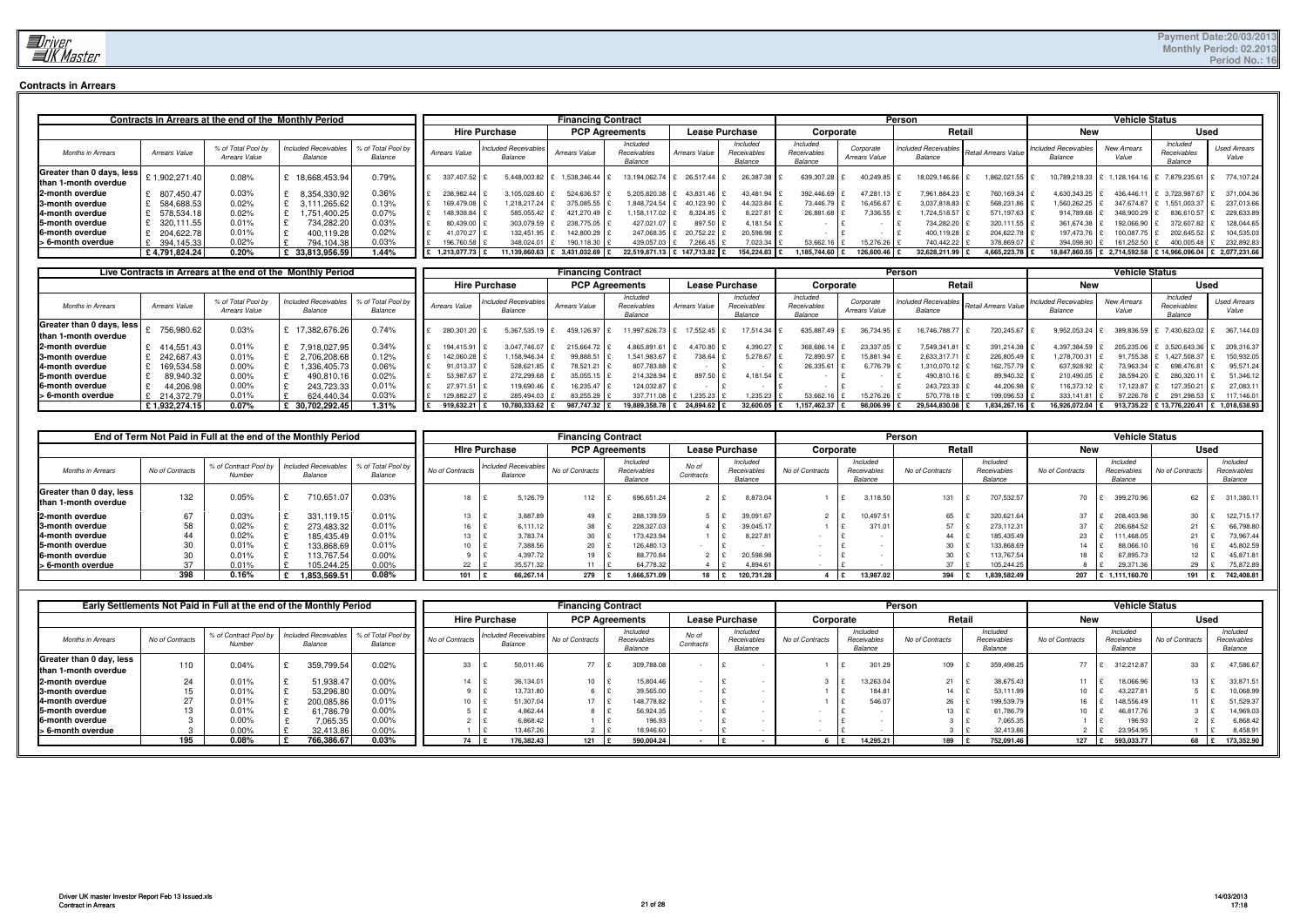

## **Terminated Receivable**

|                                                  |                    | Voluntary Termination Contracts at the end of the Monthly Period |                                        |                               |                 |                                    | <b>Financing Contract</b> |                                    |                       |                                    |                    |                                    | Person             |       |                                    |                    |                                    | <b>Vehicle Status</b> |             |                                    |
|--------------------------------------------------|--------------------|------------------------------------------------------------------|----------------------------------------|-------------------------------|-----------------|------------------------------------|---------------------------|------------------------------------|-----------------------|------------------------------------|--------------------|------------------------------------|--------------------|-------|------------------------------------|--------------------|------------------------------------|-----------------------|-------------|------------------------------------|
|                                                  |                    |                                                                  |                                        |                               |                 | <b>Hire Purchase</b>               | <b>PCP Agreements</b>     |                                    | <b>Lease Purchase</b> |                                    |                    | Corporate                          |                    | Retai |                                    |                    | <b>New</b>                         |                       | <b>Used</b> |                                    |
| <b>Months from Voluntary Termination</b><br>date | No of<br>Contracts | % of Contract Pool by<br>Number                                  | <b>Included Receivables</b><br>Balance | % of Total Pool by<br>Balance | No of Contracts | Included<br>Receivables<br>Balance | No of Contracts           | Included<br>Receivables<br>Balance | No of Contracts       | Included<br>Receivables<br>Balance | No of<br>Contracts | Included<br>Receivables<br>Balance | No of<br>Contracts |       | Included<br>Receivables<br>Balance | No of<br>Contracts | Included<br>Receivables<br>Balance | No of<br>Contracts    |             | Included<br>Receivables<br>Balance |
| <b>Assets in Stock</b>                           | 274                | 0.11%                                                            | 2,490,468.31                           | 0.11%                         | 76              | 538.844.62                         | 196                       | 1.942.419.85                       |                       | 9.203.84                           |                    | 12.920.09                          | 272                |       | 2.477.548.22                       | 149                | 1.501.372.88                       | 125                   |             | 989,095.43                         |
| Greater than 0 day, less                         | 16                 | 0.01%                                                            | 164.272.85                             | 0.01%                         |                 | 25,330.38                          | 13                        | 138,942.47                         |                       |                                    |                    |                                    | 16                 |       | 164,272.85                         |                    | 116,842.31                         |                       |             | 47,430.54                          |
| Ithan 1-month overdue<br><b>2-month overdue</b>  | $\overline{a}$     | 0.00%                                                            | 53,245.35                              | $0.00\%$                      |                 | 17,260.63                          |                           | 35,984.72                          |                       |                                    |                    |                                    | 10                 |       | 53,245.35                          |                    | 6,487.72                           |                       |             | 46,757.63                          |
| <b>3-month overdue</b>                           |                    | 0.01%                                                            | 74,534.19                              | 0.00%                         |                 | 39,427.98                          |                           | 35,106.21                          |                       |                                    |                    |                                    | 13                 |       | 74,534.19                          |                    | 27,906.98                          |                       |             | 46,627.21                          |
| 4-month overdue                                  |                    | 0.01%                                                            | 23,207.09                              | 0.00%                         |                 | 1.342.79                           |                           | 21,864.30                          |                       |                                    |                    |                                    | 15                 |       | 23,207.09                          |                    | 10,570.14                          |                       |             | 12,636.95                          |
| <b>15-month overdue</b>                          |                    | 0.01%                                                            | 47,816.56                              | 0.00%                         |                 | 18,528.91                          | 11                        | 29,287.65                          |                       |                                    |                    |                                    | 19                 |       | 47,816.56                          |                    | 16,300.47                          |                       |             | 31,516.09                          |
| <b>6-month overdue</b>                           |                    | 0.01%                                                            | 35.340.35                              | 0.00%                         |                 | 1.495.35                           | 13                        | 33,845.00                          |                       |                                    |                    |                                    | 17                 |       | 35,340.35                          |                    | 12,785.27                          |                       |             | 22,555.08                          |
| $\blacktriangleright$ 6-month overdue            |                    | 0.01%                                                            | .399.56                                | $0.00\%$                      |                 | 13.491.40                          |                           | 17,014.66                          |                       | 893.50                             |                    |                                    | $\sim$             |       | 31,399.56                          |                    | 7,630.78                           |                       |             | 23,768.78                          |
| Total by Days in Arrears                         | 111                | 0.04%                                                            | 429.815.95                             | 0.02%                         | 42              | 116,877.44                         | 68                        | 312,045.01                         |                       | 893.50                             |                    |                                    | 111                |       | 429,815.95                         |                    | 198,523.67                         | 62                    |             | 231,292.28                         |
|                                                  | 385                | 0.16%                                                            | 2,920,284.26                           | 0.12%                         | 118             | 655,722.06                         | 264                       | 2.254.464.86                       |                       | 10.097.34                          |                    | 12.920.09                          | 383                |       | 2.907.364.17                       | 198                | 1,699,896.55                       | 187                   | - E         | 1,220,387.71                       |

|                                                  |                    | PCP Return Contracts at the end of the Monthly Period |                                        |                               |                 |                                    |                 | <b>Financing Contract</b>          |                 |                                    |                    |                                    | Person             |        |                                    |                    |                                    | <b>Vehicle Status</b> |                                    |
|--------------------------------------------------|--------------------|-------------------------------------------------------|----------------------------------------|-------------------------------|-----------------|------------------------------------|-----------------|------------------------------------|-----------------|------------------------------------|--------------------|------------------------------------|--------------------|--------|------------------------------------|--------------------|------------------------------------|-----------------------|------------------------------------|
|                                                  |                    |                                                       |                                        |                               |                 | <b>Hire Purchase</b>               |                 | <b>PCP Agreements</b>              |                 | <b>Lease Purchase</b>              |                    | Corporate                          |                    | Retail |                                    |                    | New                                |                       | Used                               |
| Months from PCP Return Date                      | No of<br>Contracts | % of Contract Pool by<br>Number                       | <b>Included Receivables</b><br>Balance | % of Total Pool by<br>Balance | No of Contracts | Included<br>Receivables<br>Balance | No of Contracts | Included<br>Receivables<br>Balance | No of Contracts | Included<br>Receivables<br>Balance | No of<br>Contracts | Included<br>Receivables<br>Balance | No of<br>Contracts |        | Included<br>Receivables<br>Balance | No of<br>Contracts | Included<br>Receivables<br>Balance | No of<br>Contracts    | Included<br>Receivables<br>Balance |
| <b>Assets in Stock</b>                           | 42                 | 0.02%                                                 | 313,559.56                             | 0.01%                         |                 |                                    | 42              | 313,559.56                         |                 |                                    |                    | 9,495.25                           | 41                 |        | 304,064.31                         |                    | 219,829.24                         |                       | 93,730.32                          |
| Greater than 0 day, less<br>than 1-month overdue |                    | 0.00%                                                 | 51,054.22                              | $0.00\%$                      |                 |                                    |                 | 51,054.22                          |                 |                                    |                    |                                    |                    |        | 51,054.22                          |                    | 8.838.95                           |                       | 42,215.27                          |
| 2-month overdue                                  |                    | 0.00%                                                 |                                        | 0.00%                         |                 |                                    |                 |                                    |                 |                                    |                    |                                    |                    |        |                                    |                    |                                    |                       |                                    |
| 3-month overdue                                  |                    | 0.00%                                                 | 3,742.63                               | 0.00%                         |                 |                                    |                 | 3,742.63                           |                 |                                    |                    |                                    |                    |        | 3,742.63                           |                    | 3.742.63                           |                       |                                    |
| 4-month overdue                                  |                    | 0.00%                                                 | 6,266.08                               | $0.00\%$                      |                 |                                    |                 | 6.266.08                           |                 |                                    |                    |                                    |                    |        | 6,266.0                            |                    | 6.266.08                           |                       |                                    |
| 5-month overdue                                  |                    | 0.00%                                                 |                                        | 0.00%                         |                 |                                    |                 |                                    |                 |                                    |                    |                                    |                    |        |                                    |                    |                                    |                       |                                    |
| <b>6-month overdue</b>                           |                    | 0.00%                                                 | 222.71                                 | 0.00%                         |                 |                                    |                 | 222.7                              |                 |                                    |                    |                                    |                    |        | 222.7                              |                    | 222.71                             |                       |                                    |
| $\triangleright$ 6-month overdue                 |                    | 0.00%                                                 | 606.37                                 | $0.00\%$                      |                 |                                    |                 | 606.37                             |                 |                                    |                    |                                    |                    |        | 606.37                             |                    |                                    |                       | 606.37                             |
| <b>Total by Days in Arrears</b>                  |                    | 0.00%                                                 | <sup>31,892.01</sup>                   | $0.00\%$                      |                 |                                    |                 | 61,892.01                          |                 |                                    |                    |                                    |                    |        | 61,892.0                           |                    | 19,070.37                          |                       | 42,821.64                          |
|                                                  | 52                 | 0.02%                                                 | 375.451.57                             | 0.02%                         |                 |                                    | 52              | 375,451.57                         |                 |                                    |                    | 9,495.25                           | 51                 |        | 365,956.32                         |                    | 238.899.61                         |                       | 136,551.96                         |

|                                                  |                    | <b>Hostile Terminated Contracts</b> |                                        |                               |                 |                                    | <b>Financing Contract</b> |                                    |                       |                                    |                    |                                    | <b>Person</b>      |                                    |                    |                                    | <b>Vehicle Status</b> |             |                                    |
|--------------------------------------------------|--------------------|-------------------------------------|----------------------------------------|-------------------------------|-----------------|------------------------------------|---------------------------|------------------------------------|-----------------------|------------------------------------|--------------------|------------------------------------|--------------------|------------------------------------|--------------------|------------------------------------|-----------------------|-------------|------------------------------------|
|                                                  |                    |                                     |                                        |                               |                 | <b>Hire Purchase</b>               | <b>PCP Agreements</b>     |                                    | <b>Lease Purchase</b> |                                    |                    | Corporate                          |                    | Retail                             |                    | <b>New</b>                         |                       | <b>Used</b> |                                    |
| <b>Months from Hostile Termination</b>           | No of<br>Contracts | % of Contract Pool by<br>Number     | <b>Included Receivables</b><br>Balance | % of Total Pool by<br>Balance | No of Contracts | Included<br>Receivables<br>Balance | No of Contracts           | Included<br>Receivables<br>Balance | No of Contracts       | Included<br>Receivables<br>Balance | No of<br>Contracts | Included<br>Receivables<br>Balance | No of<br>Contracts | Included<br>Receivables<br>Balance | No of<br>Contracts | Included<br>Receivables<br>Balance | No of<br>Contracts    |             | Included<br>Receivables<br>Balance |
| <b>Assets in Stock</b>                           | 22                 |                                     | 172.897.80                             | 0.01%                         | 12              | 64,565.78                          |                           | 108,332.02                         |                       |                                    |                    |                                    | 22                 | 172,897.80                         |                    | 102,434.88                         | 12                    |             | 70,462.92                          |
| Greater than 0 day, less<br>than 1-month overdue |                    | $0.00\%$                            |                                        | 0.00%                         |                 |                                    |                           |                                    |                       |                                    |                    |                                    |                    |                                    |                    |                                    |                       |             |                                    |
| 2-month overdue                                  |                    | 0.00%                               | 42,333.44                              | 0.00%                         |                 | 34,975.48                          |                           | 7,357.96                           |                       |                                    |                    |                                    |                    | 42,333.44                          |                    | 7,357.96                           |                       |             | 34,975.48                          |
| 3-month overdue                                  |                    | 0.00%                               | 58,977.52                              | 0.00%                         |                 | 18,979.12                          |                           | 39,998.40                          |                       |                                    |                    |                                    |                    | 58,977.52                          |                    | 28,759.58                          |                       |             | 30,217.94                          |
| 4-month overdue                                  | 22                 | 0.01%                               | 213.769.75                             | 0.01%                         |                 | 44,189.48                          |                           | 169,580.27                         |                       |                                    |                    | 43,677.30                          | 18                 | 170,092.45                         |                    | 124,585.63                         | 12                    |             | 89,184.12                          |
| <b>5-month overdue</b>                           | 36                 | 0.01%                               | 244.843.11                             | 0.01%                         | 19              | 137,686.58                         |                           | 107,156.53                         |                       |                                    |                    | 1.052.89                           | 33                 | 243,790.22                         |                    | 66,925.79                          | 23                    |             | 177,917.32                         |
| <b>6-month overdue</b>                           |                    | 0.02%                               | 256,231.07                             | 0.01%                         | 23              | 95,002.57                          |                           | 160,492.62                         |                       | 735.88                             |                    |                                    | 42                 | 256,231.07                         |                    | 120,692.01                         | 28                    |             | 135,539.06                         |
| > 6-month overdue                                | 247                | 0.10%                               | 1,255,211.46                           | 0.05%                         | 160             | 615,562.30                         | 82                        | 614,502.1                          |                       | 25,147.01                          | 32                 | 138,369.89                         | 215                | 116,841.57                         |                    | 518,154.8                          | 167                   |             | 737,056.65                         |
| Total by Days in Arrears                         | 360                | 0.15%                               | 2.071.366.35                           | 0.09%                         | 217             | 946,395.53                         | 137                       | .099.087.93                        |                       | 25,882.89                          | 39                 | 183,100.08                         | 321                | 888,266.27                         | 121                | 866,475.78                         | 239                   |             | 1,204,890.57                       |
|                                                  | 382                | 0.15%                               | 2,244,264.15                           | 0.10%                         | 229             | 010,961.31                         | 147                       | 1,207,419.95                       |                       | 25,882.89                          | 39                 | 183,100.08                         | 343                | 2,061,164.07                       |                    | 968,910.66                         | 251                   |             | 1,275,353.49                       |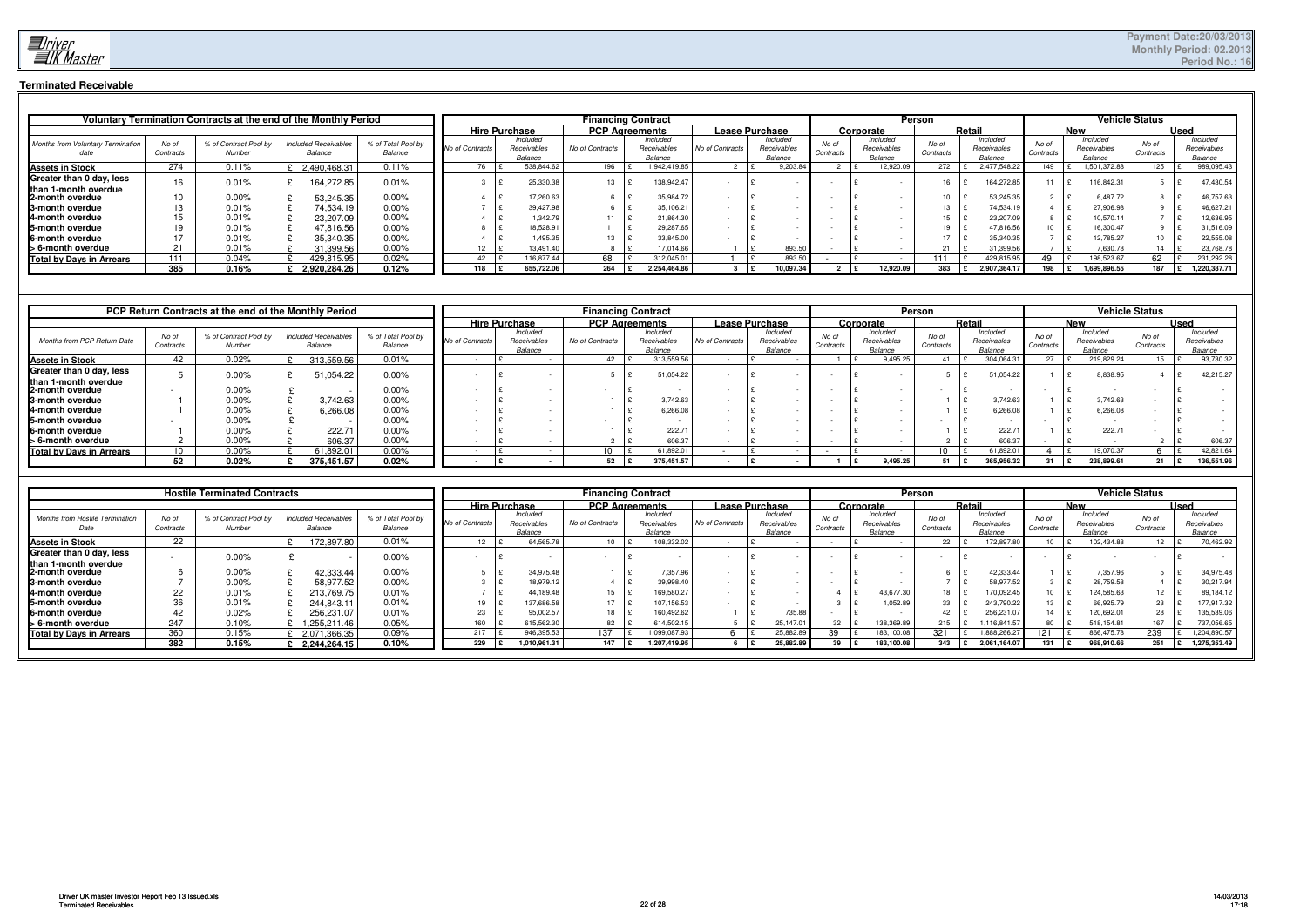|                      | <b>Payment Date: 20/03/2013</b> |
|----------------------|---------------------------------|
| uriver<br>IIK Master | Monthly Period: 02.2013         |
|                      | Period No.: 16                  |

## **PCP Return Balance sold in the Monthly Period**

| 16                    | 15              | 14              | 13         | 12 <sub>2</sub> |                                                      |
|-----------------------|-----------------|-----------------|------------|-----------------|------------------------------------------------------|
| <b>Monthly Period</b> | $31 - Jan - 13$ | $31 - Dec - 13$ | 30-Nov-12  | 31-Oct-12       |                                                      |
| 310,874.34            |                 | 456.186.54      |            |                 |                                                      |
| 311.215.18            | 406.911.89      | 392.617.24      |            | 595.596.46      |                                                      |
| 340.84                | 27,385.51       | 63.569.30       |            | 42.442.57       |                                                      |
|                       |                 |                 | 434.297.40 |                 | 751.076.07 E 553.153.89<br>661.190.49 E<br>89.885.58 |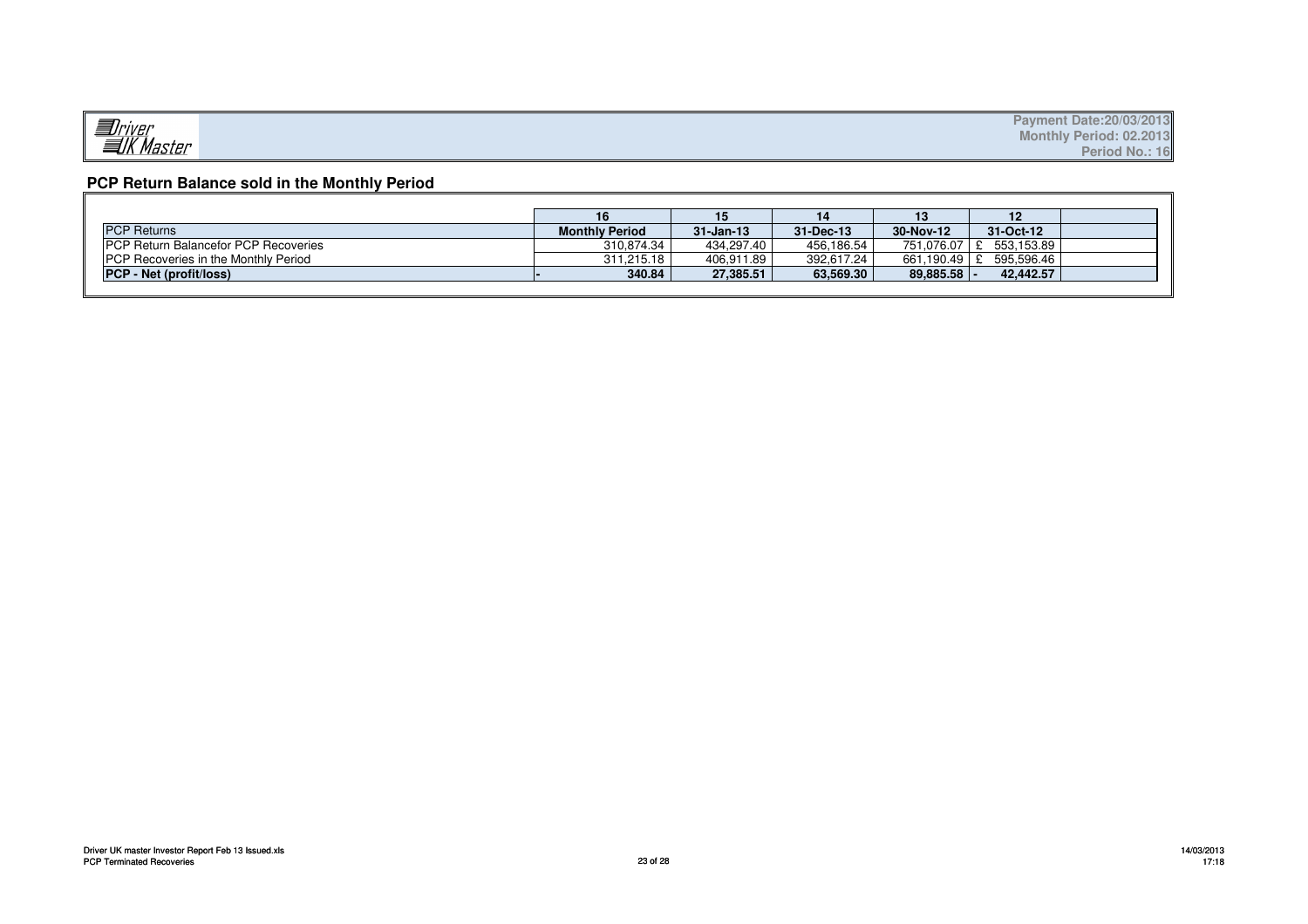

**Payment Date:20/03/2013 Monthly Period: 02.2013 Period No.: 16**

## **Charged-off receivables**

|                                 | Net Charged-off receivables in the Monthly Period |                                            |                                 | <b>Net Cumulative Charged-off</b> |  |  |  |  |
|---------------------------------|---------------------------------------------------|--------------------------------------------|---------------------------------|-----------------------------------|--|--|--|--|
| <b>Monthly</b><br><b>Period</b> | <b>No of Contracts</b>                            | Charged-off<br>amount                      | <b>No of Contracts</b>          | Charged-off<br>amount             |  |  |  |  |
| Nov-2012                        | 77                                                | 139,424.30                                 | 77                              | 139,424.30                        |  |  |  |  |
| Dec-2012                        | 69                                                | 80,367.13                                  | 146                             | 219,791.43                        |  |  |  |  |
| Jan-2013                        | 89                                                | 91,861.66                                  | 235                             | 311,653.09                        |  |  |  |  |
| Feb-2013                        | 88                                                | 146,382.61                                 | 323                             | 458,035.70                        |  |  |  |  |
| Mar-2013                        |                                                   |                                            |                                 |                                   |  |  |  |  |
| Apr-2013                        | $\blacksquare$                                    | $\blacksquare$                             | $\blacksquare$                  | $\blacksquare$                    |  |  |  |  |
| May-2013                        | $\omega$                                          | $\omega$                                   | $\omega$                        | $\omega_{\rm c}$                  |  |  |  |  |
| Jun-2013                        | ÷.                                                | $\sim$                                     | $\mathcal{L}$                   | $\mathcal{L}$                     |  |  |  |  |
| Jul-2013                        | $\omega$                                          | $\overline{\phantom{a}}$                   | $\sim$                          | ÷.                                |  |  |  |  |
| Aug-2013                        | $\mathcal{L}_{\mathrm{eff}}$                      | $\sim$                                     | $\sim$                          | $\omega$                          |  |  |  |  |
| Sep-2013                        | ÷,                                                | $\blacksquare$                             | $\sim$                          | $\Box$                            |  |  |  |  |
| Oct-2013                        | $\omega$                                          | $\omega$                                   | $\omega$                        | ÷.                                |  |  |  |  |
| Nov-2013                        | $\omega$                                          | $\omega$                                   | $\omega$                        | ÷.                                |  |  |  |  |
| Dec-2013                        | $\omega$                                          | $\blacksquare$                             | $\sim$                          | $\omega$                          |  |  |  |  |
| Jan-2014                        | ä,                                                | $\overline{\phantom{a}}$                   | $\Box$                          | ä,                                |  |  |  |  |
| Feb-2014                        | $\omega$                                          | $\omega$                                   | $\omega$                        | $\omega$                          |  |  |  |  |
| Mar-2014                        | $\blacksquare$                                    | ÷                                          | $\bar{\phantom{a}}$             | $\equiv$                          |  |  |  |  |
| Apr-2014                        | $\omega$                                          | $\blacksquare$                             | $\omega$                        | ÷.                                |  |  |  |  |
| May-2014                        | ÷.                                                | ä,                                         | $\mathcal{L}$                   | $\mathcal{L}^{\mathcal{A}}$       |  |  |  |  |
| Jun-2014                        | $\blacksquare$                                    | $\bar{\phantom{a}}$                        | $\overline{\phantom{a}}$        | $\blacksquare$                    |  |  |  |  |
| Jul-2014                        | $\omega$                                          | $\omega$                                   | $\omega$                        | $\omega$                          |  |  |  |  |
| Aug-2014                        | ÷.                                                | ÷.                                         | $\omega$                        | $\omega$                          |  |  |  |  |
| Sep-2014                        | $\omega$                                          | $\sim$                                     | $\sim$                          | $\omega$                          |  |  |  |  |
| Oct-2014                        | $\omega$                                          | $\omega$                                   | $\sim$                          | $\omega$                          |  |  |  |  |
| Nov-2014                        | $\blacksquare$                                    | $\blacksquare$                             | $\blacksquare$                  | $\blacksquare$                    |  |  |  |  |
| Dec-2014                        | $\mathbb{Z}^{\mathbb{Z}}$                         | $\mathcal{L}$                              | $\omega$                        | $\omega$                          |  |  |  |  |
| Jan-2015                        | $\omega$                                          | ÷,                                         | $\blacksquare$                  | ÷.                                |  |  |  |  |
| Feb-2015                        | $\omega$                                          | $\sim$                                     | $\sim$                          | $\omega$                          |  |  |  |  |
| Mar-2015                        | $\mathcal{L}$                                     | ä,                                         | $\omega$                        | ä,                                |  |  |  |  |
| Apr-2015                        | $\omega$                                          | $\omega$                                   | $\sim$                          | $\omega$                          |  |  |  |  |
| May-2015                        | $\sim$                                            | $\sim$                                     | $\sim$                          | $\omega$                          |  |  |  |  |
| Jun-2015                        | $\Box$                                            | $\Box$                                     | $\Box$                          | $\omega$                          |  |  |  |  |
| Jul-2015<br>Aug-2015            | $\mathbb{Z}^{\mathbb{Z}}$                         | ä,                                         | $\omega$                        | $\sim$                            |  |  |  |  |
|                                 | $\sim$                                            | ÷                                          | $\sim$                          | $\omega$                          |  |  |  |  |
| Sep-2015                        | $\omega$ .                                        | $\omega$                                   | $\omega$                        | $\omega_{\rm c}$                  |  |  |  |  |
| Oct-2015<br>Nov-2015            | $\omega$                                          | L.                                         | $\overline{\phantom{a}}$        | ä,                                |  |  |  |  |
| Dec-2015                        | $\omega$                                          | $\omega$                                   | $\omega$                        | $\omega$                          |  |  |  |  |
| Jan-2016                        | $\omega$                                          | $\blacksquare$                             | $\blacksquare$                  | $\omega_{\rm c}$                  |  |  |  |  |
| Feb-2016                        | $\blacksquare$<br>$\sim$                          | $\blacksquare$<br>$\mathcal{L}$            | $\blacksquare$<br>$\mathcal{L}$ | $\Box$<br>÷.                      |  |  |  |  |
| Mar-2016                        | $\omega$                                          |                                            |                                 |                                   |  |  |  |  |
| Apr-2016                        | $\omega$                                          | $\blacksquare$<br>$\overline{\phantom{a}}$ | $\sim$                          | $\blacksquare$<br>$\omega$        |  |  |  |  |
| May-2016                        | $\omega$                                          | $\mathcal{L}$                              | $\sim$<br>$\omega$              | $\omega$                          |  |  |  |  |
| Jun-2016                        | $\omega$                                          | $\omega$                                   | $\sim$                          | $\omega$                          |  |  |  |  |
| Jul-2016                        | $\omega$                                          | $\omega$                                   | $\sim$                          | $\sim$                            |  |  |  |  |
|                                 | <b>Total</b>                                      | <b>Total</b>                               |                                 |                                   |  |  |  |  |
|                                 | 323                                               | 458,035.70                                 |                                 |                                   |  |  |  |  |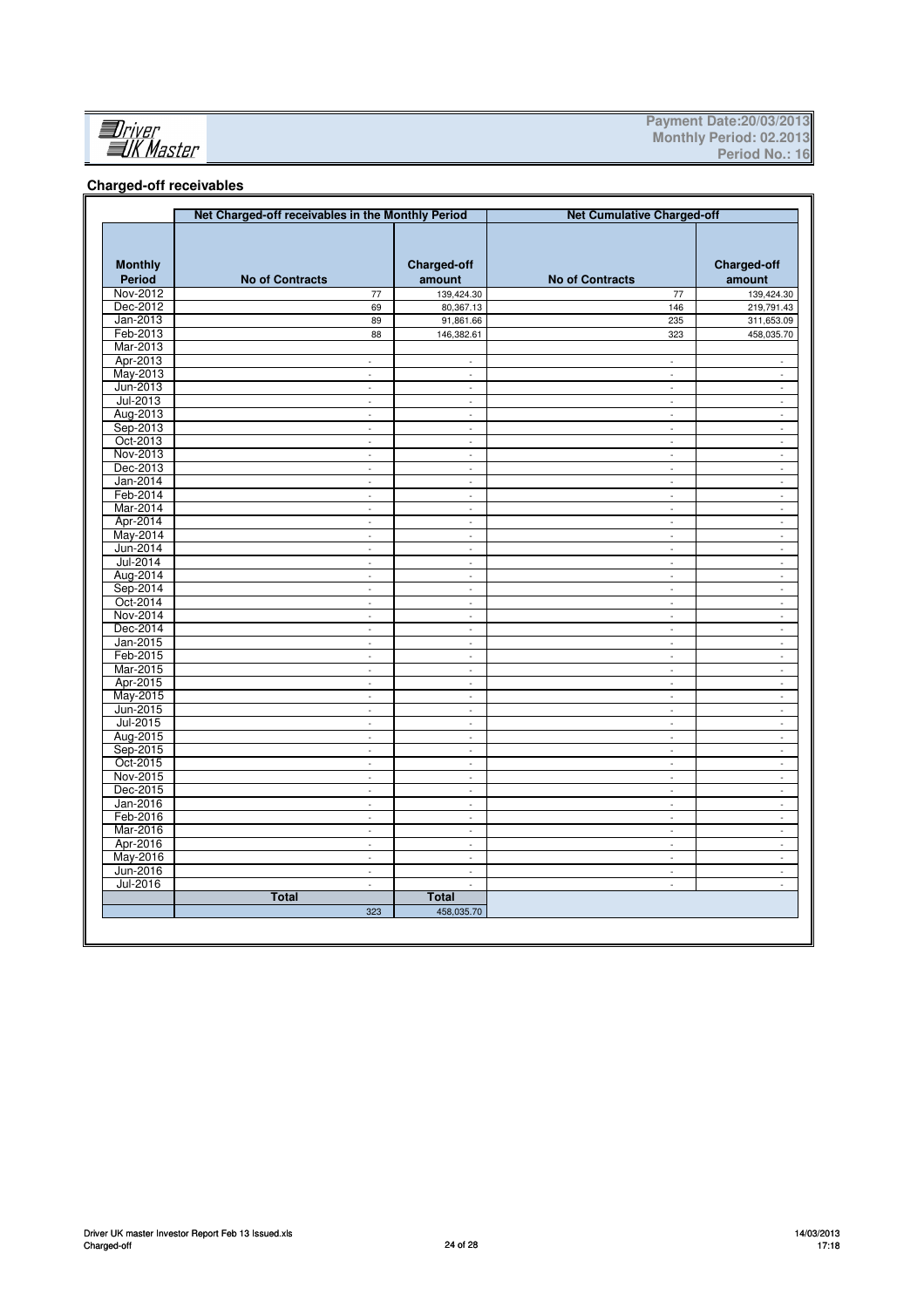

**Payment Date:20/03/2013 Monthly Period: 02.2013 Period No.: 16**

## **Retention**

**On-Balance Sheet Retention of Net Economic Interest**

## **End of Monthly Period**

| Portfolio<br>description                        | No of<br><b>Contracts</b> |   | <b>Total Oustanding</b><br><b>Included Receivables</b><br><b>Balance in GBP</b> | in % of<br>Total |
|-------------------------------------------------|---------------------------|---|---------------------------------------------------------------------------------|------------------|
| <b>Driver UK Master</b><br><b>Compartment 1</b> | 246,809                   | £ | 2,350,428,784.68                                                                |                  |
| <b>Asset Retention</b>                          | 12,652                    | £ | 123,707,011.67                                                                  | 5.26%            |
| Total                                           | 259,461                   | £ | 2,474,135,796.35                                                                | 5.26%            |

|                         |   | <b>Total Oustanding</b><br><b>Included Receivables</b><br><b>Balance in GBP</b> | in $%$ |
|-------------------------|---|---------------------------------------------------------------------------------|--------|
| Minimum Retention       | £ | 117,521,439.23                                                                  | 5.00%  |
| <b>Actual Retention</b> | ç | 123,707,011.67                                                                  | 5.26%  |

 **In its capacity as originator and original lender, Volkswagen Financial Services UK Ltd complies with the retention requirement of a material net economic interest in accordance with §122a CRD. By adhering to option c) of the directive, Volkswagen Financial Services UK Limited will keep the exposures designated for retention on its balance sheet on an ongoing basis.**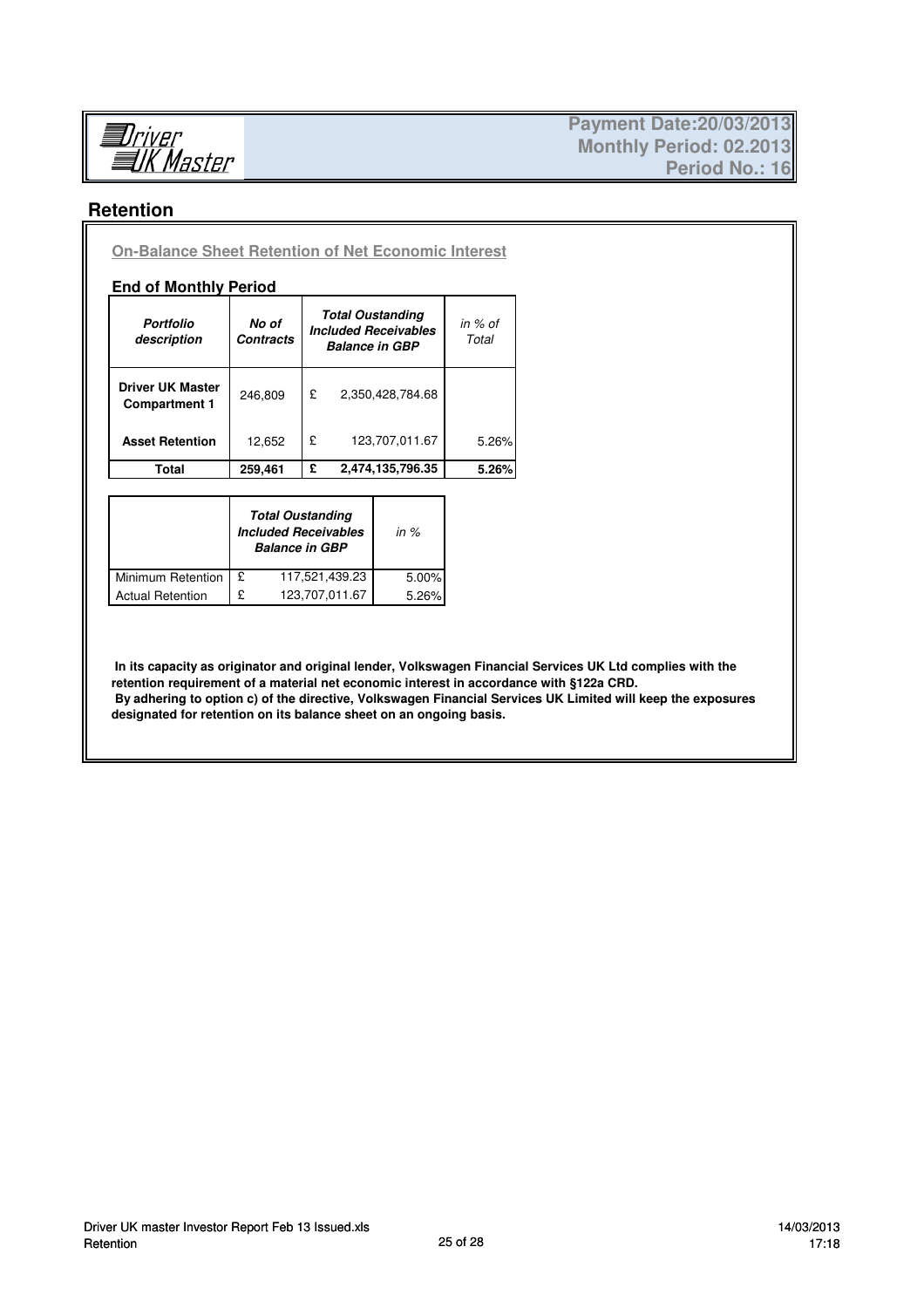# **El**river<br>Elk Master

## **Payment Date:20/03/2013 Monthly Period: 02.2013**

**Period No.: 16**

|            | Month / Year<br>of Loan  | Month / Year             | Original<br>Principal     | Outstanding<br><b>Balance of Loa</b> |                        |            | Month / Year      | <b>Recovery from</b> | Unsecured  |                       |                         | Loss<br>ercentage or<br>Original | Loss<br>Percentage<br>Current | Geographical<br><b>Location of</b> |                          | Manufacturer        | <b>Contract Type</b><br>(lease/loan,  | <b>Distribution</b> |                                          |
|------------|--------------------------|--------------------------|---------------------------|--------------------------------------|------------------------|------------|-------------------|----------------------|------------|-----------------------|-------------------------|----------------------------------|-------------------------------|------------------------------------|--------------------------|---------------------|---------------------------------------|---------------------|------------------------------------------|
| Nc         | Origination              | of Default               | <b>Balance</b>            | at Default                           | <b>Current Balance</b> | Rebate     | of Loss           | sale of Asset        | Recovery   | <b>Total Recovery</b> | <b>Loss Amount</b>      | <b>Balance</b>                   | <b>Balance</b>                | <b>Borrower</b>                    | Object Type (new / used) | Make                | amortising/balloon)                   | Channel             | <b>Customer Type</b>                     |
| 23         | 04/06/2008               | 29/08/2008               | £3,955.50                 | n/a                                  | n/a                    | n/a        | 01/20             | n/a                  | n/a        | n/a                   | £80.7                   | 2.0%                             | n/a                           | YH                                 | Used                     | <b>SEAT</b>         | Hire Purchase                         | n/a                 | Private Individual                       |
| 23<br>23   | 30/05/2008               | 31/03/2013               | £ 22,798.61               | n/a                                  | n/a                    | n/a        | 01/20             | n/a                  | n/a        | n/a                   | £781.4                  | 3.4%                             | n/a                           | <b>NW</b>                          | New                      | Volkswagen          | <b>Hire Purchase</b>                  | n/a                 | Private Individua                        |
|            | 03/06/2008<br>04/07/2008 | 22/08/2012<br>09/08/2012 | £15,410.52<br>£23,900.02  | n/a<br>n/a                           | n/a<br>n/a             | n/a<br>n/a | 01/201<br>01/201  | n/a<br>n/a           | n/a<br>n/a | n/a<br>n/a            | £559.5<br>$-£318.00$    | 3.6%<br>$-1.3%$                  | n/a<br>n/a                    | EA<br>SE                           | Used<br>New              | Audi<br>Audi        | Lease Purchase<br>Solutions           | n/a<br>n/a          | Private Individual<br>Private Individual |
| 240        | 11/06/2008               | 16/08/2012               | £ 20,700.00               | n/a                                  | n/a                    | n/a        | 01/201            | n/a                  | n/a        | n/a                   | £11,064.26              | 53.5%                            | n/a                           | EA                                 | Used                     | Audi                | Solutions                             | n/a                 | Private Individual                       |
| 241        | 16/06/2008               | 17/08/2012               | £ 29,511.00               | n/a                                  | n/a                    | n/a        | 01/201            | n/a                  | n/a        | n/a                   | $-2.1,876.14$           | $-6.4%$                          | n/a                           | LO                                 | New                      | Audi                | Solutions                             | n/a                 | Private Individual                       |
| 24         | 21/07/200<br>02/07/2008  | 31/07/2012<br>28/07/2012 | £13,549.00<br>£9,509.00   | n/a<br>n/a                           | n/a<br>n/a             | n/a<br>n/a | 01/201<br>01/201  | n/a<br>n/a           | n/a<br>n/a | n/a<br>n/a            | £1,781.2<br>£ 693.40    | 13.1%<br>7.3%                    | n/a<br>n/a                    | SC<br><b>NW</b>                    | Used<br>Used             | Volkswagen<br>Skoda | Hire Purchase<br>Hire Purchase        | n/a<br>n/a          | Private Individual<br>Private Individua  |
| 24         | 17/07/200                | 21/08/2012               | £10.165.00                | n/a                                  | n/a                    | n/a        | 01/201            | n/a                  | n/a        | n/a                   | £175.0                  | 1.7%                             | n/a                           | <b>NE</b>                          | Used                     | Volkswagen          | Hire Purchase                         | n/a                 | Private Individual                       |
|            | 18/10/2008               | 09/08/2012               | £9,666.58                 | n/a                                  | n/a                    | n/a        | 01/201            | n/a                  | n/a        | n/a                   | £1.064.5                | 11.0%                            | n/a                           | <b>SE</b>                          | Used                     | <b>SEAT</b>         | Hire Purchase                         | n/a                 | Private Individual                       |
|            | 16/10/2008               | 25/08/2012               | £7,328.4                  | n/a                                  | n/a                    | n/a        | 01/201            | n/a                  | n/a        | n/a                   | £ 276.39                | 3.8%                             | n/a                           | <b>NW</b>                          | Used                     | Volkswagen          | Hire Purchase                         | n/a                 | Private Individua                        |
|            | 09/12/2008<br>16/01/2009 | 02/08/2012<br>15/08/2012 | £ 9,000,00<br>£37,038.60  | n/a<br>n/a                           | n/a<br>n/a             | n/a<br>n/a | 01/201<br>01/201  | n/a<br>n/a           | n/a<br>n/a | n/a<br>n/a            | £4,980.2<br>£12,358.9   | 55.3%<br>33.4%                   | n/a<br>n/a                    | <b>SC</b><br>YH                    | Used<br>New              | Volkswagen<br>Audi  | <b>Hire Purchase</b><br>Solutions     | n/a<br>n/a          | Private Individual<br>Private Individual |
|            | 20/01/2009               | 12/08/2012               | £12,500.00                | n/a                                  | n/a                    | n/a        | 01/201            | n/a                  | n/a        | n/a                   | £ 615.2                 | 4.9%                             | n/a                           | <b>SE</b>                          | Used                     | <b>SEAT</b>         | Solutions                             | n/a                 | Private Individua                        |
|            |                          | 13/08/2012               | £5,700.00                 | n/a                                  | n/a                    | n/a        | 01/201            | n/a                  | n/a        | n/a                   | £383.6                  | 6.7%                             | n/a                           | SW                                 | Used                     | Volkswagen          | Hire Purchase                         | n/a                 | Private Individua                        |
| $25 -$     | 19/02/2009               | 02/08/2012               | £17,574.97                | n/a                                  | n/a                    | n/a        | 01/2013           | n/a                  | n/a        | n/a                   | $-2.1,293.89$           | $-7.4%$                          | n/a                           | NW                                 | New                      | Audi                | Solutions                             | n/a                 | Private Individual                       |
| 25         | 28/02/2009<br>05/03/2009 | 30/07/2012<br>31/07/2012 | 2 13,769.55<br>£14.070.00 | n/a<br>n/a                           | n/a<br>n/a             | n/a<br>n/a | 01/201<br>01/201  | n/a<br>n/a           | n/a<br>n/a | n/a<br>n/a            | £8,092.1<br>£8,833.45   | 58.8%<br>62.8%                   | n/a<br>n/a                    | EM<br>YH                           | New<br>New               | Audi<br>Audi        | Solutions<br>Solutions                | n/a<br>n/a          | Private Individual<br>Private Individual |
| 254        | 21/07/2009               | 08/08/2012               | £19,534.86                | n/a                                  | n/a                    | n/a        | 01/201            | n/a                  | n/a        | n/a                   | £13.111.2               | 67.1%                            | n/a                           | EA                                 | New                      | Audi                | Solutions                             | n/a                 | Private Individual                       |
|            | 01/08/2009               | 06/06/2012               | £ 21,500.00               | n/a                                  | n/a                    | n/a        | 01/201            | n/a                  | n/a        | n/a                   | $-E$ 6,702.42           | $-31.2%$                         | n/a                           | EA                                 | Used                     | Volkswagen          | Solutions                             | n/a                 | Private Individual                       |
| 25f        | 25/05/2009               | 31/07/2012               | £ 21,729.00               | n/a                                  | n/a                    | n/a        | 01/201            | n/a                  | n/a        | n/a                   | £10.315.8               | 47.5%                            | n/a                           | YH                                 | New                      | Volkswagen          | Solutions                             | n/a                 | Private Individual                       |
| 25         | 10/06/2009<br>11/06/2009 | 25/08/2012<br>10/08/2012 | £6.694.43<br>2 18,798.00  | n/a<br>n/a                           | n/a<br>n/a             | n/a<br>n/a | 01/201<br>01/201  | n/a<br>n/a           | n/a<br>n/a | n/a<br>n/a            | £4.044.70<br>£15.739.8  | 60.4%<br>83.79                   | n/a<br>n/a                    | SF<br>SE                           | <b>New</b><br>Used       | Skoda<br>Audi       | Solutions<br>Solutions                | n/a<br>n/a          | Private Individual<br>Private Individual |
| 25         | 10/11/2009               | 01/08/2012               | £ 20,400.00               | n/a                                  | n/a                    | n/a        | 01/201            | n/a                  | n/a        | n/a                   | £1.250.06               | 6.1%                             | n/a                           | SE                                 | New                      | Audi                | Solutions                             | n/a                 | Private Individual                       |
|            | 26/06/2009               | 28/07/2012               | £17,500.00                | n/a                                  | n/a                    | n/a        | 01/201            | n/a                  | n/a        | n/a                   | £3.287.8                | 18.8%                            | n/a                           | <b>SE</b>                          | Used                     | Audi                | Solutions                             | n/a                 | Private Individual                       |
| 261        | 05/11/2009               | 03/08/2012               | £ 21,181.00               | n/a                                  | n/a                    | n/a        | 01/201            | n/a                  | n/a        | n/a                   | £676.9                  | 3.2%                             | n/a                           | <b>WM</b>                          | New                      | Audi                | Solutions                             | n/a                 | Private Individual                       |
| 26         | 26/06/2009<br>06/07/2009 | 09/08/2012<br>06/08/2012 | £16,250.00<br>£ 21.030.7  | n/a<br>n/a                           | n/a<br>n/a             | n/a<br>n/a | 01/201<br>01/201  | n/a<br>n/a           | n/a<br>n/a | n/a<br>n/a            | $-E$ 29.4<br>£1,209.7   | $-0.2%$<br>5.8%                  | n/a<br>n/a                    | <b>NW</b><br><b>SF</b>             | Used<br>New              | Volkswagen<br>Audi  | Solutions<br>Solutions                | n/a<br>n/a          | Private Individual<br>Private Individua  |
|            | 20/07/2009               | 06/08/2012               | £14,750.00                | n/a                                  | n/a                    | n/a        | 01/201            | n/a                  | n/a        | n/a                   | £ 608.48                | 4.1%                             | n/a                           | LO                                 | Used                     | Volkswagen          | Solutions                             | n/a                 | Private Individua                        |
| 265        | 27/07/2009               | 29/07/2012               | £13,565.00                | n/a                                  | n/a                    | n/a        | 01/201            | n/a                  | n/a        | n/a                   | $-£50.00$               | $-0.4%$                          | n/a                           | <b>LO</b>                          | New                      | Volkswagen          | Solutions                             | n/a                 | Private Individual                       |
| 26         | 07/08/200                | 13/08/2012               | £11,900.00                | n/a                                  | n/a                    | n/a        | 01/201            | n/a                  | n/a        | n/a                   | £ 7.161.7               | 60.2                             | n/a                           | <b>WM</b>                          | Used                     | Volkswagen          | Solutions                             | n/a                 | Private Individual                       |
| 267<br>268 | 30/01/2010<br>16/09/2009 | 22/08/2012<br>08/08/2012 | £35,000.00<br>£11,166.00  | n/a<br>n/a                           | n/a<br>n/a             | n/a<br>n/a | 01/201<br>01/201  | n/a<br>n/a           | n/a<br>n/a | n/a<br>n/a            | £19,656.42<br>£6,725.67 | 56.2%<br>60.2%                   | n/a<br>n/a                    | <b>SC</b><br>EA                    | Used<br><b>New</b>       | Audi<br>SEAT        | <b>Hire Purchase</b><br>Solutions     | n/a<br>n/a          | Private Individual<br>Private Individual |
| 26         | 21/09/2009               | 21/08/2012               | £18 147 50                | n/a                                  | n/a                    | n/a        | 01/201            | n/a                  | n/a        | n/a                   | £ 343.13                | 1.9%                             | n/a                           | <b>SE</b>                          | New                      | Audi                | Solutions                             | n/a                 | Private Individual                       |
| 27         | 08/03/2010               | 14/08/2012               | £12,218.50                | n/a                                  | n/a                    | n/a        | 01/201            | n/a                  | n/a        | n/a                   | £10.078.7               | 82.5%                            | n/a                           | <b>SE</b>                          | Used                     | Volkswagen          | <b>Hire Purchase</b>                  | n/a                 | Corporate                                |
|            | 06/10/2009               | 02/08/2012               | £17,875.86                | n/a                                  | n/a                    | n/a        | 01/201            | n/a                  | n/a        | n/a                   | $-E$ 866.6              | $-4.8%$                          | n/a                           | WA                                 | <b>New</b>               | Volkswagen          | Hire Purchase                         | n/a                 | Private Individual                       |
|            | 19/10/2009<br>15/10/2009 | 22/08/2012<br>08/08/2012 | £10,685.00<br>£ 23,043.00 | n/a<br>n/a                           | n/a<br>n/a             | n/a<br>n/a | 01/201<br>01/201  | n/a<br>n/a           | n/a<br>n/a | n/a<br>n/a            | $-287.72$<br>£1,922.2   | $-0.8%$<br>8.3%                  | n/a<br>n/a                    | SE<br>SW                           | New<br>Used              | Volkswagen<br>Audi  | Solutions<br>Solutions                | n/a<br>n/a          | Corporate<br>Private Individua           |
|            | 13/11/2009               | 15/08/2012               | £13,695.00                | n/a                                  | n/a                    | n/a        | 01/201            | n/a                  | n/a        | n/a                   | $-E$ 16.3               | $-0.1%$                          | n/a                           | <b>NW</b>                          | New                      | Audi                | Solutions                             | n/a                 | Private Individual                       |
|            | 20/01/2010               | 02/08/2012               | £15.820.96                | n/a                                  | n/a                    | n/a        | 01/201            | n/a                  | n/a        | n/a                   | £11.525.9               | 72.9%                            | n/a                           | EM                                 | New                      | Volkswagen          | Solutions                             | n/a                 | Private Individual                       |
|            | 13/02/2010               | 03/08/2012               | £8,650.00                 | n/a                                  | n/a                    | n/a        | 01/2013           | n/a                  | n/a        | n/a                   | £5,705.94               | 66.0%                            | n/a                           | SE                                 | Used                     | SEAT                | Hire Purchase                         | n/a                 | Private Individual                       |
|            | 14/07/2010<br>02/03/2010 | 07/08/2012<br>09/08/2012 | £19,004.00<br>£8,700.92   | n/a<br>n/a                           | n/a<br>n/a             | n/a<br>n/a | 01/201<br>01/2013 | n/a<br>n/a           | n/a<br>n/a | n/a<br>n/a            | £2,494.38<br>£5,351.69  | 13.1%<br>61.5%                   | n/a<br>n/a                    | NW<br>YH                           | New<br>New               | Audi<br>Volkswagen  | Solutions<br>Solutions                | n/a<br>n/a          | Private Individual<br>Private Individual |
|            | 12/04/2010               | 22/08/2012               | £17,695.00                | n/a                                  | n/a                    | n/a        | 01/2013           | n/a                  | n/a        | n/a                   | $-£634.97$              | $-3.6%$                          | n/a                           | <b>SW</b>                          | New                      | Volkswagen          | Solutions                             | n/a                 | Corporate                                |
|            | 30/03/2010               | 09/08/2012               | £15,050.00                | n/a                                  | n/a                    | n/a        | 01/201            | n/a                  | n/a        | n/a                   | £ 523.3                 | 3.5%                             | n/a                           | SE                                 | New                      | Audi                | Solutions                             | n/a                 | Private Individual                       |
| 28         | 07/06/2010<br>28/04/2010 | 30/07/2012<br>22/08/2012 | £10,889.00<br>£18,719.00  | n/a<br>n/a                           | n/a                    | n/a        | 01/201<br>01/201  | n/a                  | n/a        | n/a<br>n/a            | £1,512.54<br>£531.55    | 13.9%<br>2.8%                    | n/a<br>n/a                    | <b>NW</b><br>SC                    | Used<br>Used             | <b>SEAT</b>         | Hire Purchase<br><b>Hire Purchase</b> | n/a<br>n/a          | Private Individual<br>Private Individual |
| 28         | 30/03/2010               | 24/08/2012               | £8,850.00                 | n/a                                  | n/a<br>n/a             | n/a<br>n/a | 01/201            | n/a<br>n/a           | n/a<br>n/a | n/a                   | £ 214.9                 | 2.4%                             | n/a                           | SW                                 | Used                     | Volkswagen          | <b>Hire Purchase</b>                  | n/a                 | Private Individual                       |
| 28         | 01/04/2010               | 02/08/2012               | £16,250.00                | n/a                                  | n/a                    | n/a        | 01/201            | n/a                  | n/a        | n/a                   | £12,180.97              | 75.0%                            | n/a                           | WA                                 | Used                     | Mercedes-Benz       | Hire Purchase                         | n/a                 | Private Individual                       |
| 2۶         | 15/06/2010               | 20/08/2012               | £6.373.2                  | n/a                                  | n/a                    | n/a        | 01/201            | n/a                  | n/a        | n/a                   | £494.80                 | 7.8%                             | n/a                           | <b>SE</b>                          | Used                     | Volkswagen          | <b>Hire Purchase</b>                  | n/a                 | Private Individual                       |
| 28         | 26/05/2010<br>16/06/2010 | 17/08/2012<br>17/08/2012 | £17,120.77<br>£18,794.00  | n/a<br>n/a                           | n/a                    | n/a<br>n/a | 01/201<br>01/201  | n/a<br>n/a           | n/a<br>n/a | n/a<br>n/a            | £2,868.8<br>£1,471.0    | 16.8%<br>7.8%                    | n/a<br>n/a                    | SE<br><b>WM</b>                    | Used<br>Used             | Volkswagen          | Solutions<br>Solutions                | n/a<br>n/a          | Private Individual<br>Private Individua  |
|            | 26/07/2010               | 24/08/2012               | £14,450.00                | n/a                                  | n/a<br>n/a             | n/a        | 01/201            | n/a                  | n/a        | n/a                   | £1.944.1                | 13.5%                            | n/a                           | <b>NW</b>                          | New                      | Volkswagen<br>Audi  | Solutions                             | n/a                 | Private Individua                        |
|            | 10/07/2010               | 22/08/2012               | £ 27,412.50               | n/a                                  | n/a                    | n/a        | 01/201            | n/a                  | n/a        | n/a                   | £4,039.2                | 14.7%                            | n/a                           | EA                                 | New                      | Audi                | Solutions                             | n/a                 | Private Individual                       |
| 29         | 24/06/2010               | 22/08/2012               | £17,184.60                | n/a                                  | n/a                    | n/a        | 01/201            | n/a                  | n/a        | n/a                   | £946.0                  | 5.5%                             | n/a                           | <b>NE</b>                          | <b>New</b>               | Audi                | Solutions                             | n/a                 | Private Individua                        |
| 291<br>292 | 24/06/2010<br>22/07/2010 | 07/08/2012<br>08/08/2012 | £32,076.00<br>£ 22,569.48 | n/a<br>n/a                           | n/a<br>n/a             | n/a<br>n/a | 01/201<br>01/201  | n/a<br>n/a           | n/a<br>n/a | n/a<br>n/a            | £7.092.1<br>£18,936.7   | 22.1%<br>83.9%                   | n/a<br>n/a                    | SW<br><b>WM</b>                    | Used<br>New              | Audi<br>Audi        | <b>Hire Purchase</b><br>Solutions     | n/a<br>n/a          | Corporate<br>Private Individua           |
| 293        | 18/09/2010               | 03/08/2012               | £16,479.00                | n/a                                  | n/a                    | n/a        | 01/201            | n/a                  | n/a        | n/a                   | £767.68                 | 4.7%                             | n/a                           | EA                                 | Used                     | Volkswagen          | Solutions                             | n/a                 | Private Individual                       |
|            | 24/12/2010               | 02/08/2012               | £14.089.00                | n/a                                  | n/a                    | n/a        | 01/201            | n/a                  | n/a        | n/a                   | £11.231.8               | 79.7%                            | n/a                           | <b>WM</b>                          | Used                     | Audi                | Hire Purchase                         | n/a                 | Private Individua                        |
|            | 05/11/2010               | 27/07/2012               | £5.515.00                 | n/a                                  | n/a                    | n/a        | 01/201            | n/a                  | n/a        | n/a                   | £ 240.94                | 4.4%                             | n/a                           | <b>SE</b>                          | Used                     | Volkswagen          | <b>Hire Purchase</b>                  | n/a                 | Private Individual                       |
|            | 04/11/2010               | 20/08/2012<br>31/07/2012 | £9.090.05<br>£ 20,200.00  | n/a<br>n/a                           | n/a<br>n/a             | n/a<br>n/a | 01/201<br>01/201  | n/a<br>n/a           | n/a<br>n/a | n/a<br>n/a            | £1.569.1<br>$-E$ 159.1  | 17.3%<br>$-0.8%$                 | n/a<br>n/a                    | <b>NW</b><br><b>NE</b>             | <b>New</b><br>Used       | Skoda<br>Nissan     | Solutions<br>Hire Purchase            | n/a<br>n/a          | Private Individua<br>Private Individua   |
|            |                          | 07/10/2014               | £34,607.00                | n/a                                  | n/a                    | n/a        | 01/201            | n/a                  | n/a        | n/a                   | £ 666.9                 | 1.9%                             | n/a                           | <b>NW</b>                          | New                      | Audi                | Solutions                             | n/a                 | Private Individua                        |
|            |                          | 26/07/2012               | 212.599.00                | n/a                                  | n/a                    | n/a        | 01/201            | n/a                  | n/a        | n/a                   | £278.2                  | 2.2%                             | n/a                           | YH                                 | Used                     | Audi                | Hire Purchase                         | n/a                 | Private Individua                        |
|            | 03/12/2010               | 26/07/2012               | £11,200.00                | n/a                                  | n/a                    | n/a        | 01/201            | n/a                  | n/a        | n/a                   | £ 276.1                 | $-2.5%$                          | n/a                           | NW                                 | New                      | SEAT                | Solutions                             | n/a                 | Private Individua                        |
|            | 23/12/2010<br>23/02/2011 | 16/08/2012<br>02/08/2012 | £ 6,495.00<br>£11,600.00  | n/a<br>n/a                           | n/a<br>n/a             | n/a<br>n/a | 01/201<br>01/201  | n/a<br>n/a           | n/a<br>n/a | n/a<br>n/a            | £944.6<br>£1,436.0      | 14.5%<br>12.4%                   | n/a<br>n/a                    | SE<br>EA                           | Used<br>Used             | <b>SEAT</b><br>Audi | Hire Purchase<br>Solutions            | n/a<br>n/a          | Private Individual<br>Private Individual |
| 303        | 23/02/2011               | 15/08/2012               | £15,745.00                | n/a                                  | n/a                    | n/a        | 01/201            | n/a                  | n/a        | n/a                   | £655.0                  | 4.2%                             | n/a                           | SE                                 | Used                     | Audi                | Hire Purchase                         | n/a                 | Corporate                                |
|            | 15/01/2011               | 09/08/2012               | £8,995.00                 | n/a                                  | n/a                    | n/a        | 01/201            | n/a                  | n/a        | n/a                   | £5.489.1                | 61.09                            | n/a                           | SE                                 | Used                     | Skoda               | Hire Purchase                         | n/a                 | Private Individua                        |
| 30.        | 31/01/201                | 02/08/2012               | £13,752.93                | n/a                                  | n/a                    | n/a        | 01/201            | n/a                  | n/a        | n/a                   | $-£$ 260.1              | $-1.9%$                          | n/a                           | <b>NW</b>                          | Used                     | Volkswager          | Hire Purchase                         | n/a                 | Private Individual                       |
| 306        | 31/01/2011               | 27/07/2012               | £11,090.87                | n/a                                  | n/a                    | n/a        | 01/201            | n/a                  | n/a        | n/a                   | $-£$ 297.15             | $-2.7%$                          | n/a                           | EM                                 | New                      | Volkswagen          | Hire Purchase                         | n/a                 | Private Individual                       |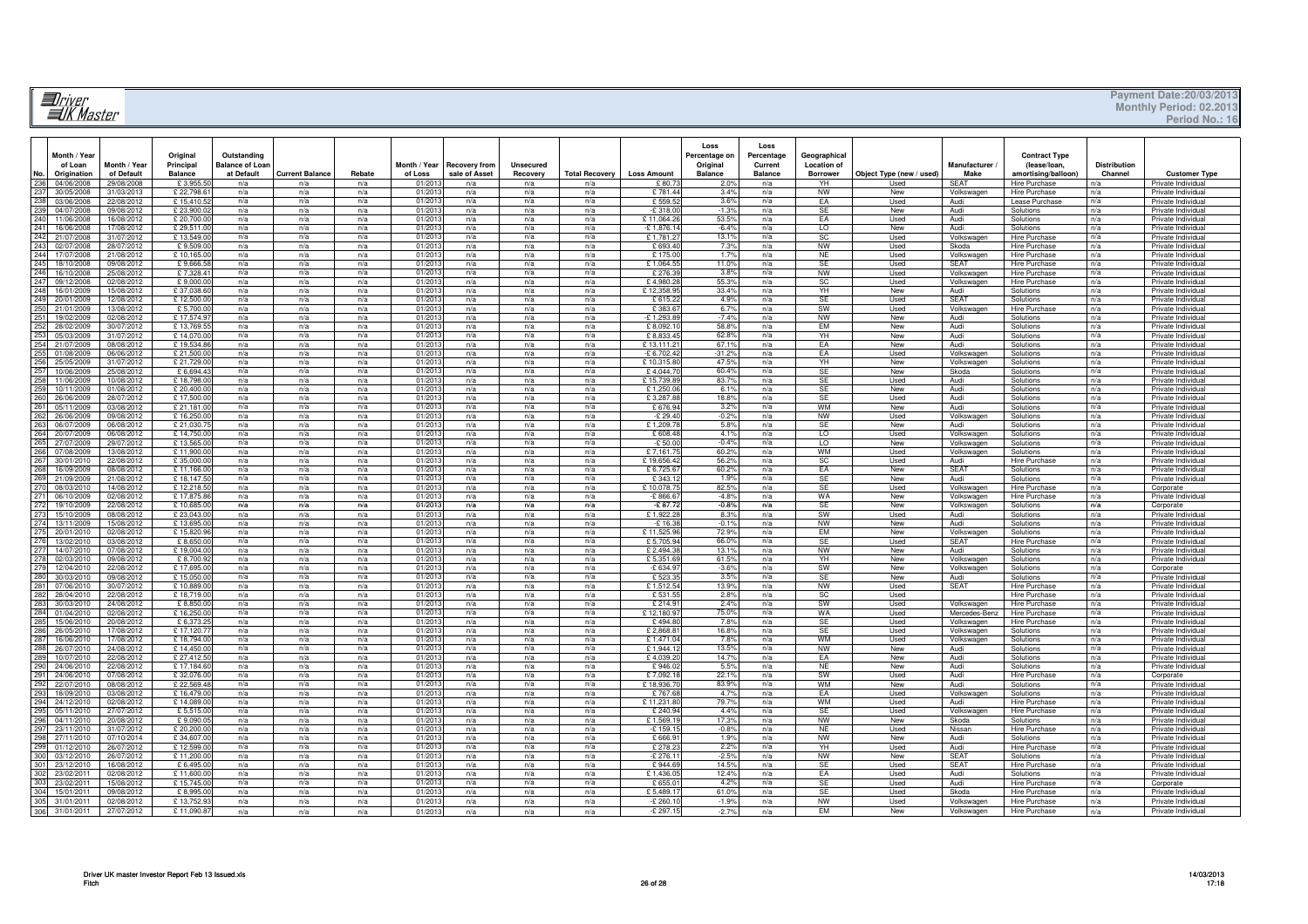

## **Invoice Log**

|                                                                                            | €                                            | £                                         |
|--------------------------------------------------------------------------------------------|----------------------------------------------|-------------------------------------------|
| Bourse de Lexembourg<br>Gouvernment De Luxembourg<br><b>Wilmington Trust</b><br><b>PwC</b> | 1,000.00<br>216.69<br>11,442.10<br>33,361.21 | 862.07<br>186.80<br>9,863.88<br>28,759.66 |
| <b>Total</b>                                                                               | 46,020.00                                    | 39,672.41                                 |
|                                                                                            |                                              |                                           |
|                                                                                            |                                              |                                           |